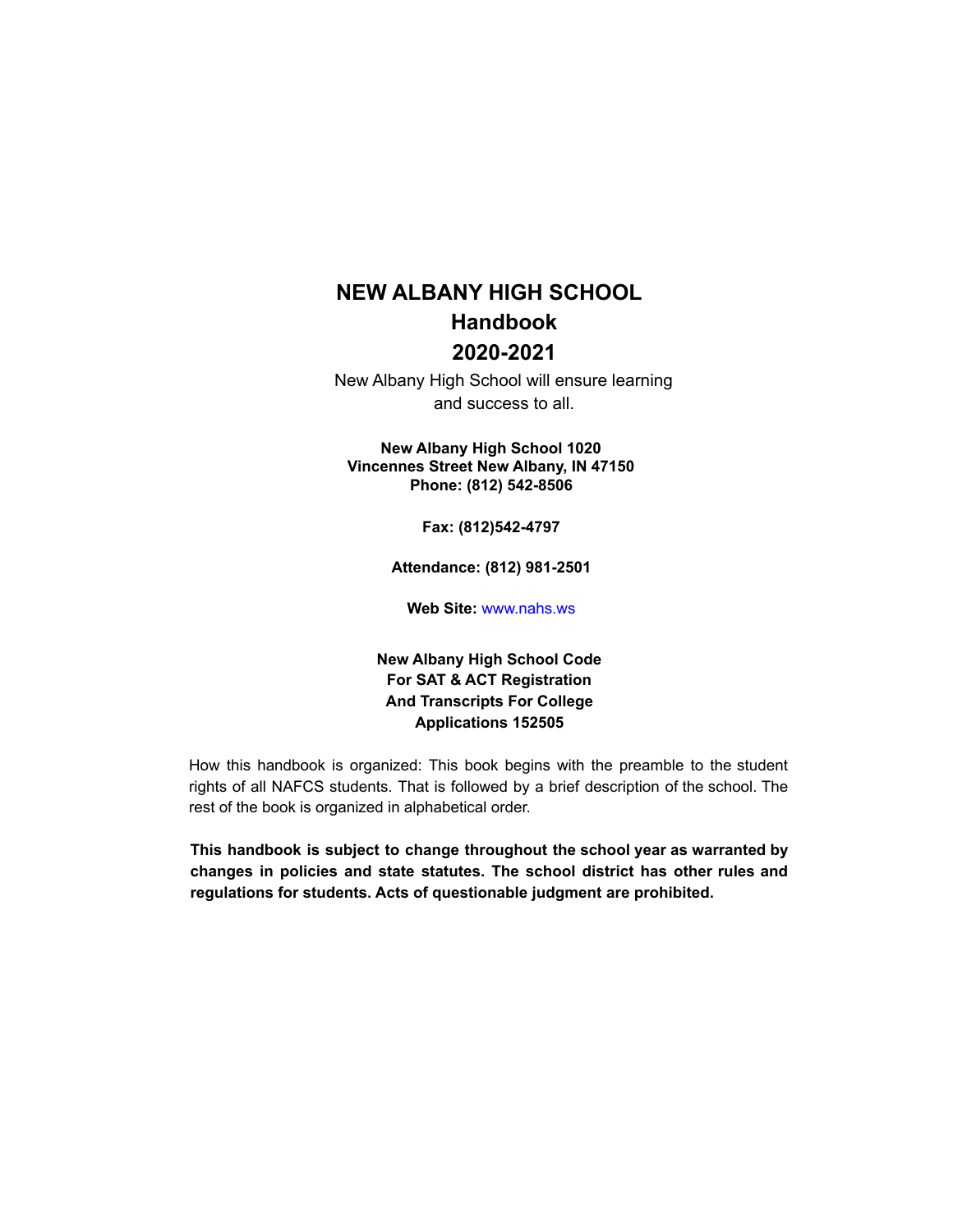# TABLE OF CONTENTS

| <b>Academic Handbook</b>                      | 35 |
|-----------------------------------------------|----|
| <b>Academic Integrity Policy</b>              | 33 |
| <b>Activity Schedule</b>                      | 35 |
| Administration                                | 6  |
| <b>Administration of Medications</b>          | 13 |
| Alcohol                                       | 20 |
| Announcements                                 | 35 |
| Asbestos                                      | 14 |
| <b>Athletics</b>                              | 35 |
| <b>Attendance Policy</b>                      | 35 |
| <b>Bell Schedule</b>                          | 38 |
| <b>Bookstore/Book Rental</b>                  | 38 |
| <b>Bullying</b>                               | 39 |
| <b>Bus Safety Code</b>                        | 30 |
| Cell Phone                                    | 41 |
| Charges by Parent or Students                 | 11 |
| Cheating                                      | 41 |
| <b>Class Rank</b>                             | 41 |
| Clubs                                         | 41 |
| <b>College Visits</b>                         | 41 |
| Counselors                                    | 41 |
| <b>Counselor's Office</b>                     | 6  |
| Cyberbullying                                 | 41 |
| <b>Delinquent Lists</b>                       | 41 |
| Detention/Detainment                          | 41 |
| Directory Information                         | 42 |
| Discrimination & Harassment                   | 10 |
| <b>Dress Code</b>                             | 42 |
| <b>Drills</b>                                 | 42 |
| <b>Driver's License</b>                       | 26 |
| Drop/Add                                      | 42 |
| Drug & Alcohol Policy                         | 20 |
| <b>Electronic Devices</b>                     | 43 |
| <b>Elevator Usage</b>                         | 43 |
| <b>Enforcement of Rules and Regulations</b>   | 15 |
| Expulsion                                     | 16 |
| <b>Extended Learning Center</b>               | 43 |
| <b>Extra Curricular Attendance</b>            | 44 |
| Family Education Rights & Privacy Act (FERPA) | 11 |
|                                               |    |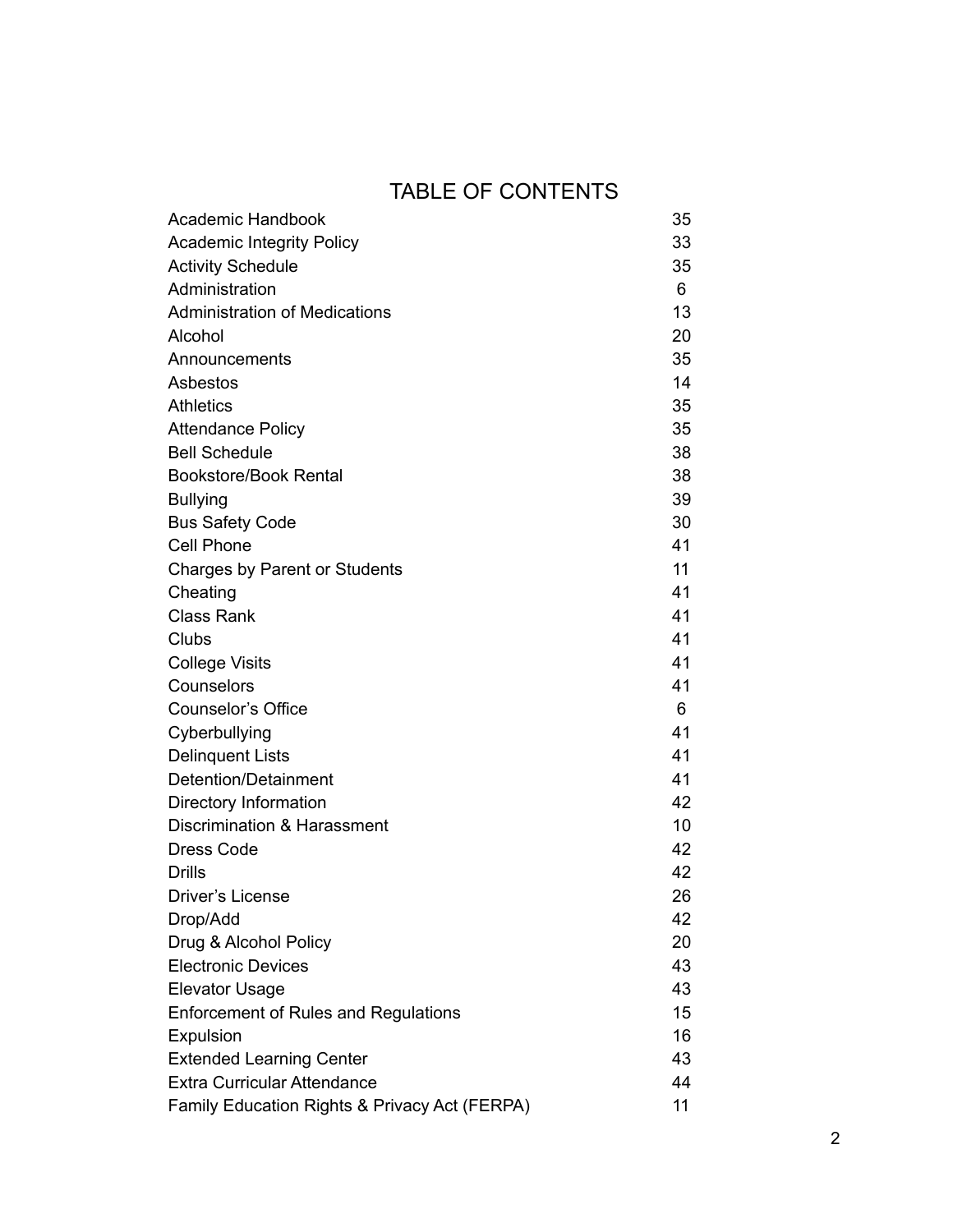| Fighting                                       | 44             |
|------------------------------------------------|----------------|
| <b>Final Exam Week</b>                         | 44             |
| <b>Financial Obligations</b>                   | 44             |
| Freedom of Speech & Assembly                   | 8              |
| Fun Raising                                    | 44             |
| Gambling                                       | 44             |
| Gang Activities, Clothing or Accessories       | 10             |
| <b>Graduation Requirements</b>                 | 44             |
| <b>Hall Passes</b>                             | 44             |
| <b>Health Office/Medical</b>                   | 44             |
| Honor Roll/Scholarship "N"                     | 46             |
| <b>Human Dignity Policy</b>                    | 11             |
| Identification                                 | 9              |
| Immunization                                   | 13             |
| Insurance                                      | 13             |
| Internet                                       | 46             |
| Library/Media Center                           | 47             |
| <b>Legal Settlement</b>                        |                |
| Lockers                                        | 47             |
| Loitering                                      | 47             |
| Lost & Found                                   | 47             |
| Lost, Stolen or Damaged Student Owned Property | 13             |
| Lunch                                          | 47             |
| Make-Up Work                                   | 48             |
| <b>Married Students</b>                        | 9              |
| McKinney-Veto                                  | 14             |
| <b>Medications at School</b>                   | 13             |
| <b>National Honor Society Members</b>          | 48             |
| New Albany High School Policies                | $\overline{7}$ |
| New Albany High School Profile                 | 5              |
| <b>Office Staff</b>                            | 6              |
| Open House                                     | 48             |
| Parking                                        | 48             |
| <b>PAWS</b>                                    | 49             |
| <b>Permanent Record</b>                        | 49             |
| Pledge of Allegiance                           | 49             |
| Posting/Publishing                             | 49             |
| <b>Pregnant Students</b>                       | 50             |
| Privacy                                        | 50             |
| Prom                                           | 50             |
| Prosser                                        | 50             |
| <b>Public Display of Affection</b>             | 51             |
| Publications                                   | 51             |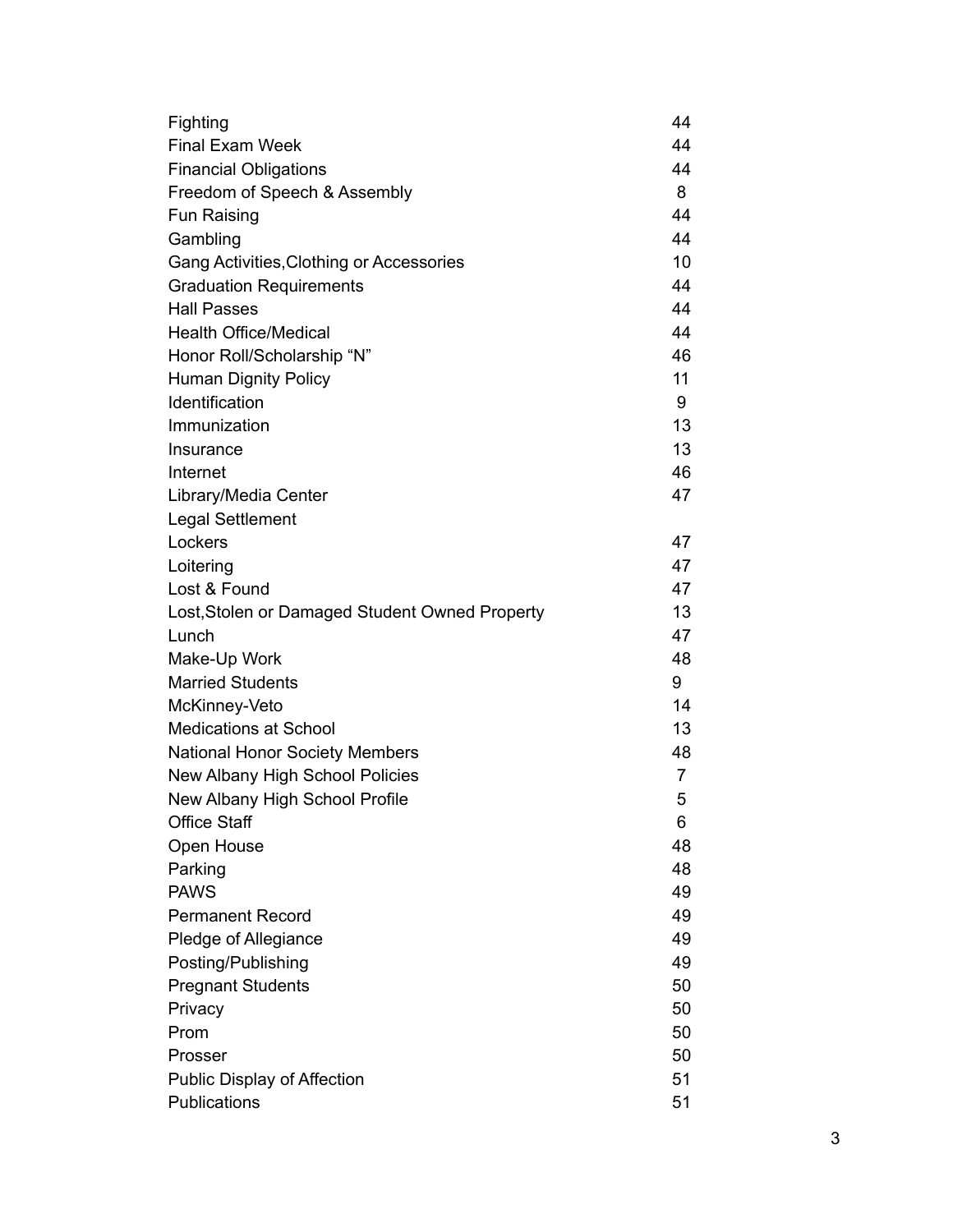| <b>Report Cards</b>                             | 51 |
|-------------------------------------------------|----|
| Residency                                       | 51 |
| <b>Restraints &amp; Seclusion</b>               | 15 |
| Safe School Hotline                             | 51 |
| <b>SAT Testing</b>                              | 51 |
| Scheduling                                      | 51 |
| Scholarships                                    | 51 |
| <b>School Safety Policy</b>                     | 25 |
| <b>School Song</b>                              | 62 |
| <b>Screening for Health Concerns</b>            | 13 |
| Search & Seizure                                | 8  |
| Self Administered Medications (I C 20-33-8-13)  | 13 |
| <b>Senior Activities</b>                        | 51 |
| Skateboards/Rollerblades                        | 52 |
| Smoking                                         | 52 |
| Sport                                           | 52 |
| <b>Student Government</b>                       | 58 |
| <b>Suicide Threats</b>                          | 59 |
| <b>Suspension /Expulsion</b>                    | 59 |
| Suspension Alternative Lab (SAL)                | 59 |
| <b>Tardy Policy</b>                             | 59 |
| <b>Teacher Temporary Dismissal</b>              | 15 |
| Technology                                      | 30 |
| <b>Tobacco</b>                                  | 59 |
| <b>Transcript Check</b>                         | 60 |
| Truancy                                         | 60 |
| Two-Hour Delay Schedule                         | 60 |
| <b>Unsupervised Students on School Property</b> | 60 |
| <b>Visitors</b>                                 | 60 |
| Withdrawing From a Class                        | 60 |
| <b>Work Permits</b>                             | 61 |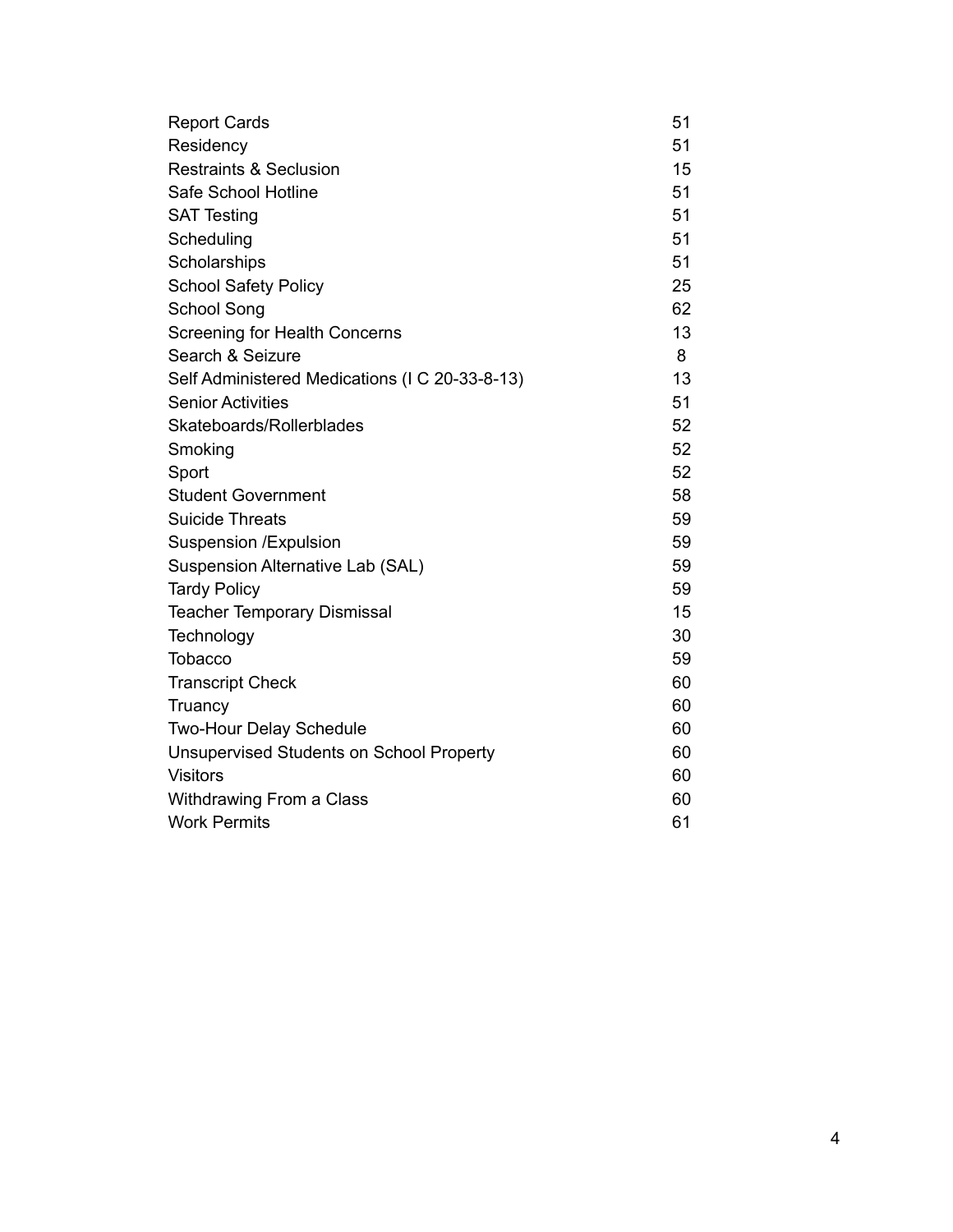# **NEW ALBANY HIGH SCHOOL PROFILE**

Opening on the first Monday in October of 1853, New Albany High School is the first public high school in the state. Being the first high school, New Albany has a proud tradition of famous alumni, award-winning programs, and academic success.

There are many outstanding programs at New Albany. For example, WNAS 88.1 FM is the first high school radio station in the world. It started operating during school hours and playing classical music and educational programs. Today, WNAS is not only on the FM dial, but also at wnas.org and cable channel 25. Also, the station is on 24 hours a day and plays a variety of music, airs Bulldog athletic events, and televises a variety of school events.

New Albany High School Theatre Arts is nationally recognized among high schools in the US. New Albany Theatre Arts was named an Outstanding High School Theatre by the Educational Theatre Association, a prestigious honor. With its busy production and classroom schedule, the program offers theatre classes, musicals, plays and technical theatre opportunities in both a 900 seat main stage auditorium and also in an intimate 50 seat studio theatre. With consistent appearances at the International Thespian Festival, the theatre department offers professional level training in the classroom and within its extracurricular production season. The program has been featured in the New York Times and piloted shows with Musical Theatre International. New Albany was one of only 7 schools to perform the first production of High School Musical and Beauty and the Beast. An array of alumni can be seen in movies, television, on Broadway, and with touring companies, including Josh Dallas of Once Upon a Time.

We are the home of the 2018 Indiana Mr. Basketball Recipient. NAHS is the 2016 Boys Basketball 4A State Champions. The athletic department has also won state championships in boys' tennis, girls' basketball and softball. Also, individually the state high jump record was set by a Bulldog, a Medal Award Winner in boys' basketball, and individual wrestling champions were awarded. There have been hundreds of sectional, regional, and conference titles in a variety of sports. Individual track and field athletes were state champions in the 100 meters and high jump in 2012 and 2014.

Academically, New Albany has a tradition of excellence that is unsurpassed. New Albany graduates have been named as National Merit Scholars. In the 2018 Graduating Class NAHS had 1 US Presidential Scholar and 2 students achieve a perfect ACT score of 36. Millions of dollars are awarded annually to the senior class, and hundreds of scholarships are distributed. Recently, New Albany graduates have received scholarships and gone to such prestigious schools as Penn, Yale, and Stanford.

The members of the New Albany High School Hall of Fame are on plaques outside the office. Walking around the building, pictures of award winners, trophies won in a variety of areas, scholarship winners, and other proud moments of New Albany's history are displayed. These items symbolize what is special about New Albany High School. Remember, each person on the walls of this building once was in the same position you are today and became part of the tradition of excellence. As you walk down the hall, think about your legacy and what you can do to keep New Albany great.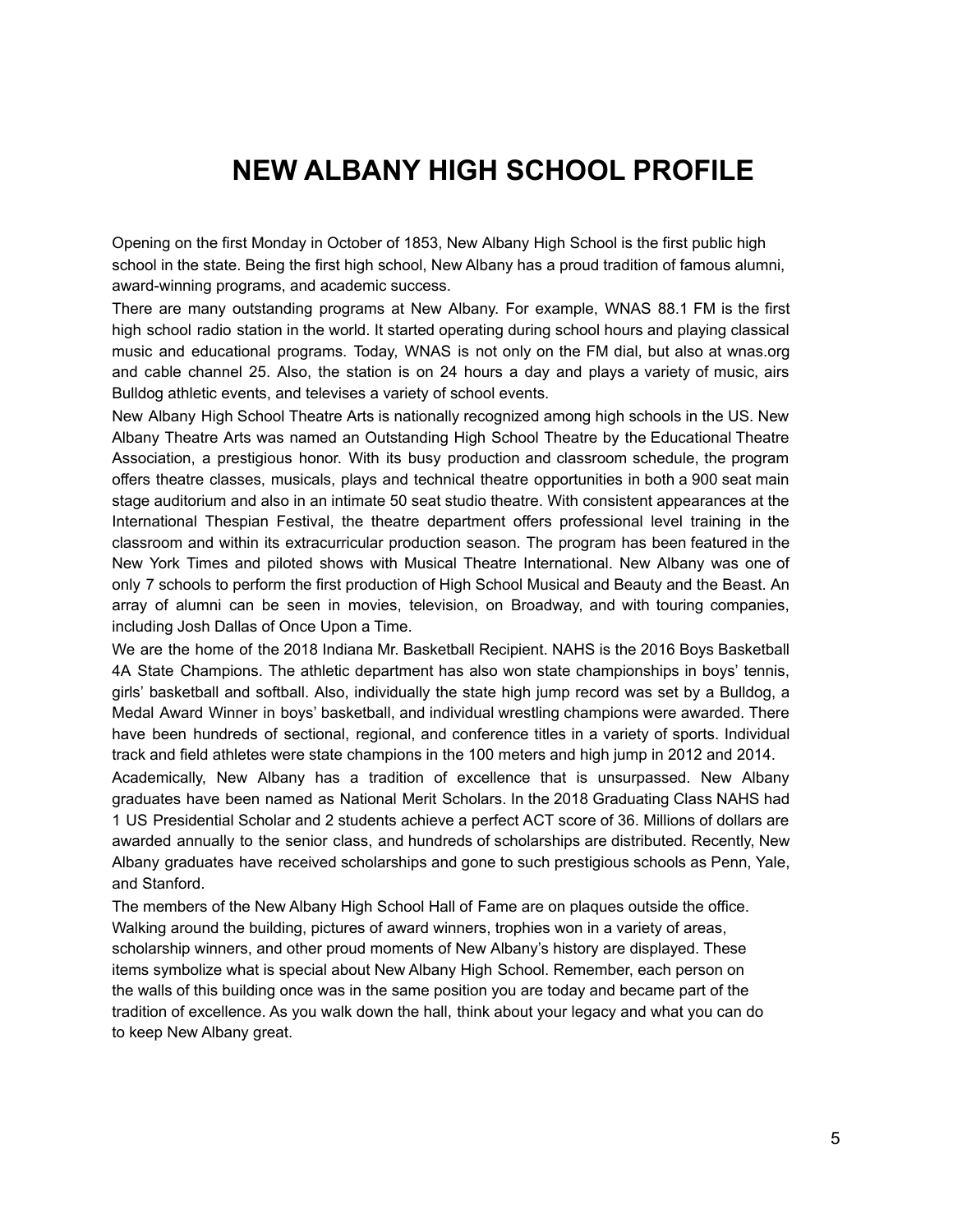#### **ADMINISTRATION**

Michelle Ginkins, PhD – Principal Jamie Crick – Assistant Principal/Staff Development Nancy Givens – Assistant Principal/Student Development (A-F) John Skomp – Dean of Students (G-M) Josh Nall – Assistant Principal/Student Development (N-Z) B.J. McAlister – Assistant Principal/Student Activities

#### **COUNSELORS**

Natalie McGarvey – Counselor (Grades 9-12, A–B, & Bulldog Scholars) Olivia Jacks – Counselor (Grades 9-12, C-Go) Jessy Spainhour – Counselor (Grades 9-12, Gr-L) Mary Beth Hackman – Counselor (Grades 9-12, M-Re, ELL Students) Pauletta Stewart – Counselor (Grades 9-12, Ri-Z) Eddie Bobbitt – Post Secondary Patti Howland – Facilitator (Grades 9-12, A-J) Erin Kaiser – Facilitator (Grades 9-12, K-Z) Brandi Eaton – College Career Coordinator Jodie Budd – Home/School Liaison William "Billy" Fulton – Social Worker Jennifer Davis – Life Springs Therapist Missy Konjetti - Life Springs Therapist

#### **OFFICE STAFF**

Charla Mingus – Credit Recovery Facilitator Cindy Mattingly - Credit Recovery Shannon Yeaton - Credit Recovery (AM/PM) Caroll Daugherty – Attendance Clerk/Counselors' secretary Donna Trulock-Jones – Secretary/Assistant Principals Travis Nelson – School Resource Officer Carol Thurston – Bookkeeper Rhonda Maynard – Secretary/Principal Lisa Lacy – Secretary/INOW Carrie Simler – Secretary/Athletics Janine Smith – Bookstore Megan Fitzgerald – Nurse Dacia Wright - Receptionist Cherly Stubuer - Secretary/ WNAS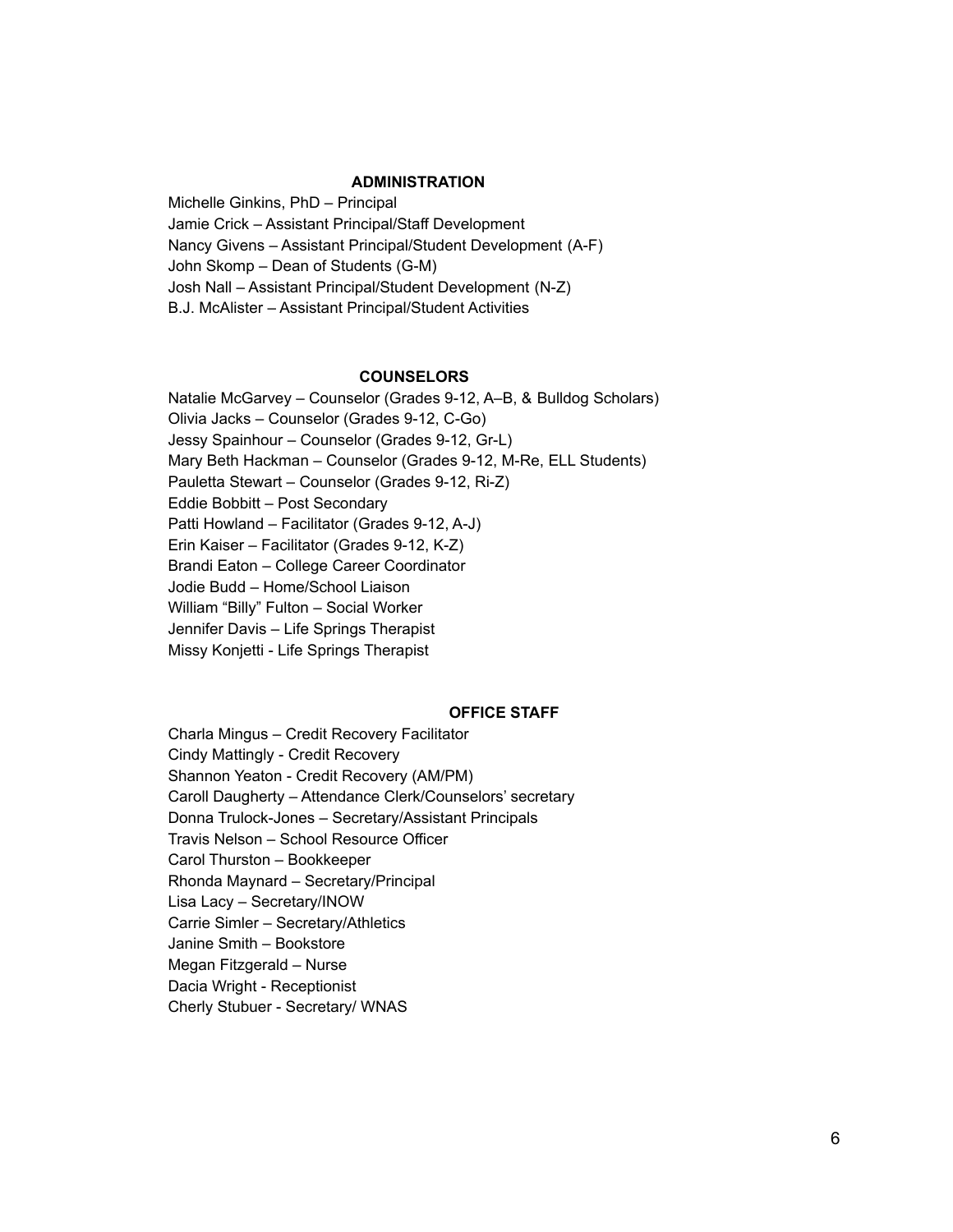#### **NEW ALBANY HIGH SCHOOL POLICIES**

Preamble The New Albany-Floyd County Consolidated School Corporation recognizes: (a) that education is a basic citizenship right; (b) that students have full rights of citizenship as delineated in the U.S. Constitution and its amendments; and (c) that citizenship rights must not be abridged, obstructed, or in other ways altered, except in accordance with due process of law.

Just as in our democratic society at large, the foundation and success in public school education depends on the balance of individual rights and individual responsibilities. Certain standards of student conduct are necessary to assure that individuals seeking to express their rights do not at the same time infringe upon the rights of others. Self-discipline, which comes from understanding this balance of rights and responsibilities, is essential in any democracy. The schools believe that self-discipline is promoted not only through instruction about our representative form of government, but also through practicing democracy in the schools, in the home, and throughout the community.

Those enjoying the benefits of citizenship in the school community must also accept the responsibilities of school citizenship. A democratic school must have rules and regulations just as must the larger democratic society. It is the responsibility of students, parents, educators and the community to work to establish rules and regulations which promote the best possible learning environment for all those involved in the educational process. Not only should the school environment provide equal opportunity for all, it should also permit the teaching-learning process to proceed in an orderly manner.

In an effort to create a more democratic school society, the Board of School Trustees of the New Albany-Floyd County Consolidated School Corporation has outlined some of the basic rights and responsibilities which will allow self-disciplined students to better govern themselves within the total school environment. These policy statements made by the Board of School Trustees are summarized throughout the handbook.

As set out in Indiana law, I.C. 20-33-8, in all matters relating to the discipline and conduct of students, School Corporation personnel stand in the relation of parents and guardians to the students of the School Corporation. Therefore, School Corporation personnel have the right, subject to Indiana law, to take any disciplinary action necessary to promote student conduct that conforms to an orderly and effective educational system. Students must follow responsible directions of school personnel in all educational settings and refrain from disruptive behavior that interferes with the educational environment.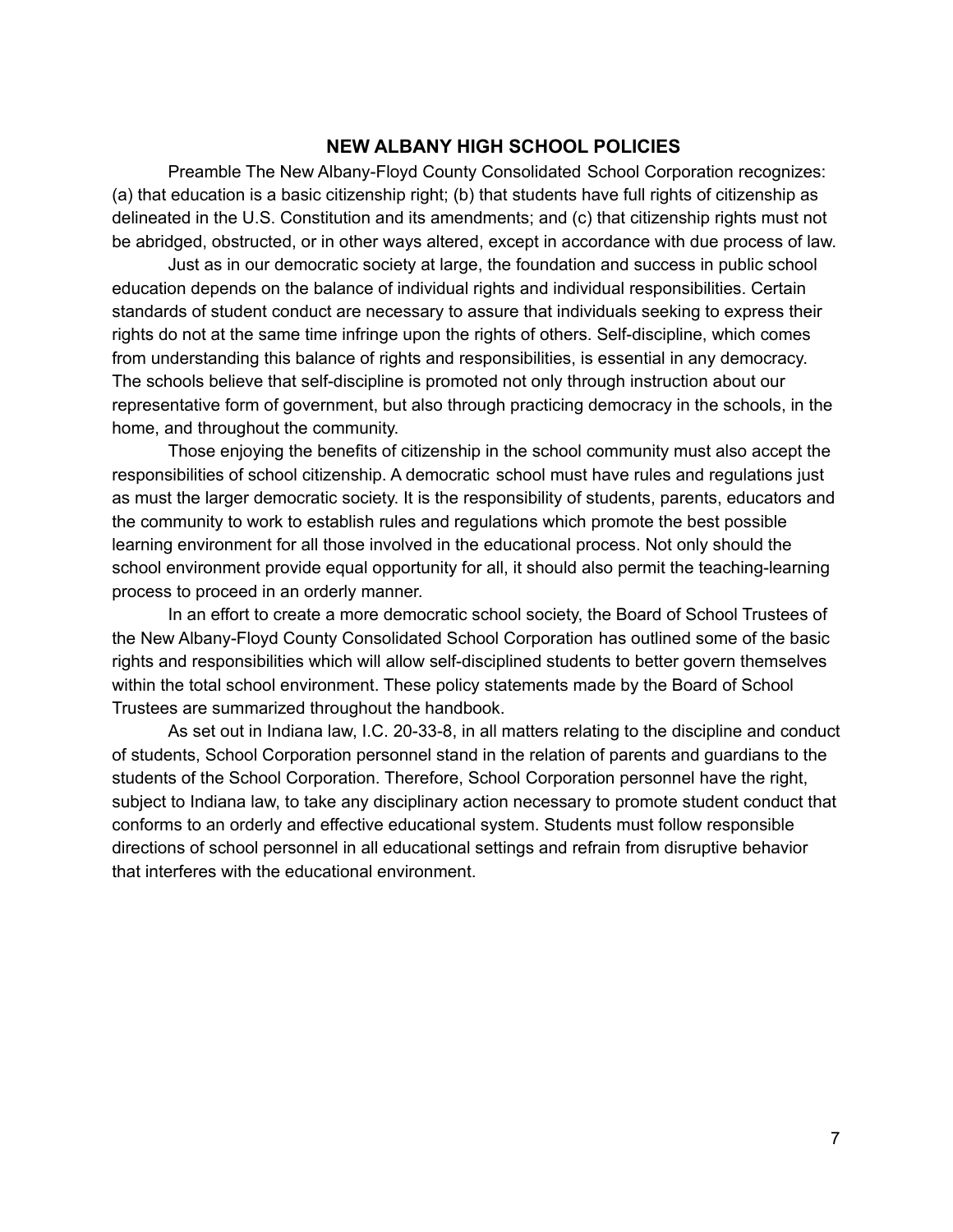### **I. BASIC RIGHTS AND RESPONSIBILITIES OF STUDENT**

#### 1. **Freedom of Speech and Assembly**

a. Students are entitled to express their personal opinions verbally as long as such opinions do not interfere with the freedom of others to express themselves. Students may not use lewd, vulgar, indecent or offensive speech or engage in lewd, vulgar, indecent or offensive conduct while participating in, or present at, any school activity or any school sponsored extracurricular activity.

b. Students have the freedom to assemble peacefully. There is an appropriate time and place for the expression of opinions and beliefs. Conducting demonstrations which interfere with the operation of the school or classroom is inappropriate and prohibited.

#### 2. **Freedom to Publish**

a. Students are entitled to express their personal opinions in writing, as long as they do not use lewd, vulgar, indecent or offensive language in such writing. b. Students may edit, publish and distribute printed, handwritten, or duplicated matter among their fellow students within the schools. Students must assume the responsibility for the content of such publications or handwritten opinions. The distribution of such material must not interfere with, or disrupt, the educational process, learning environment, or endanger the safety of student and employees. Such material must be signed by the authors. Libel, obscenities, and personal attacks as well as lewd, vulgar, indecent and offensive language are prohibited in all material written, edited, published, or distributed by students in school, on school grounds, at any school sponsored functions, or at any times while the supervision of school personnel.

### 3. **Search and Seizure**

a. A student is presumed to have no expectation of privacy in a school locker, desk or other area assigned to the student, or in the contents of those assigned areas.

b. The school principal or another member of the administrative staff designated by the principal may search a student's locker or other assigned area at any time.

c. Other than a general search of student lockers or other assigned areas, any search shall be, where possible, conducted in the presence of the student whose locker is the subject of the search.

d. A law enforcement officer with appropriate jurisdiction may, at the request of the school principal, assist the school administration in searching such a locker and its contents.

e. The principal or designee may search the person or property (including vehicles) of a student, with or without the students' consent, whenever they have reasonable suspicion to suspect that the search is required to discover evidence of a violation of law or schools rules. The extent and conduct of a search will be governed by the student's age, gender, and the nature of the infraction. Strip searches are prohibited.

f. To combat escalating school violence and the potential presence of weapons in our schools, and in accordance with School Corporation policy and procedures, the School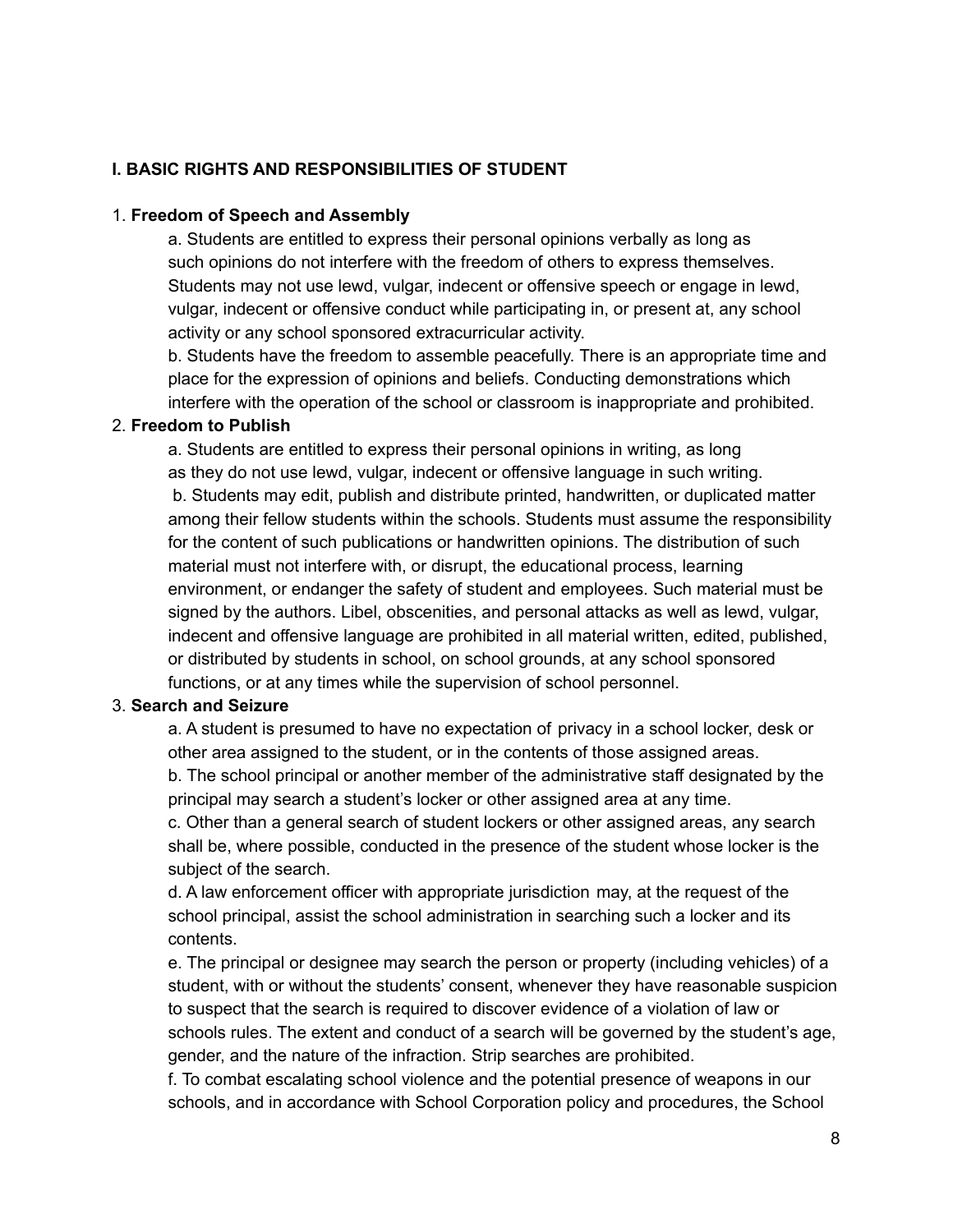Corporation may utilize metal detectors for random and reasonable suspicion-based searches to detect firearms, knives and other weapons

g. Driving to school and utilizing the school parking lot are privileges for student drivers. Any student who parks his/her car in a school parking lot consents to a search of the car if the school administration has reasonable suspicion.

h. In an effort to promote a drug-free campus and to protect the safety and health of the district's faculty, staff and students, the district may routinely partner with the local law enforcement to conduct random searches of lockers, classrooms, and school parking lots. During those partnerships, the board has authorized the use of specially trained dogs to locate and detect the presence of weapons and prohibited drugs on school property

### 4. **Married Students**

a. It is the responsibility of students who are married to declare their married status at the time of marriage or at the time of enrollment in school.

b. Married students are subject to all rules and regulations that apply to the entire student body.

## **5. Identification**

It is the responsibility of all persons, upon request, to identify themselves to proper school authorities in the school buildings, on school grounds, or at school-sponsored events. Every student is expected to give his or her name when asked to do so by an adult working for the School Corporation. Failure to do so will result in a suspension from school.

## **6. Student Conduct at Events on and off School Grounds and at Other Times When Not at School**

a. The New Albany-Floyd County Consolidated School Corporation has adopted a School Safety Policy governing students who commit, attempt to commit, or threaten aggressive acts toward persons (students, employees or visitors) or property. This Policy applies when a student is on a school bus, on school grounds, off school grounds at a school activity, function or event and while traveling to and from school or a school activity, function or event. This Policy may also apply when a student's conduct is unlawful and may reasonably be considered to be interference with school purposes or an educational function, when such conduct occurs during weekends, holidays, school recesses, or during the summer when a student may not be attending classes or other school functions. Students who commit these acts may be suspended and may be expelled for up to one (1) school year or one (1) calendar year, as set out in Article II, below.

b. Students are required to observe school

rules and regulations and to be

subject to the authority of school officials at school events, whether on or off school grounds. Students are required to be courteous and obedient in response to all reasonable orders from school personnel whether on or off school grounds.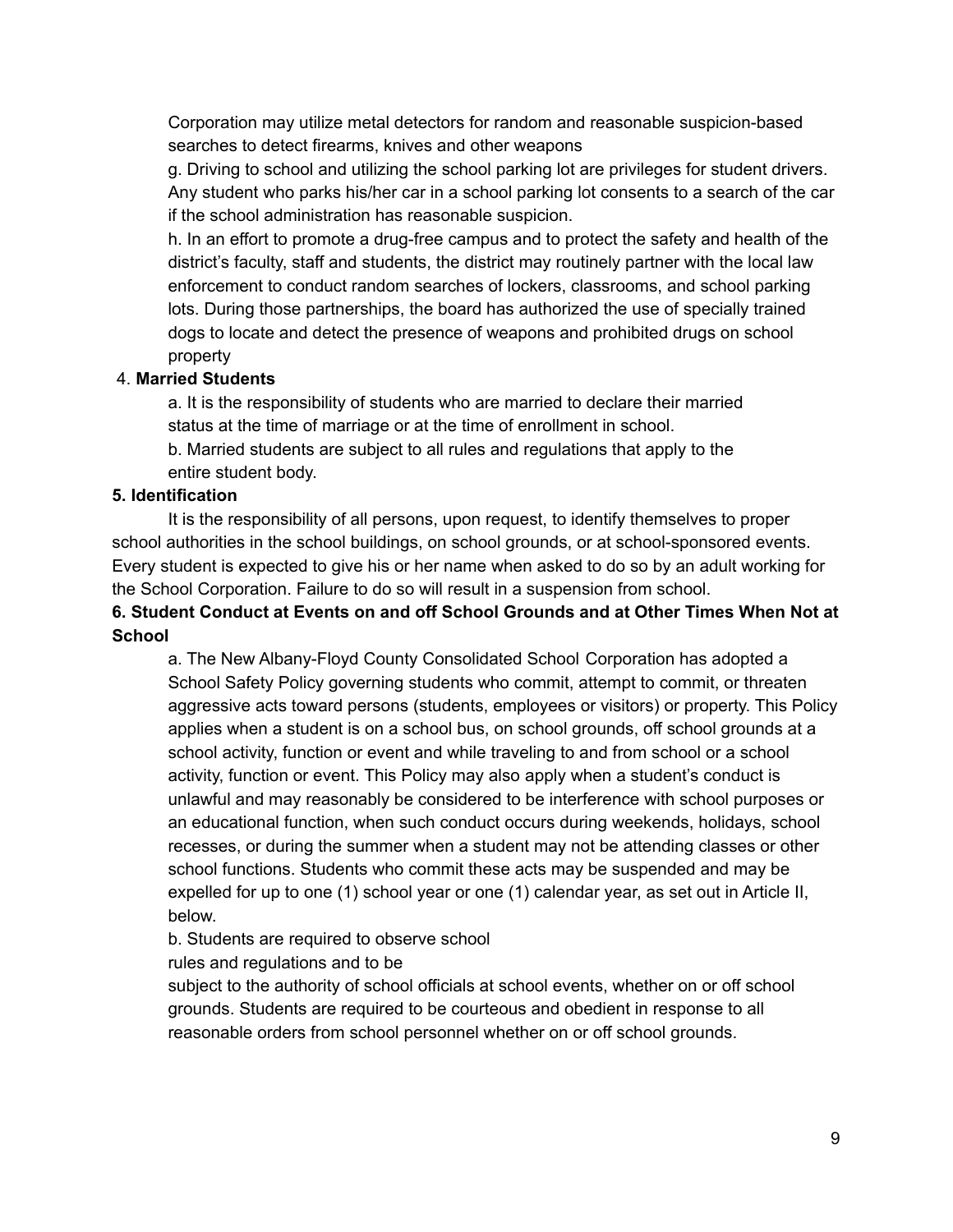#### 7. **Gang Activities, Clothing or Accessories**

Gangs and gang related activities, clothing and accessories are prohibited on school property at all times. A "gang" is defined in this Policy as any ongoing organization, association or group of three (3) or more persons, whether formal or informal, having as one of its primary activities the commission of one or more criminal acts or violations of School Corporation rules and regulations, which has an identifiable name or identifying sign or symbol, and whose members individually or collectively engage in or have engaged in gang activities. Gang signs, symbols and membership activities are also prohibited. Any gang activity, clothing or accessory that can be construed to intimidate, separate or distract students from the primary mission of the schools is prohibited and provides grounds for suspension or expulsion under Article II, Herein. 8. **Policy Against Discrimination and Harassment on the Basis of Race, Sex and Protected Characteristics**

a. It is the Policy of the New Albany-Floyd Country Consolidated School Corporation to maintain and operate a learning and working environment that is free from racial discrimination and racial harassment and discrimination and harassment on the basis of sex(including sexual stereotype nonconformity), age, color, creed, disability, limited English proficiency, family status, national origin or religion, thereby to protect employee and student interest in personal dignity and freedom from humiliation, to make available to the Corporation their full productive capacities, to secure the Corporation against domestic strive and unrest which would menace its democratic institutions, to preserve the public safety, health and general welfare and to further the interests, rights and privileges of individuals within the Corporation.

b. It shall be a violation of this Policy for any employee of the New Albany- Floyd County Consolidated School Corporation to discriminate against or harass another employee or student based upon race, sex (including sexual stereotype nonconformity), age, color, creed, disability, limited English proficiency, family status, national origin or religion. It shall be a violation of this Policy for any student to discriminate against or harass another student or an employee based upon any of the above-mentioned protected characteristics.

c. The New Albany-Floyd County Consolidated School Corporation does not discriminate on the basis of race, sex, age, color, creed, disability, limited English proficiency, family status, national origin or religion in employment or in the educational programs and activities which it operates, in accordance with applicable state and federal statutes and regulations.

d. The School Corporation has appointed the Assistant Superintendent for Administration and Operations, 2813 Grantline Road, Telephone 812-542- 2106, as Equal Employment/Educational Opportunity Officer to coordinate and carry out its Policies against discrimination and harassment on the basis of any protected characteristic. Any inquiries regarding the School Corporation's Policies in this matter should be directed to the Assistant Superintendent for Administration and Operations who will investigate all complaints alleging that the School Corporation, an employee or a student has discriminated against or harassed any person on the basis of a protected characteristic. Inquiries concerning the application of any federal civil rights statute or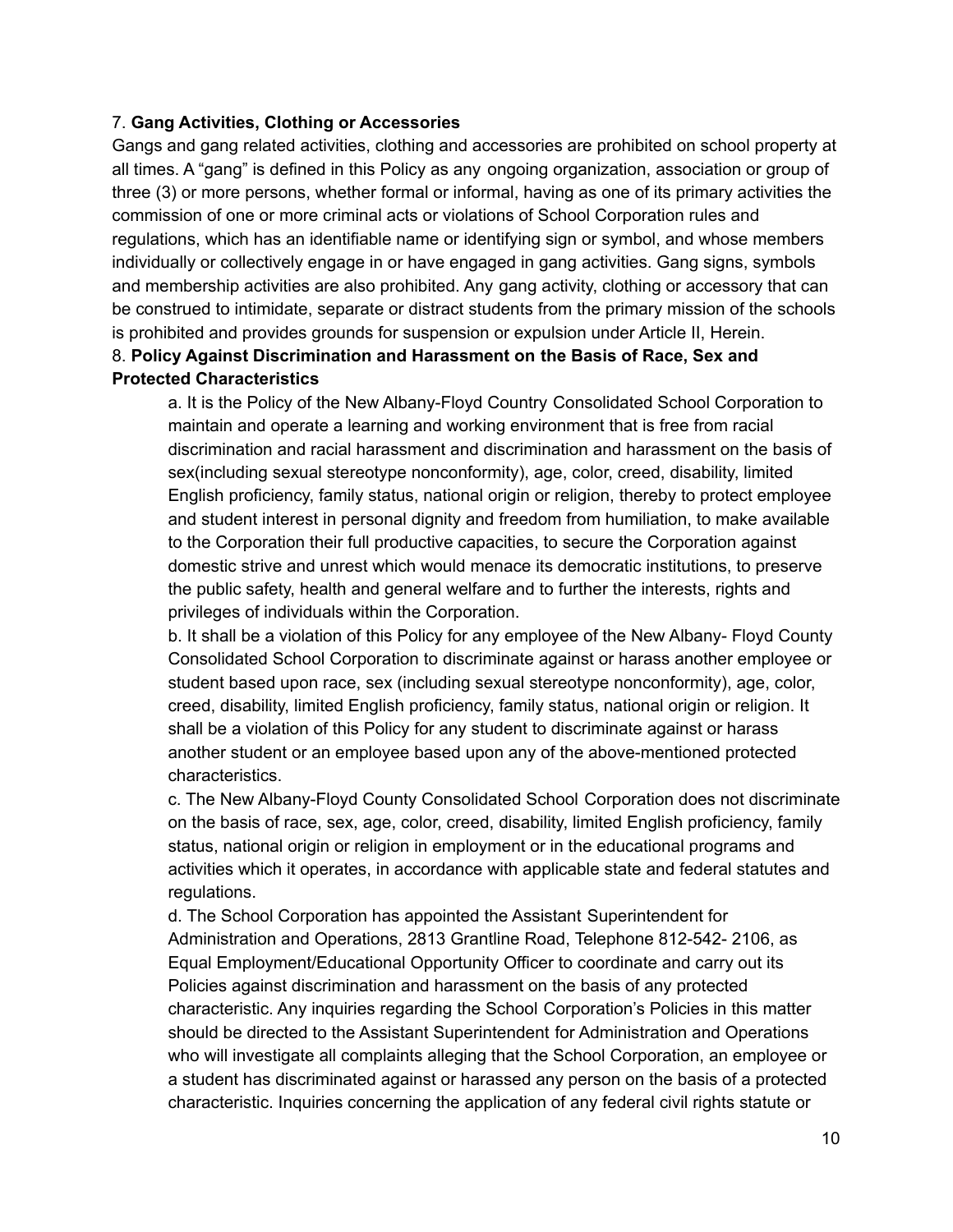regulation may also be referred to the Regional Director, US Department of Education, Office for Civil Rights, Region V, 500 West Madison Street, Chicago, Illinois 60661 e. When a student, a student's parent or guardian, an employee, or an applicant for employment, or a member of the public believes that he or she has been discriminated against or harassed by a School Corporation employee or student on the basis of race, sex, age, color, creed, disability, limited English proficiency, family status, national origin or religion, he or she may file an informal or a formal complaint under the procedure established by the School Corporation to enforce Policies against such discrimination and harassment. He or she may contact the corporation EEO Officer for assistance in processing such a complaint. Copies of the complete Policies, enforcement procedures and the Complaint Report Form are available in the offices of all schools and of the Administrative Services Center, 2813 Grant Line Road, New Albany, Indiana 47150.

#### **9. Human Dignity Policy**

It is the policy of the School Corporation that all employees, parents/guardians, students and members of the community are entitled to be treated and are obligated to treat others with courtesy, fairness and decency. Respect for the dignity and worth of every member of the school community must be recognized and promoted in the School Corporation. Accordingly, it is a violation of Board Policy to degrade, demean, harass, haze, bully, stereotype or ridicule any person on the basis of any assumed, perceived or actual characteristic, whether or not such characteristic is listed as a protected characteristic.

#### **10. Charges by a Parent/Student**

When a student or his/her parents believe that the student is being improperly treated, or improperly denied participation in any educational function of the School Corporation, or is being subjected to an illegal rule or standard, as provided by the statutes of the State of Indiana or applicable statutes of the United States, or by the Constitutions of the State of Indiana or of the United States, they may file a signed complaint form with the administration. If unable to work out their problems with the administrative staff, they shall be entitled to initiate a conference with the Superintendent or designee by filing a charge with the Superintendent in the same manner as a charge is initiated by the principal under "Suspension/Expulsion" in this handbook.

#### **11. Notification of Rights under the Family Educational Rights and Privacy Act (FERPA)**

a. FERPA affords parents and students over eighteen (18) years of age ("eligible students") certain rights with respect to student education records. They are:

1. The right to inspect and review the student's records within forty- five (45) days of the day the School Corporation receives a request for access. Parents or eligible students should submit to the school principal a written request that identifies the record(s) they wish to inspect. The principal will make arrangements for access and notify the parent or eligible student of the time and place where the records may be inspected.

2. The right to request the amendment of the student's education records that the parent or eligible student believes are inaccurate or misleading. Parents or eligible students should write the school Principal, clearly identifying the part of the record they want changed, and specify why it is inaccurate or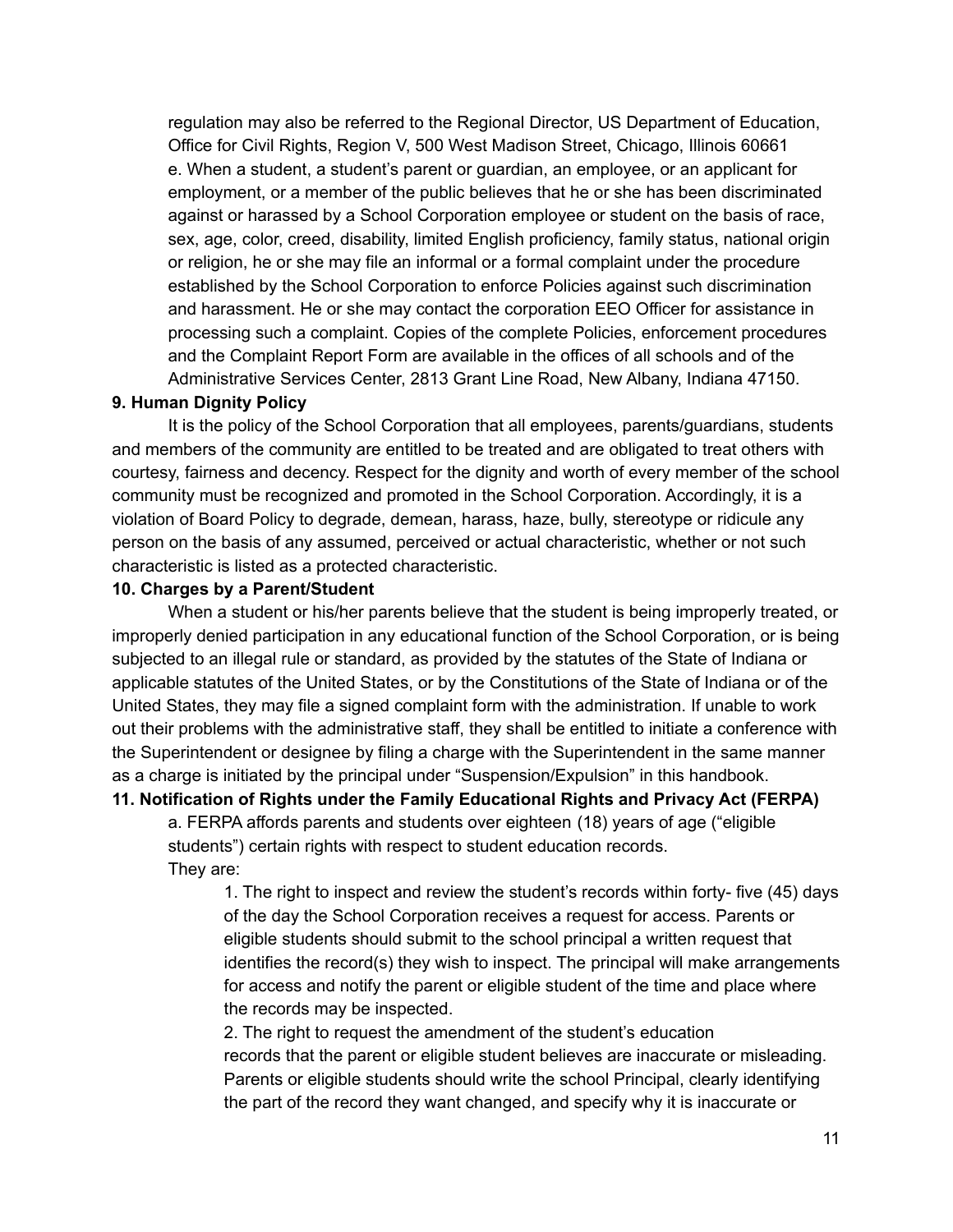misleading. If the School Corporation decides not to amend the record as requested, the School Corporation will notify the parent or eligible student of the decision and advise them of their right to a hearing regarding the request for amendment. Additional information regarding the hearing procedures will be provided to the parent or eligible student when notified of the right to a hearing. 3. The right to consent to disclosures of personally identifiable information contained in the student's education records, except to the extent that FERPA authorizes disclosure without consent. FERPA allows disclosure of student educational records to school officials without consent. "School officials" include administrators, supervisors, instructors, support personnel, health and medical staff, law enforcement unit personnel, School Board members, persons or companies contacted to perform a special task, or a parent or student serving on an official committee or assisting another school official in performing his or her tasks. A school official has a legitimate educational interest in the official needs to review an education record in order to fulfill his or her professional responsibility. Upon request, the School Corporation disclosed education records without consent to officials of another school corporation in which a student seeks or intends to enroll.

4. The School Corporation has classified the following information about individual students as "Directory Information" under FERPA and will release such information, without consent, except as set out below: Name; address; telephone listing; date and place of birth; school enrolled in; photograph or videotape not used in a disciplinary matter; student work displayed at the discretion of the teacher with no grade displayed; academic majors and minors; participation in any officially recognized activities or sports; weight and height of members of athletic teams; dates of attendance; degrees and awards received; recognition of service or achievement; and the most recent previous educational agency or institution attended. If a parent or guardian does not wish to have some of the above listed Directory Information items pertaining to his/her child released without prior parent's or eligible student's consent, such parent or eligible student must submit a written signed statement indicating that consent must be secured to: Deputy Superintendent, P.O. Box 1087, New Albany, Indiana 47151-1087. Such statement must be submitted not later than October 15 of a school year or within thirty (30) days of the student's initial enrollment for the school year. 5. The School Corporation will also release Directory Information to representatives of the U.S. Armed Forces and the service academies of the U.S. Armed Forces unless a parent, guardian or student submits a written, signed request that such information not be released; such request must be submitted to the principal of the student's school not later than the end of the student's sophomore year.

6. The right to file a complaint with the U.S. Department of Education concerning alleged failures by the School Corporation to comply with the requirements of FERPA. The name and address of the Office that administers FERPA are: Family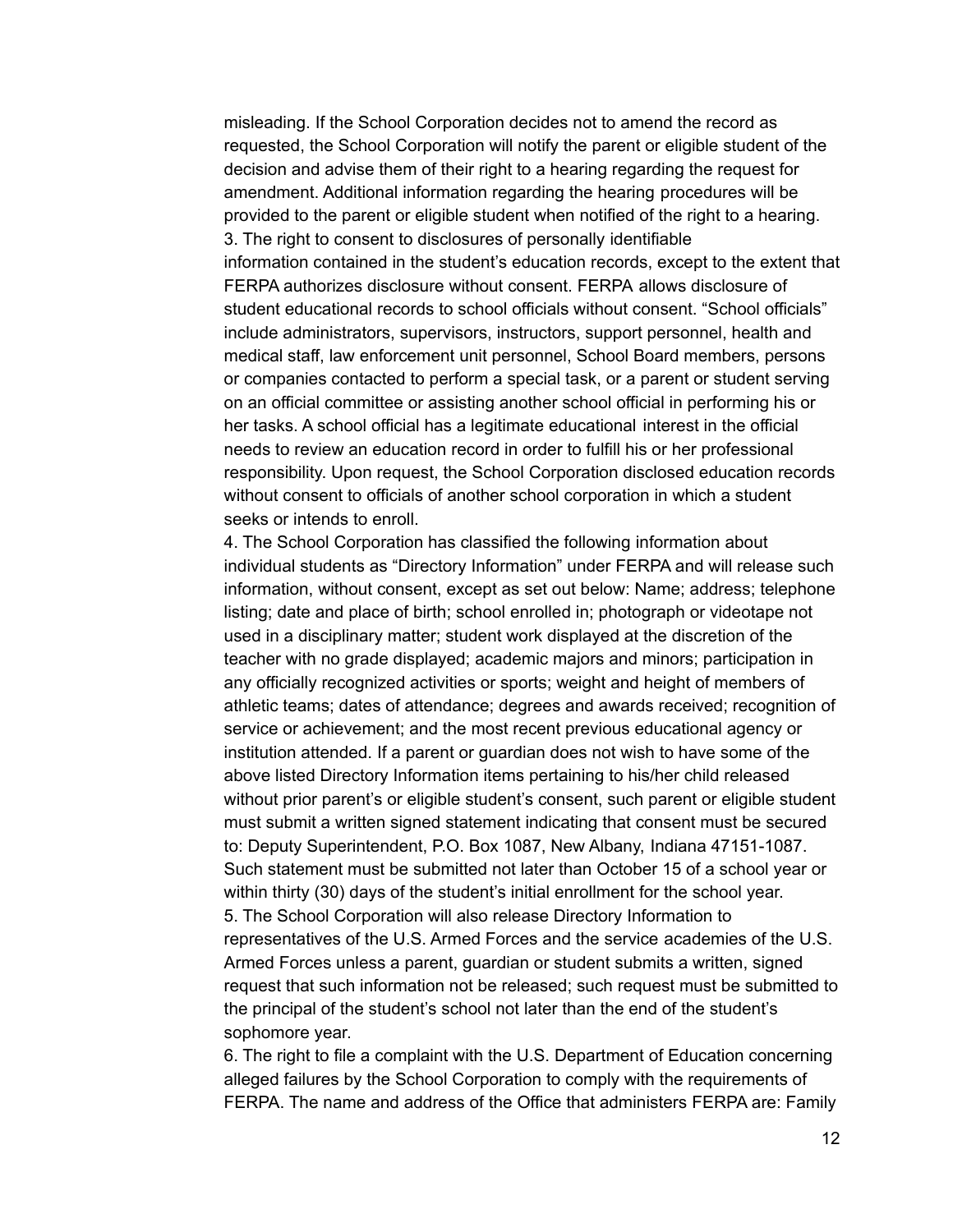Policy Compliance Office U.S. Department of Education 600 Independence Avenue S.W. Washington, D.C. 20202-4605

#### **12. Screening for Health Concerns and Immunizations**

In the course of each school year, the School Corporation provides the opportunity for students at some grade levels, or in some programs to be screened for possible health concerns which could adversely affect a student's performance in the educational program of the School Corporation, including, but not limited to hearing and sight. If parents or guardians do not wish to have their child or ward screened for these possible health concerns because of religious beliefs, such parents or guardians must submit to the building principal a written signed statement indicating that the parent objects on religious grounds. Students may be removed from school for failure to comply with immunization requirements (I.C. 20-34-4-5) or if the student is ill, has a communicable disease, or is infested with parasites (I.C. 20-34-3-9).

#### **13. Student Insurance**

Unless proven negligent, the School Corporation and School Corporation personnel assume no financial responsibility for medical expenses, treatment or damages resulting from injuries sustained by students while participating in any School Corporation sponsored educational program, or practicing for or participating in athletics, or any other school activity. The School Corporation makes student accident insurance available through a commercial insurance carrier; the protection and limitations are stated in the policy. Enrollment in this student accident insurance program is voluntary. If parents decide not to enroll in the student accident insurance program, it is the parents' responsibility to provide appropriate insurance, or to assume the risk of possible financial responsibility inherent in having their child participate in any school activities. Individual schools may request that parents provide the name of the company carrying the family's health and accident insurance, in order for school officials to have this information in cases of medical emergency.

#### **14. Lost, Stolen, or Damaged Student-Owned Property**

The School Corporation and School Corporation personnel assume no financial responsibility for lost, stolen or damaged student-owned property while such property is on the school grounds, or is being used at any school-related activity off school grounds.

#### **15. Unsupervised Students on School Property**

The School Corporation and its employees assume no responsibility for the safety of students who are on school property at times when they are not involved in a school activity under the direct supervision of School Corporation personnel.

#### **16. Administration of Medications**

Before any prescribed medication or treatment may be administered to any student during school hours, the proper form completed by the student's doctor and parent/legal guardian must be completed. The medication must be furnished to the school in compliance with appropriate policy on labeling and packaging. Notwithstanding a student with a chronic disease or medical condition may possess and self-administer medication for the chronic disease or medical condition if the following conditions are met: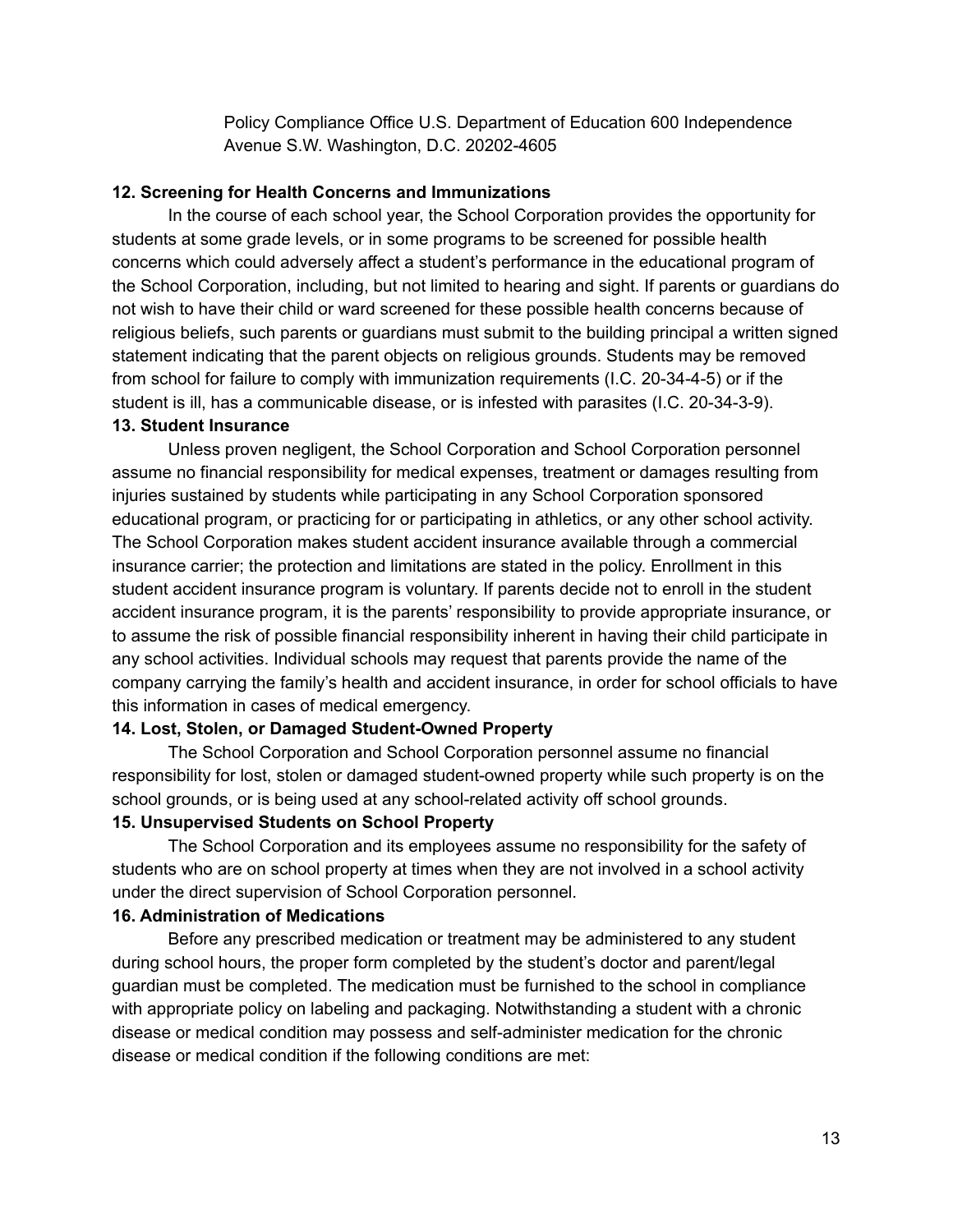a. The student's parent completed the Student Authority to Possess and Administer Medication Form. The authorization must include a statement in writing by a licensed physician that:

(1) the student has an acute or chronic disease or medical condition for which the physician has prescribed medication

(2) the student has been instructed in how to self-administer the medication

(3) The nature of the disease or medical condition requires emergency administration of the medication.

b. The authorization and physician's statement described in subsection (a) must be filed with the student's principal annually.

#### **17. Enrollment/Residence/Withdrawal**

Resident students are those whose legal settlement is within the School Corporation's geographic boundary. A student's legal settlement will be determined under applicable Indiana law. A student's legal settlement will also determine the student's school attendance area within New Albany-Floyd County School Corporation. The School Corporation will accept the transfer of students who do not have legal settlement school corporation according to School Board Policy and Indiana Law.

#### **18. Parental Involvement/Visitor/Media**

The school welcomes and encourages parental visits to school, parent volunteering, and other parental involvement in their students' education. But in order for the educational program to continue undisturbed when visitors are present and to prevent the intrusion of disruptive persons into the schools, it is necessary to invoke visitor controls. The Superintendent or principal has the authority to prohibit the entry of any person to a school of this Corporation or to expel any person when there is reason to believe the presence of such person would be detrimental to the good order of the school. If such an individual refuses to leave the school grounds or creates a disturbance, the principal is authorized to request from the local law enforcement agency whatever assistance is required to remove the individual.

Parents will be involved in the planning, review and improvement of the corporation's Title I programs, and timely responses will be given to parental questions, concerns and recommendations. Information concerning school performance profiles and their child's individual performance will be communicated to parents.

### **19. McKinney Vento**

Children who meet the legal definition of a "homeless" student (McKinney-Vento) will not be denied enrollment based on a lack of proof of residency and will be provided a free appropriate public education in the same manner as all other students of the District. Questions about enrollment of a student who may be considered homeless should be directed to Katie Stein, Licensed School Social Worker (812-542-5505) or Tony Duffy, Assistant to the Superintendent for Elementary Education.

### **20. ASBESTOS**

An asbestos management plan is on file in the main office and is available for review by the public.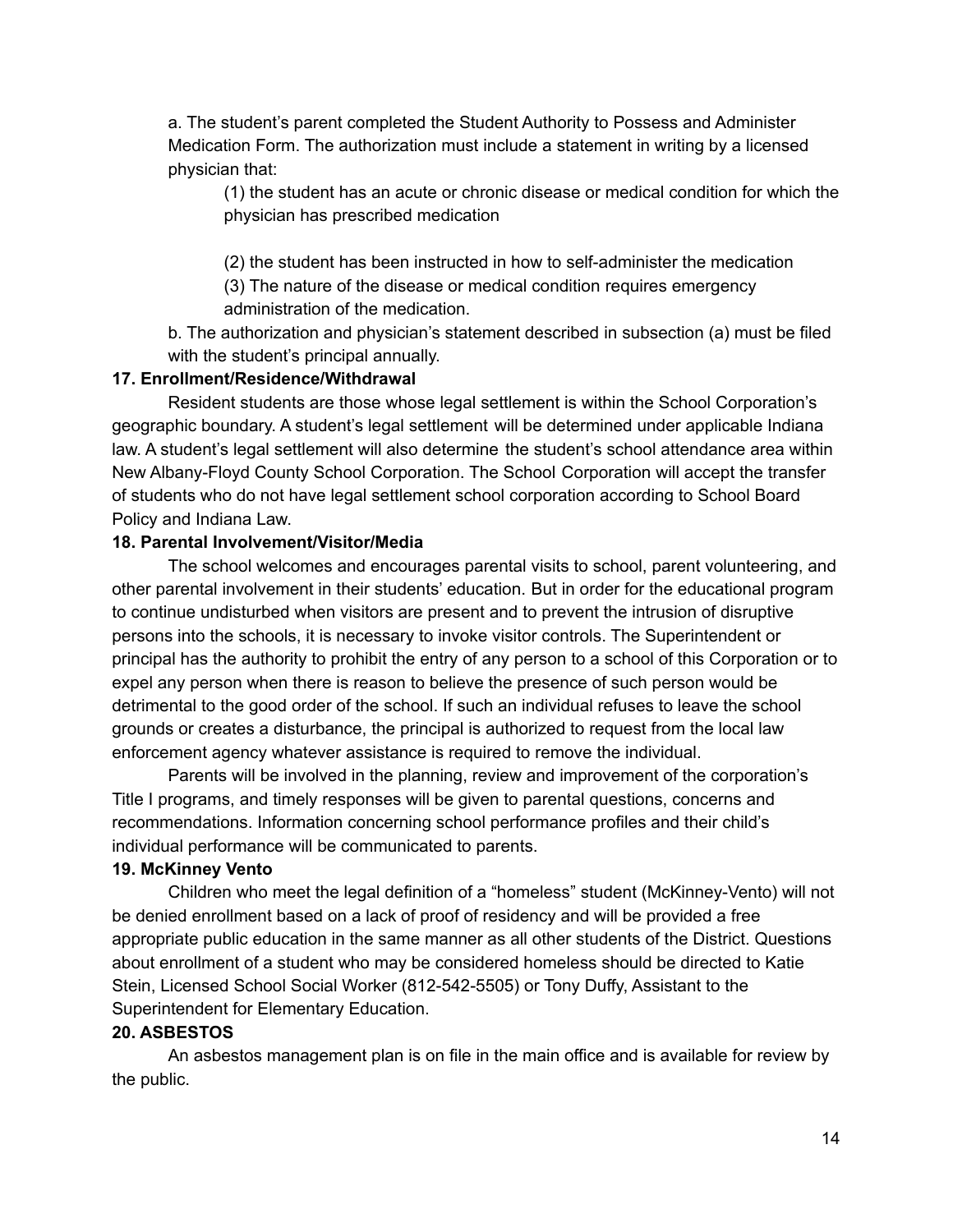#### **II. ENFORCEMENT OF RULES AND REGULATIONS**

When self-discipline fails, regulations for management of school behavior must be enforced by those directly responsible for the operation of the schools. School staff members will make every effort, individually, collectively, and cooperatively, with appropriate available community resources, to help each student gain acceptable self- discipline standards. The Board of School Trustees of the New Albany-Floyd County Consolidated School Corporation has this legal responsibility. Authority for such action is given in the School Powers Act and the Student Due Process Statute, I.C. 20- 33-8, et. seq. The Board of School Trustees has established policy in the Policy Manual of the New Albany-Floyd County Consolidated School Corporation and appointed administrative officers to carry out those Policies as amended.

#### 1. **After School Detainment**

Students may be detained after school, but only for a reasonable length of time. (A "reasonable length of time" is determined by the child's age and other factors.) Unusual delays should be reported to the parent by the school by telephone if possible.

#### 2. **Restraint and Seclusion**

New Albany-Floyd County Consolidated School Corporation has a plan in place for the use of restraint and seclusion, as a last resort, to control students only if there is an imminent risk of injury to the student or to another person and in emergency situations.

#### 3. **Teacher Temporary Dismissal**

A teacher may dismiss a student from participation in any educational function under that teacher's charge and supervision for a period not to exceed one (1) school day, when a student interferes with the educational function of which the teacher is then in charge.

### 4. **Suspension**

A principal or designee may deny a student the right to attend school or to take part in any school function for a period of up to ten (10) school days in the following instances: a. When the school personnel in charge of a student consider the behavior of any student under their supervision to be so serious as to warrant the principal's attention;

b. When the alleged misconduct constitutes a violation of any of the "Grounds for Expulsion or Suspension". The principal or designee shall provide notice and hold a conference with the student prior to the suspension. During the conference, the student is entitled to the following:

(1) A written or oral statement of the charges against the student;

(2) A summary of the evidence against the student; and if the student denies the charges, and

(3) An opportunity for the student to explain the student's conduct.

If the circumstances or the nature of the misconduct requires immediate removal, the notice and conference shall follow as soon as reasonably possible after the suspension. Following a student's suspension, the principal or designee shall send a written statement to the parent of the suspended student describing the student's misconduct and the action taken by the principal or designee.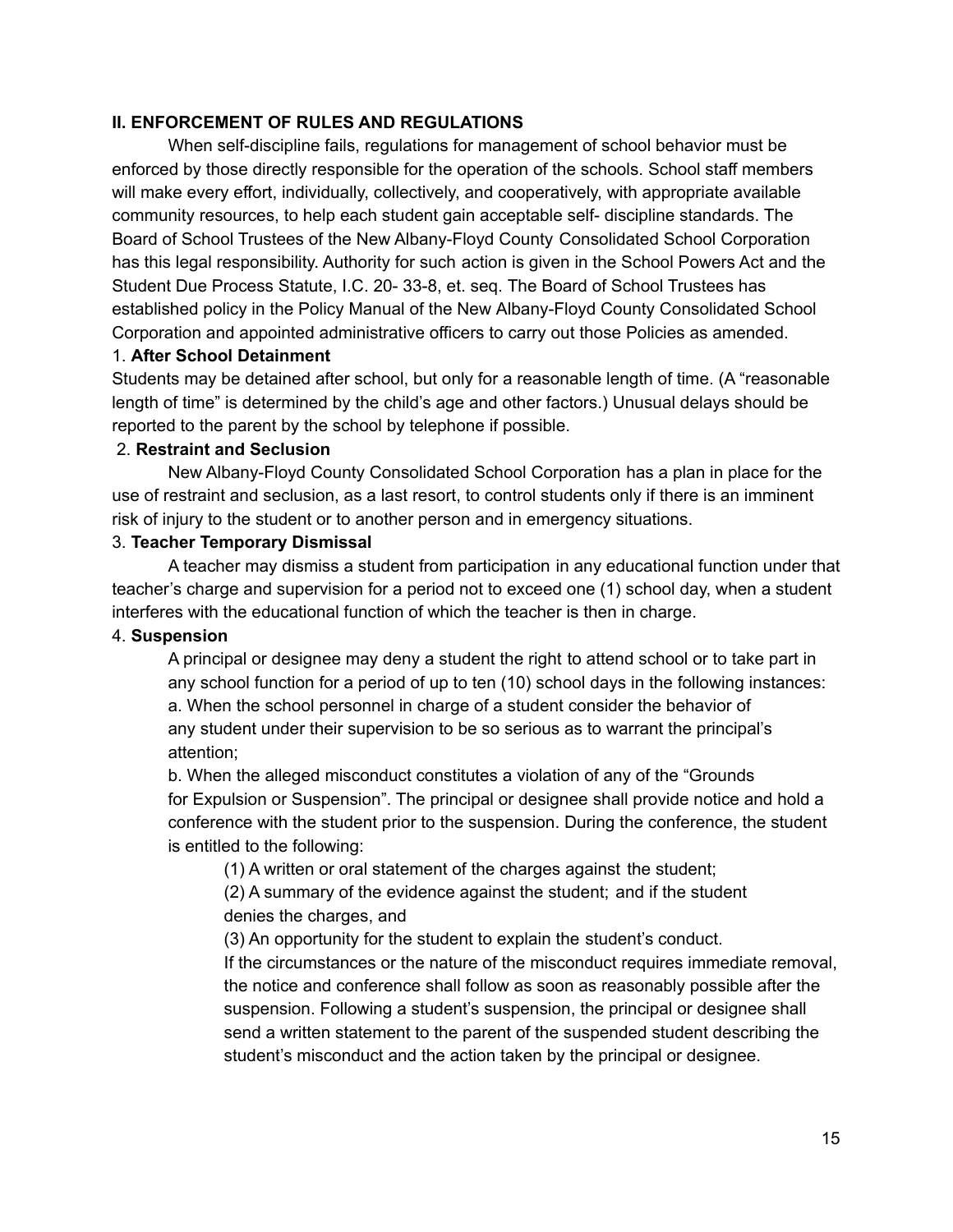#### 5. **Expulsion**

a. An expulsion is:

(1) A denial of the right of a student to take part in any school function for any period greater than ten (10) school days;

(2) A separation from school attendance for the remainder of the current semester or current year unless the student is permitted to complete required examinations in order to receive credit for courses taken in the current semester or current year.

b. Generally, an expulsion will not be longer than the remainder of the school year in which the expulsion took affect if the misconduct occurred during the first semester. If the misconduct occurred during the second semester of the school year, a principal may request that an expulsion remain in effect through the following summer session and/or the first semester of the following school year.

c. An expulsion for a full school year may be for fewer than the total number of student days in a full school year when such expulsion results in the loss of school credit for two school semesters, or for two school semesters and a summer session.

d. An expulsion for violation of the rule against knowingly possessing,

handling, or transmitting a firearm, while under the jurisdiction of the School Corporation, will be for a full calendar year, as set out in Article II, Section 8, f., below.

e. The expulsion process offers the opportunity for a student due process meeting (See Article III, below).

f. An expulsion that takes effect more than three (3) weeks before the beginning of the second semester of a school year must be reviewed before the beginning of the second semester. An expulsion that will remain in effect during the first semester of the following school year must be reviewed before the beginning of the school year. Such reviews shall be conducted by the Superintendent or his/her designee after notice of the review has been given to the student and the student's parent or guardian. The review is limited to newly discovered evidence or evidence of changes in the student's circumstances occurring since the original expulsion meeting and may lead to a recommendation that the student be reinstated for that semester.

g. A principal may require a student who is a least sixteen (16) years of age and who wishes to enroll after an expulsion to attend an alternative program.

h. An expulsion for violation of the Drug and Alcohol Abuse Policy of the School Corporation (See Article V) which occurs during the first semester of a school year shall include the remainder of the school year.

i. An expulsion for violation of the Drug and Alcohol Abuse Policy of the School Corporation which occurs during the second semester of a school year shall include the following summer session and the first semester of the succeeding school year.

j. The Board has voted to not hear any appeals on the decision of the Expulsion Examiner.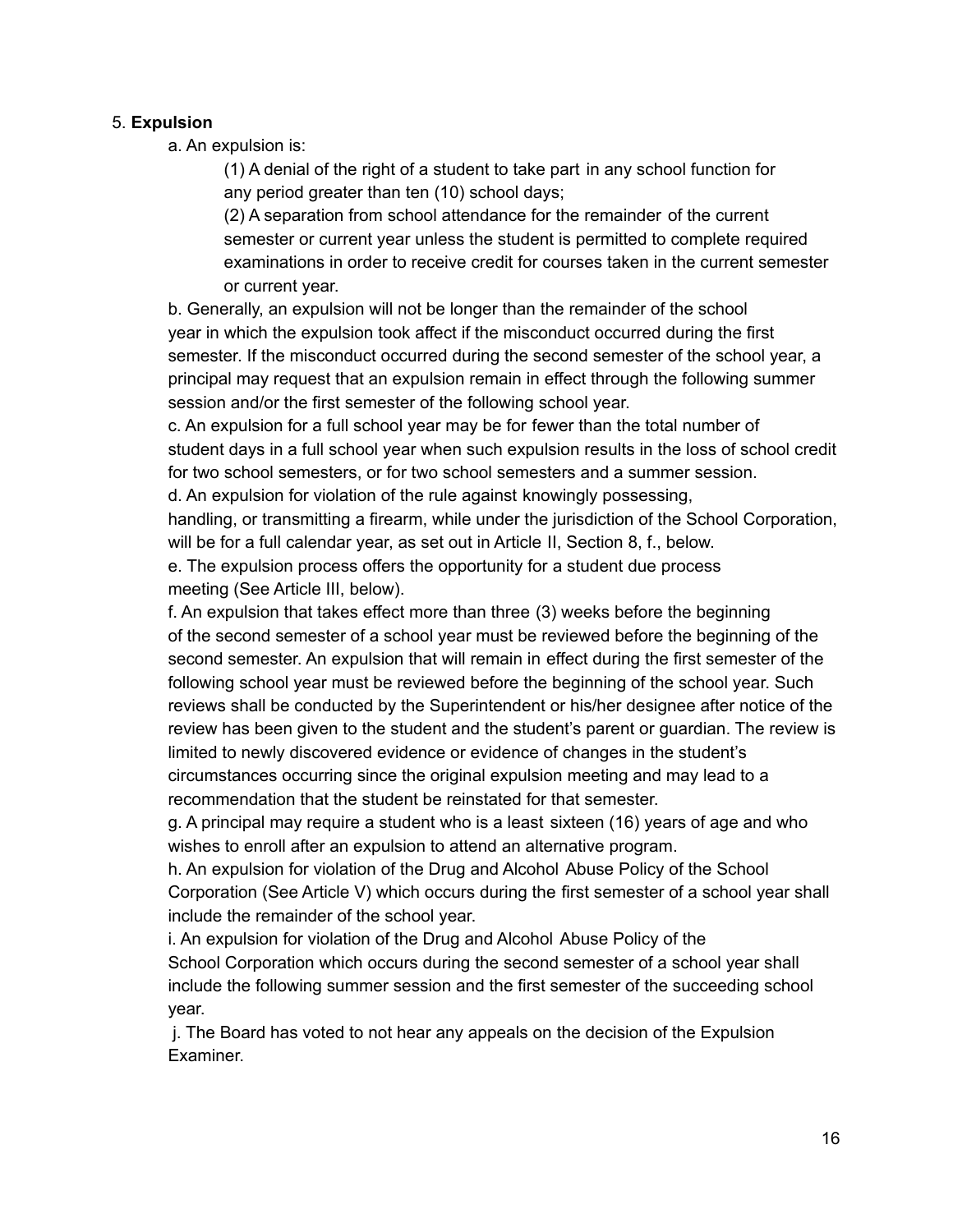## 6. **Other Disciplinary Actions Which Do Not Constitute a Suspension or An Expulsion**

a. A principal, teacher or other school staff member who supervises students may discipline a student by:

(1) Counseling with a student or group of students;

(2) Conferencing with a parent or group of parents;

(3) Assigning additional work;

(4) Rearranging class schedules;

(5) Requiring a student to remain in school after regular school hours to do school work or for counseling;

(6) Restricting athletic and other extracurricular activities, including removal from participation in such activities; and

(7) Removing a student from any noncredit school activity.

b. A principal or designee may assign a student to:

(1) A special course of study;

(2) An alternative educational program; or

(3) An alternative school.

c. A principal or designee may remove a student from school sponsored transportation;

d. The disciplinary actions listed in this Section do not constitute suspensions or expulsions.

#### 7. **Application of the Grounds for Expulsion or Suspension**

The grounds for expulsion or suspension, set out below, apply when a student is: a. On a school bus;

b. On school grounds immediately before, during, and immediately after school hours and at any time when the school is being used by a school group (including summer school or intersession);

c. Off school grounds at a school activity, function, or event, or;

d. Traveling to or from school or a school activity, function, or event. The grounds for expulsion or suspension may also apply when a student's conduct is unlawful and may reasonably be considered to be interference with school purposes or an educational function when such activity occurs during weekends, holidays, school recesses, or during the summer when a student may not be attending classes or other school functions.

e. The grounds for bullying may be applied regardless of physical location of the bullying behavior when a student demonstrating bullying behavior and the targeted student attend a school within the Corporation.

### 8. **Grounds for Expulsion or Suspension are**:

The following are the grounds for student suspension or expulsion, subject to the procedural requirements, set out below: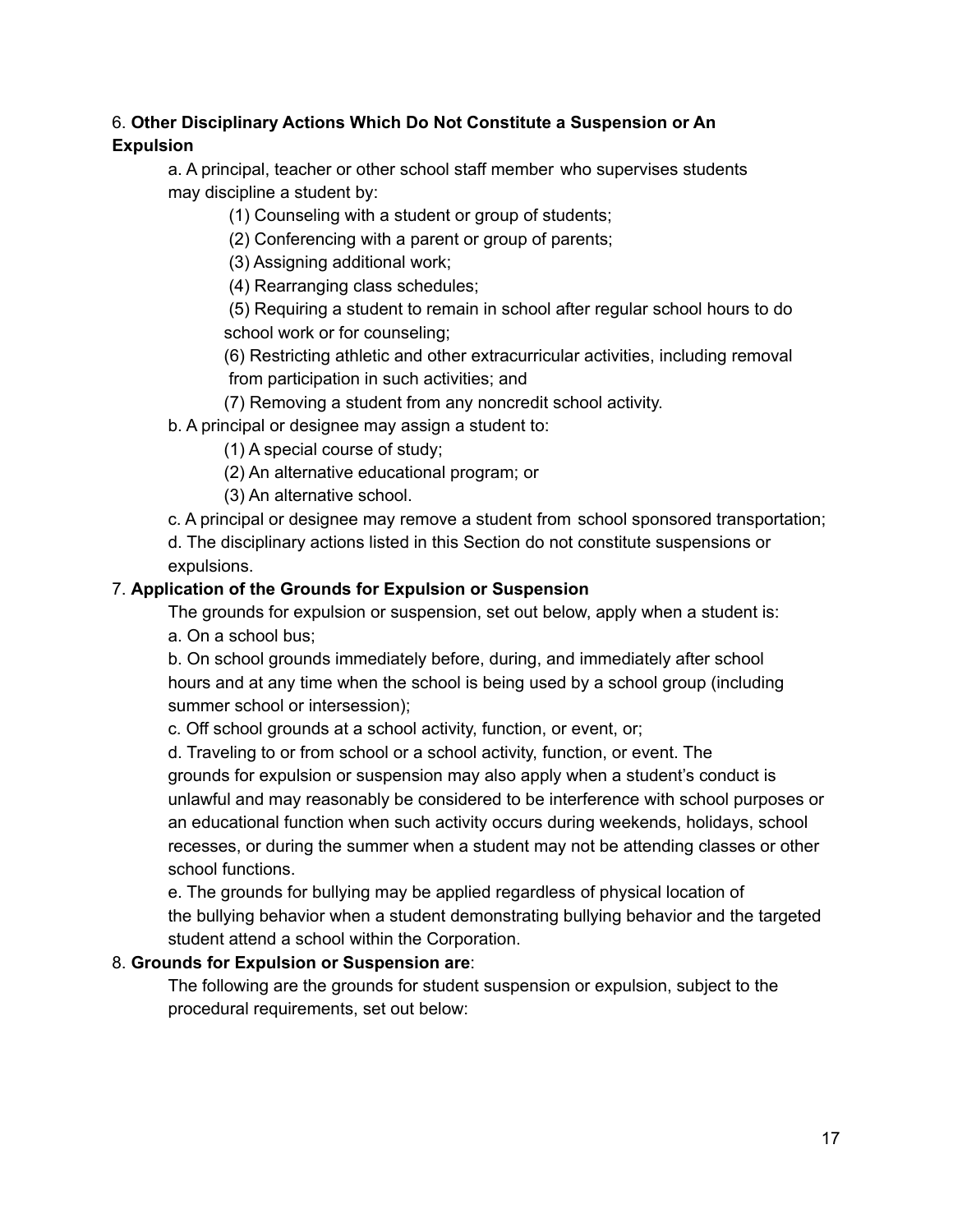(1) Student misconduct; and/or

(2) Substantial disobedience.

The following enumeration is illustrative of the type of conduct prohibited by this Section. This list is not exhaustive.

a. Use of violence, force, noise, coercion, threat, intimidation, fear, passive resistance or other conduct, constituting an interference with school purposes, or urging other students to engage in such conduct:

(1) Occupying any school building, school grounds, or part thereof with intent to deprive others of its use;

(2) Blocking the entrance or exit of any school building or corridor or room therein with intent to deprive others of lawful access to or exit from, or use of, the building or corridor or room;

(3) Setting fire to or substantially damaging any school building or property;

(4) Making bomb threats, false 911 calls, false fire alarms or throwing smoke bombs, fireworks or other comparable conduct;

(5) Firing, displaying or threatening use of firearms, explosives, or other weapons on school premises for any unlawful purpose.

(6) Preventing or attempting to prevent by physical act the convening functioning of any school or education function, or of any lawful meeting or assembly on school property;

(7) Intentionally making noise or acting in any manner so as to interfere with the ability of any teacher or any other school personnel to conduct the educational function under their supervision. This subparagraph shall not, however, be construed to make any particular student conduct a ground for expulsion where such conduct is constitutionally protected as an exercise of free speech or assembly or other right under the Constitution of Indiana or the United States.

(8) Discriminating or harassing on the basis of race, sex (including sexual stereotype nonconformity) or other protected characteristics in violation of the Policies described in Article I, Section 12, above.

(9) Possessing, handling or transmitting a knife or any object that can reasonably be considered a weapon, is represented to be a weapon, or looks like a weapon.

(10) Violating the School Safety Policy (Section IV).

b. Causing or attempting to cause damage to school property, stealing or attempting to steal school property.

c. Causing or attempting to cause damage to private property, stealing or attempting to steal private property.

d. Causing or attempting to cause physical injury or behaving in such a way as could reasonably cause physical injury to any person. Self-defense or reasonable action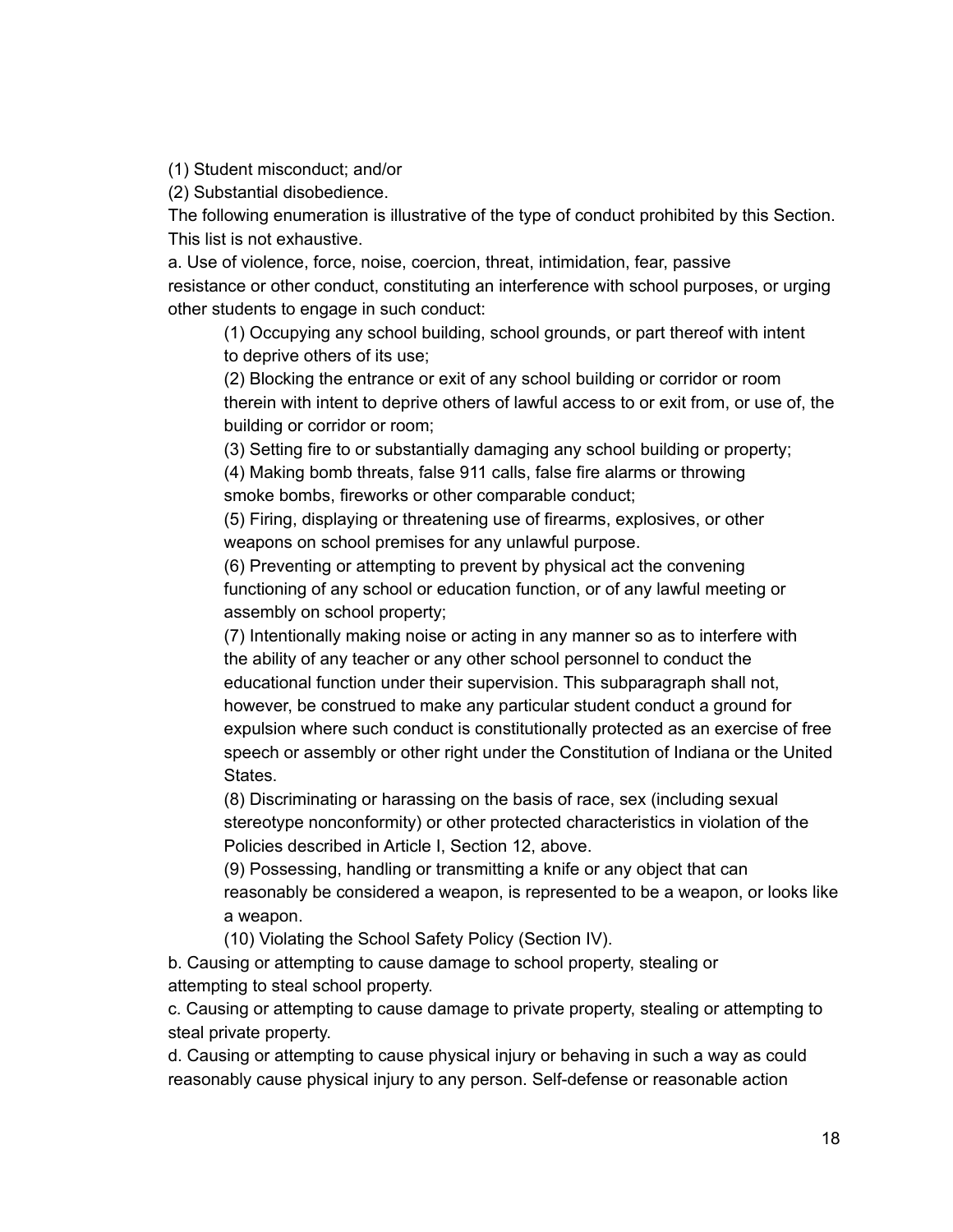undertaken on the reasonable belief that it was necessary to protect oneself and/or another person is not a violation of this rule.

e. Engaging in any kind of aggressive behavior that does physical or psychological harm to another person or urging of other students to engage in such conduct. Prohibited conduct includes coercion, harassment, hazing, or other comparable conduct.

f. Engaging in violence against any student, staff member, and/or other persons. Prohibited violent or threatening conduct includes threatening, planning, or conspiring with others to engage in a violent activity.

g. A student will be expelled for a full calendar year for knowingly possessing, handling, or transmitting a firearm, deadly weapon, and/or destructive device as defined by Indiana law, while under the jurisdiction of the School Corporation. Under I.C. 35-47-1-5, a "Firearm" means any weapon that is capable of or designed to or that may readily be converted to expel a projectile by means of an explosion. Under I.C. 35 – 31.5-2-86, a "Deadly Weapon" means 1) a loaded or unloaded firearm; 2) a destructive device weapon, device, taser or electronic stun weapon, equipment, chemical substance, or other material that in the manner it is used, or could ordinarily be used, or is intended to be used, is readily capable of causing serious bodily injury; 3) an animal that is readily capable of causing serious bodily injury, and used in the commission or attempted commission of a crime; or 4) a biological disease, virus, or organism that is capable of causing serious bodily injury. Under I.C. 35-47.5-2-4, a "Destructive Device" means 1) an explosive, incendiary, or overpressure device that is configured as a bomb, grenade, rocket with a propellant charge of more than four (4) ounces, missile having an explosive or incendiary charge or more than one-quarter (1/4) ounce, mine, molotov cocktail or device that is substantially similar to an item previously described; 2) a type of weapon that may be readily converted to expel a projectile by the action of an explosive or other propellant through a barrel that has a bore diameter of more than one-half (1/2) inch; or 3) a combination of parts designed or intended for use in the conversion of a device into a destructive device. A student expelled under this provision will not be re enrolled in the School Corporation until the beginning of the semester following the end of the expulsion. The length of the expulsion may be reduced by the Superintendent or designee, if the circumstances warrant such reduction.

h. Threatening (whether specific or general in nature) injury to persons or damage to property or intimidating any person for any purpose, including obtaining money or anything of value regardless of whether there is a present ability to commit the act.

i. Failing to report the actions or plans of another person to school personnel where those actions or plans, if carried out, could result in harm of another person or persons or damage property when the student has information about such actions or plans. j. It shall be grounds for an immediate expulsion for any student to knowingly transmit or attempt to transmit any drug including:

> i. all dangerous controlled substances as so designated and prohibited by Indiana statute;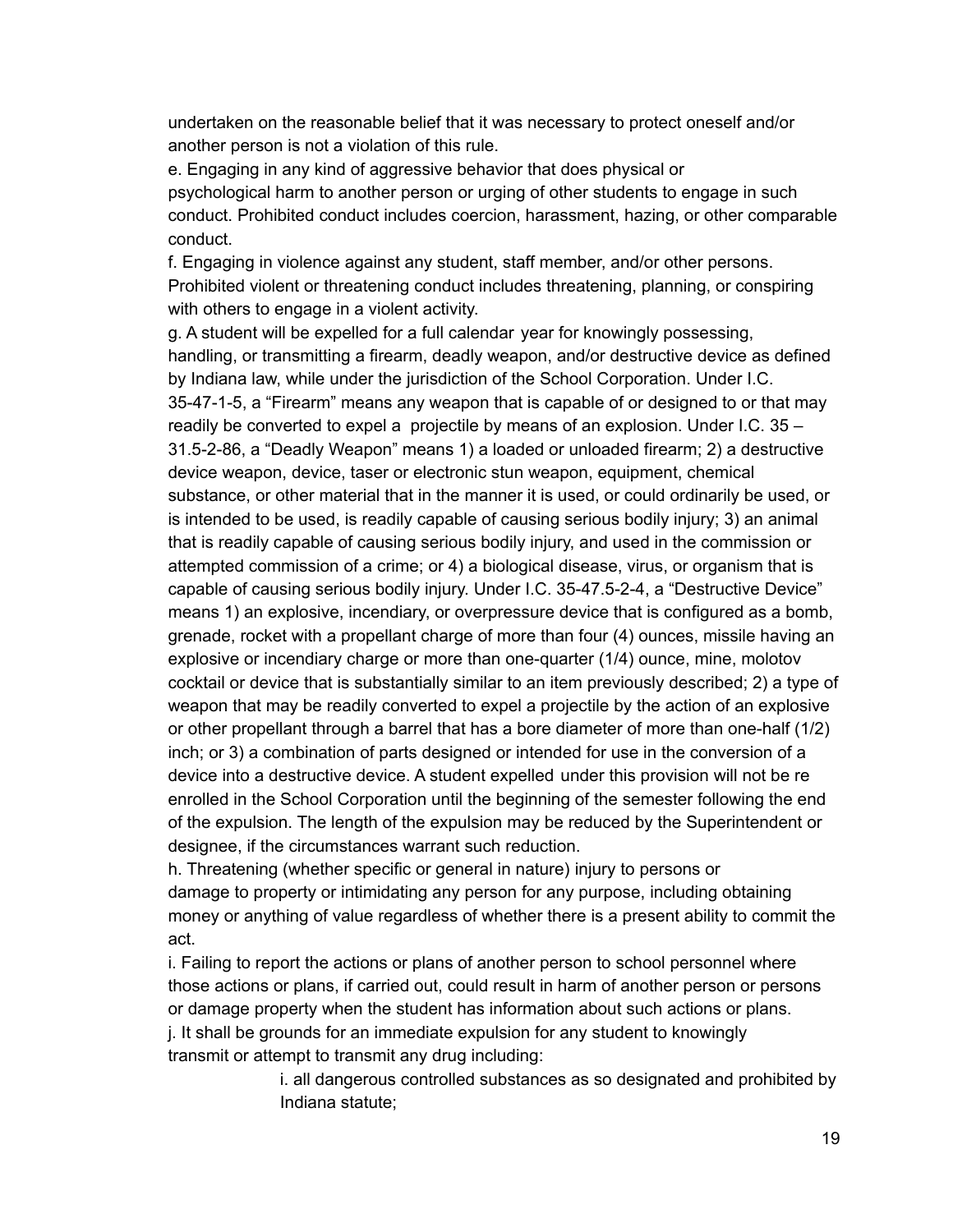ii. all chemicals which release toxic vapors;

iii. all alcoholic beverages;

iv. any "medication" including those prescribed by a physician and any non-prescribed (over-the-counter) drugs, preparations, and/or remedies, including, but not limited to, herbal remedies, anabolic steroids, dietary supplements, and antihistamines, except for those which permission to use in school has been granted pursuant to Board policies 5330 and 5330.01;

v. any "look-alike" substances;

vi. any chemicals or substances that are precursors to drug manufacturing;

vii. any other illegal substance so designated and prohibited by law; viii. Any substance not taken as directed or prescribed;

ix. Any substance that alters behavioral patterns and is not prescribed by a physician.

> (1) It shall be sufficient grounds to prove transmitting a substance governed by this regulation if the provider transmits a substance which closely resembles such as a substance, or which he/she represents to be a substance

(2) It is a violation of this Policy for a student to transmit paraphernalia used with any of the substances listed herein. (3) A charge of transmitting a substance covered by this subsection shall include a charge of possession of such substance. It shall be grounds for an immediate ten (10) day suspension

k. (1) It shall be sufficient grounds to prove possession or use of a substance by this regulation if the student uses or possesses material which closely resembles such a substance or which he/she represents to be such a substance. (2) It is a violation of this Policy for a student to possess paraphernalia used with any of the substances listed herein.

(3) Use of medication by a student when such medication has been prescribed for that student by a health care provider authorized by law to prescribe medication does not violate this rule, provided such medication is used by the student in accordance with the School Corporation policy governing the use of prescription drugs while under the jurisdiction of school authorities. (4) First time offenders determined to be in possession or under the influence of a prohibited substance, as set out herein, shall be immediately suspended up to five (5) days pending expulsion; however, an alternative to expulsion shall be offered, by the school administrator to the student and his/her parents or guardian. A student is eligible for participation in this alternative program only one (1) time at each level of instruction (elementary, middle, and high) during his/her total enrollment in the New Albany-Floyd County Consolidated School Corporation.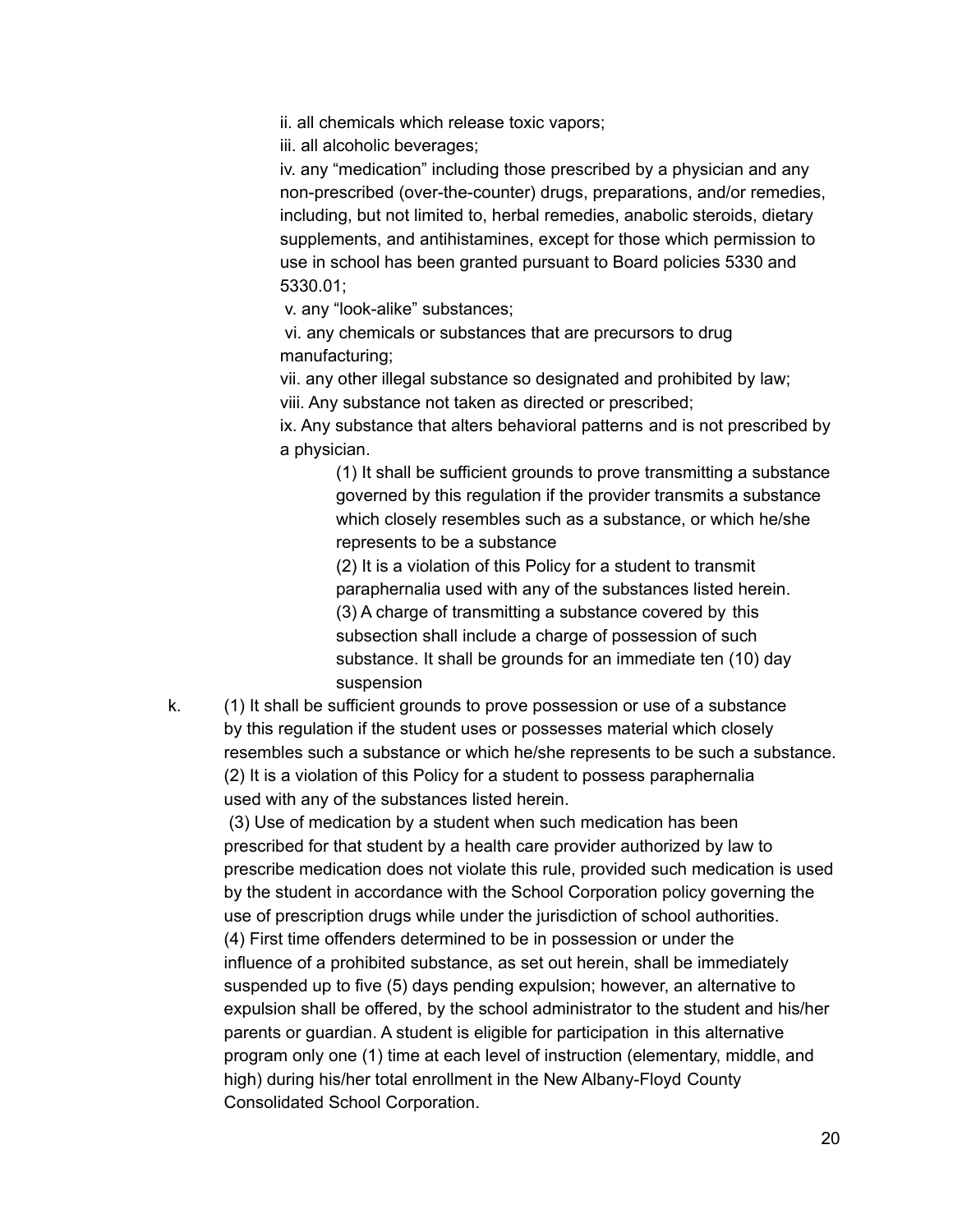(5) Second or repeat offenders determined to be in possession or under the influence of a chemical substance, as set out herein shall be immediately suspended pending expulsion without being offered the alternative educational program.

(6) This program shall attempt to assist students in maintaining responsible behavior so that they may successfully complete school after experiencing the consequences of their violation of this Policy.

(7) If this alternative is chosen by the student and parents or guardian, the student must attend all sessions of the program. Any cost for the alternative program, not approved by the Corporation, will be the responsibility of the student's parents or guardian.

(8) If a student enrolls in the alternative program and then withdraws or otherwise fails to satisfactorily complete the program, the building administrator shall immediately resume the expulsion process for such student.

(9) If the student or his/her parents or guardian do not choose to participate in the alternative educational program, the building administrator shall immediately resume the expulsion process for such student. Such student may also be referred to the proper authorities

l. Intending to cause intoxication, euphoria, excitement or a similar condition, ingesting or inhaling, or attempting to ingest or inhale the fumes of model glue or a substance containing toluene, acetone, benzene, N-butyl nitrite or other similar substances.

m. Possessing, using, distributing, purchasing, or selling tobacco, nicotinecontaining products of any kind or in any form. These products include e- cigarettes, vaping devices, any kind of look-alike products or other related products or devices associated with tobacco or nicotine use or electronic nicotine delivery systems.

n. Engaging in any activity forbidden by the laws of Indiana that constitutes an interference with school purposes or an educational function.

o. Violating any Board policy or administrative rules that are reasonably necessary in carrying out school purposes or an educational function, including, but not limited to:

(1) Engaging in harassment of a student or staff member;

(2) Disobedience of administrative authority;

(3) Engaging in speech or conduct, including clothing that is profane,

indecent, lewd, vulgar, or refers to drugs, tobacco, alcohol, sex, or illegal activity;

(4) Violation of the Corporation's acceptable use of technology policy or rules

(5) Engaging in sexual behavior on school property;

(6) Violation of the Corporation's administration of medication policy or rules p. Failing to comply with directions of teachers or other school personnel during any period of time when the student is properly under their supervision, where such failure constitutes an interference with school purposes or an educational function. q. Excessive truancy or absence from school without the knowledge and consent of both the parent and the school.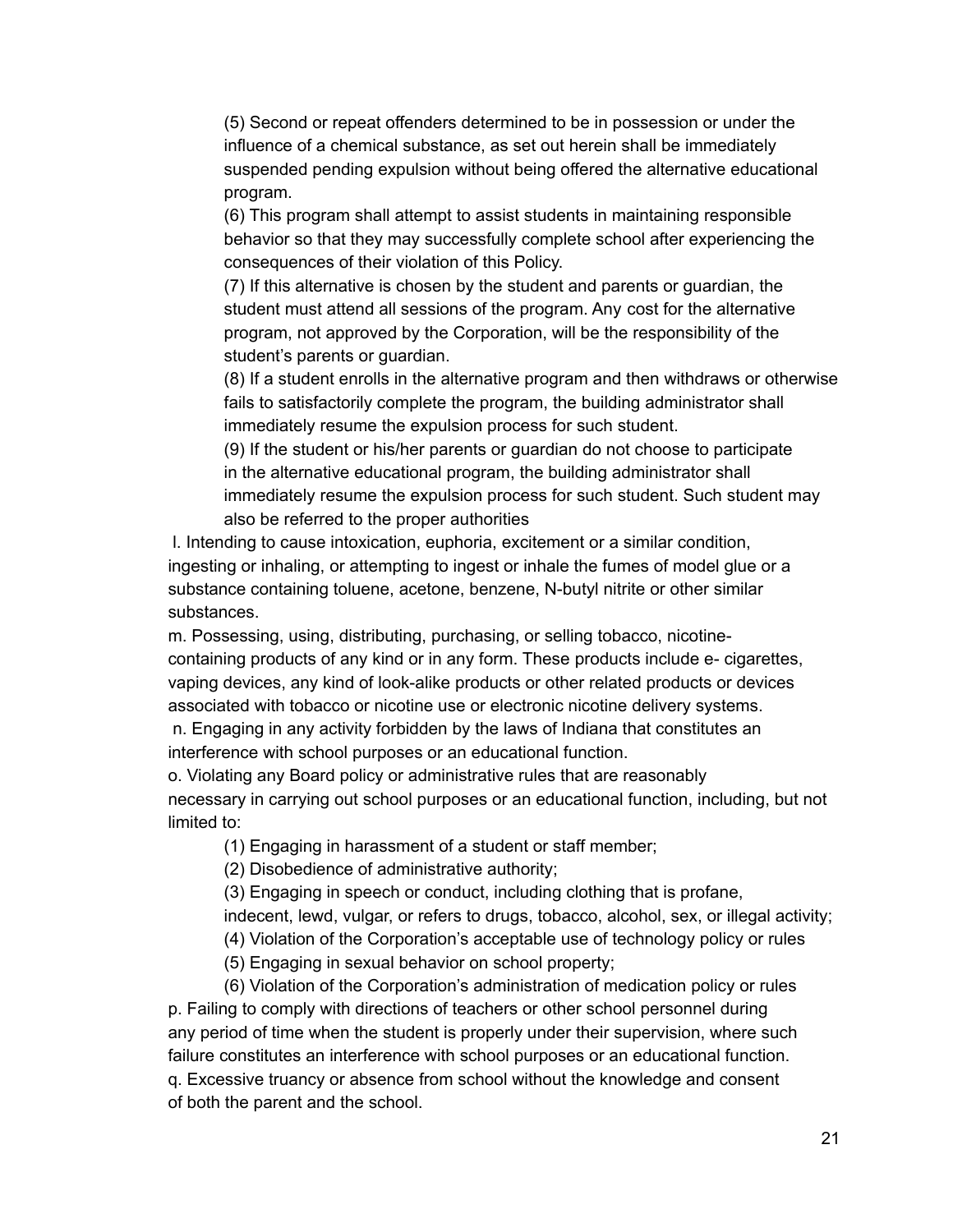r. Excessive cutting of classes and/or tardiness to classes.

s. Living outside of the New Albany-Floyd County Consolidated School Corporation attendance area without approval of the Corporation.

t. Failing to completely and truthfully respond to questions from a staff member regarding school-related matters including potential violations of the student conduct rules or state or federal law.

u. Falsely accusing any person of sexual harassment, or violating a school rule, and/or state or federal law.

v. While on school grounds during school hours, knowingly possessing or using a laser pointer, or electronic device in a situation or for a purpose not related to a school activity or an educational assignment without permission from the school principal or designee.

w. "Sexting" or using a cell phone, school issued technology, or any other personal communication device to send, distribute, share, view, or possess pictures, text messages, emails, or other material reasonably interpreted as indecent or sexual nature. In addition to taking any disciplinary action, phones will be confiscated and any images suspected to violate criminal laws will be referred to law enforcement authorities.

x. Text messaging inappropriate comments, pictures or videos that contain sexual, humiliating, harassing or threatening messages.

y. Possessing sexual-related materials or engaging in sexual activity that may include, but is not limited to, the showing of breasts, genitals or buttocks.

z. Taking, recording, displaying and/or distributing pictures (digital or

otherwise), video or audio recordings without the consent of the student or staff member in a situation that is unrelated to a school purpose or function.

aa. Aiding, assisting, agreeing or conspiring with another person to violate these student conduct rules or state or federal law.

bb. Engaging in academic dishonesty, including cheating, intentionally plagiarizing, wrongfully giving or receiving help during an academic examination, and wrongfully obtaining test copies or scores.

cc. Engaging in pranks or other similar activity that could result in harm to another person.

dd. Violating any school conduct rule the building principal establishes and give notice to students and parents.

ee. Engaging in bullying which is defined as overt, unwanted, repeated acts or gestures, including verbal or written communications or images transmitted in any manner (including electronically or digitally); physical acts committed,

aggression, or any other behaviors committed by a student or group of students against another student with the intent to harass, ridicule, humiliate, intimidate, or harm the targeted student, creating for the targeted student an objectively hostile school environment that:

(1) places the targeted student in reasonable fear of harm to his or her person property;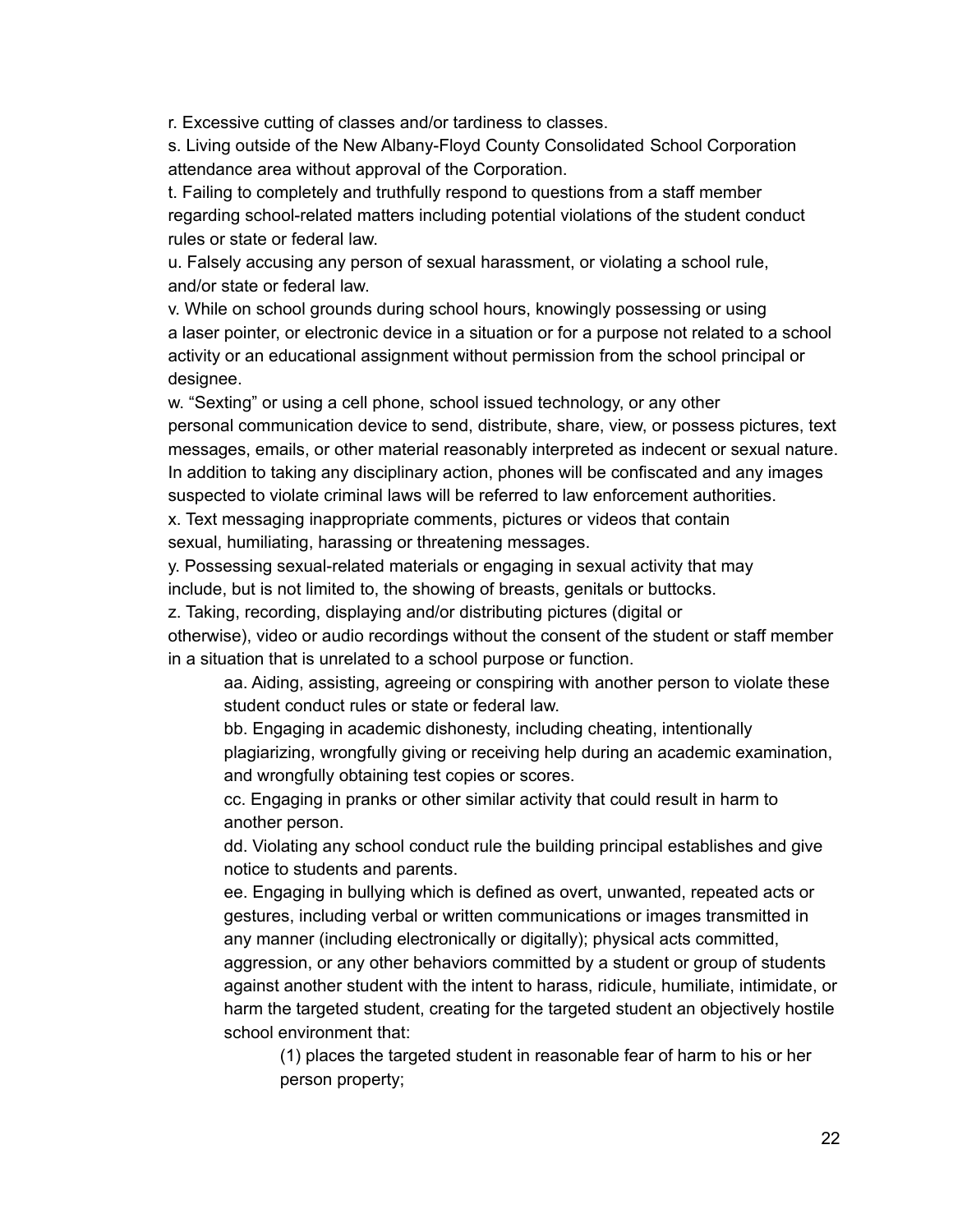(2) has a substantially detrimental effect on the targeted student's physical or mental health;

(3) has the effect of substantially interfering with the targeted student's academic performance; or

(4) has the effect of substantially interfering with the targeted student's ability to participate in or benefit from the services, activities, or privileges provided by the school

#### III. **PROCEDURE FOR HANDLING SUSPENSIONS AND EXPULSIONS FROM SCHOOL**

The Board of School Trustees of the New Albany-Floyd County Consolidated School Corporation has provided a procedure for the handling of student suspensions and expulsions from school. The basic premise of this policy is fairness. A full text of the procedure required by Indiana Law is available in the Administrative Services Center, 2813 Grant Line Road, New Albany, Indiana 47150, upon request. The following is a summary of that procedure.

1. A principal or designee may suspend a student from school for a period not to exceed ten (10) school days. The principal or designee shall send a written statement to the student's parents describing the student's conduct, misconduct or violation of any rule or standard and the reasons for the action taken. The principal or designee shall make a reasonable effort to hold a conference with the parents before or at the time the student returns to school. A student may be suspended from school pending a meeting on his/her expulsion.

2. If, after an investigation, the principal or designee decides that expulsion is warranted for any student, he/she shall file a written charge with the Superintendent requesting that the student be expelled.

3. If the student has an identified disability and is receiving special education services in the School Corporation, the principal or designee will contact the Director of Student Support Services to schedule a causal relationship case conference at the time he/she submits a written charge to the Superintendent. If the case conference committee determines that no causal relationship exists, under Article 7, the principal or designee may proceed with the expulsion recommendation.

4. When a principal or designee recommends to the Superintendent that a student be expelled from school, the following procedures will be followed:

a. The Superintendent may conduct an expulsion meeting, or may appoint one of the following persons to conduct the expulsion meeting:

(1) A member of the administrative staff who did not recommend that the student be expelled and who was not involved in the events giving rise to that recommendation; or

(2) Legal counsel.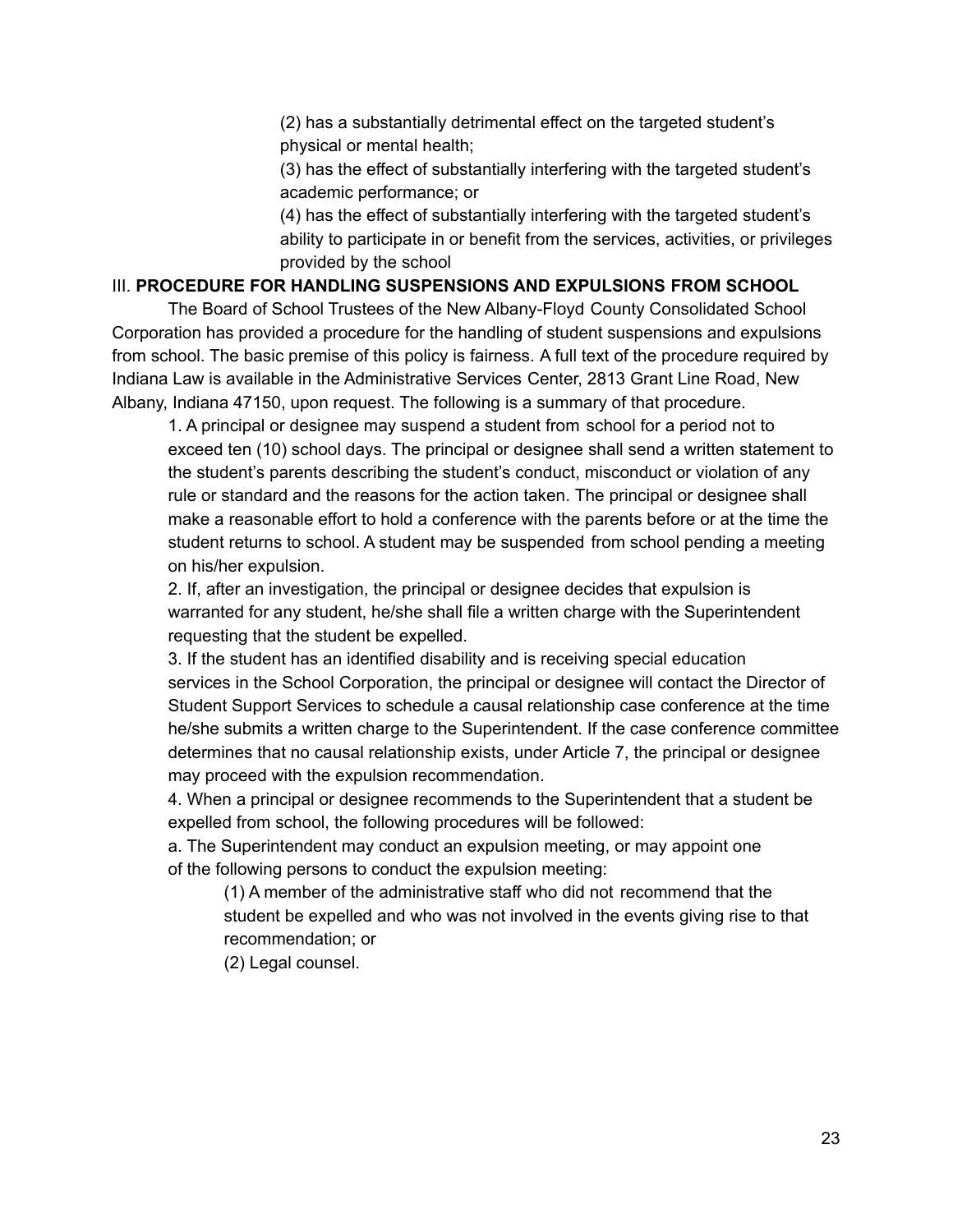b. The Superintendent or the person appointed to hold the expulsion meeting may continue the suspension of a student for more than the ten (10) school days of the principal's suspension and until the time of the expulsion decision, if he/she determines that the student's continued suspension will prevent or substantially reduce the risk of:

(1) Interference with an educational function or school purpose; or

(2) A physical injury to the student, other students, school employees or visitors to the school.

c. An expulsion will not take place until the student and the student's parent or guardian are offered the opportunity to request an expulsion meeting conducted by the Superintendent or the person designated by the Superintendent.

d. The opportunity to request an expulsion meeting will be in writing, delivered by certified mail or by personal delivery and contain the reasons for the recommended expulsion and the length of expulsion recommended. For purposes of this provision, a notice of opportunity to request an expulsion meeting or notice of the action taken at an expulsion meeting is effectively given at the time the notice is delivered personally or sent by certified mail to a student and the student's parent or guardian.

e. Failure by a student or a student's parent or guardian to request or to appear at an expulsion meeting shall be deemed a waiver of all rights administratively to contest the expulsion.

f. The Superintendent or the person designated to hold an expulsion meeting may issue subpoenas, compel the attendance of witnesses, and administer oaths to persons giving testimony at an expulsion meeting.

g. At the expulsion meeting, the principal or designee will present information to support the charges against the student. The student, parent or guardian will have the opportunity to answer the charges against the student, and to present information to support the student's position.

h. If an expulsion meeting is held, the person conducting the expulsion meeting will make a written summary of the evidence heard at the meeting, take any action found to be appropriate and give notice of the action taken to the student and the student's parent or guardian, by certified mail or personal delivery.

i. In accordance with Indiana Code, a student or parent may request an appeal to the Board of School Trustees on the action taken by the expulsion examiner unless the Board of Trustees has voted to not hear any appeals. The NAFC Board of Trustees voted not to hear any appeals. The ruling of the Expulsion Examiner is final.

5. Under Indiana law, judicial review of the Board of School Trustee's action, by the

Circuit or Superior Court of Floyd County is limited to the issue of whether the School Corporation acted without following the procedure required by the student due process statute, I.C. 20-33-8 et. seq.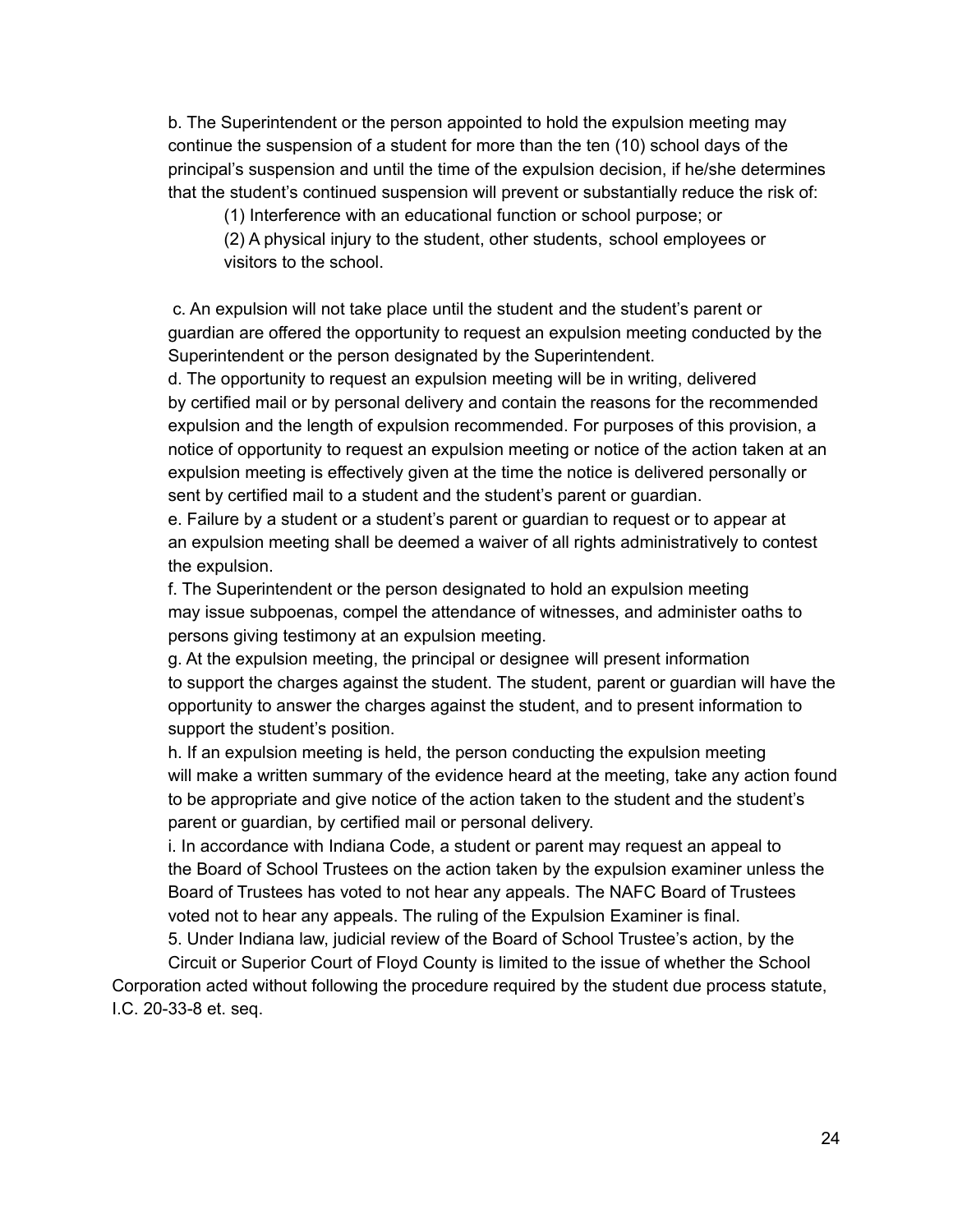#### **IV. SCHOOL SAFETY POLICY**

The New Albany-Floyd County Consolidated School Corporation has adopted proactive safety policy governing students who commit, attempt to commit, or threaten aggressive acts toward persons (students, employees, or visitors) or property. This policy applies when a student is on a school bus, on school grounds, off school grounds at a school activity, function, or event, and while traveling to and from school or a school activity, function, or event. This policy may also apply when a student's conduct is unlawful and may reasonably be considered an interference with school purposes or an educational function, when such conduct occurs during weekends, holidays, school recesses, or during the summer when a student may not be attending classes or other school functions. Students who commit these acts will be suspended and may be expelled for up to one school year or one calendar year, in the case of firearms violations. Students will also be referred to the probation office or the prosecutor's office as required or appropriate. The school safety policy is implemented at each specific level of instruction (elementary, middle and high), and will not follow the student to the next level of instruction.

1. It shall be grounds for an immediate ten days suspension pending expulsion for any student to possess, handle, use, threaten to use, demonstrate the intent to use or transmit weapons, firearms, or explosives. Except in instances involving firearms, upon the recommendation of the building principal, first-time offenders may be given the option of participating in an approved educational/counseling program outside the school corporation. The cost of such outside educational/counseling program shall be the responsibility of the student and the student's parents or guardians. The School Corporation may consider a reduction in the length of the expulsion upon satisfactory completion of this program. 2. A student will be expelled for a full calendar year for possessing, handling, or transmitting a firearm, as defined by Indiana law, while under the jurisdiction of the school corporation. Under I.C. 35-47-1-5, a "firearm" means any weapon that is capable of expelling or designed to expel or that may readily be converted to expel a projectile by means of an explosion. A student expelled under this provision will not be re-enrolled in the school corporation until the beginning of the semester following the end of the expulsion. The length of expulsion for possession, handling, or transmitting a firearm may be reduced by the Superintendent, if the circumstances warrant such a reduction.

3. First-time offenders who threaten or commit aggressive acts toward persons or property and who are not in possession of and have not handled, used, threatened to use, or transmitted weapons, firearms or explosives shall be immediately suspended for up to five school days. Such students shall also be required to meet with the school counselor upon returning to school. 4. The remainder of this policy notwithstanding, when a first-time offender has engaged in violent conduct or has continued to demonstrate aggressive behavior after being told by a school employee to cease and desist (students must be able to immediately demonstrate restraint and self-control) such student may be suspended for ten school days pending expulsion. The students may, upon the recommendation of the building principal, be given the option of participating in an approved educational/counseling program outside the School Corporation. The cost of such outside educational/counseling program shall be the responsibility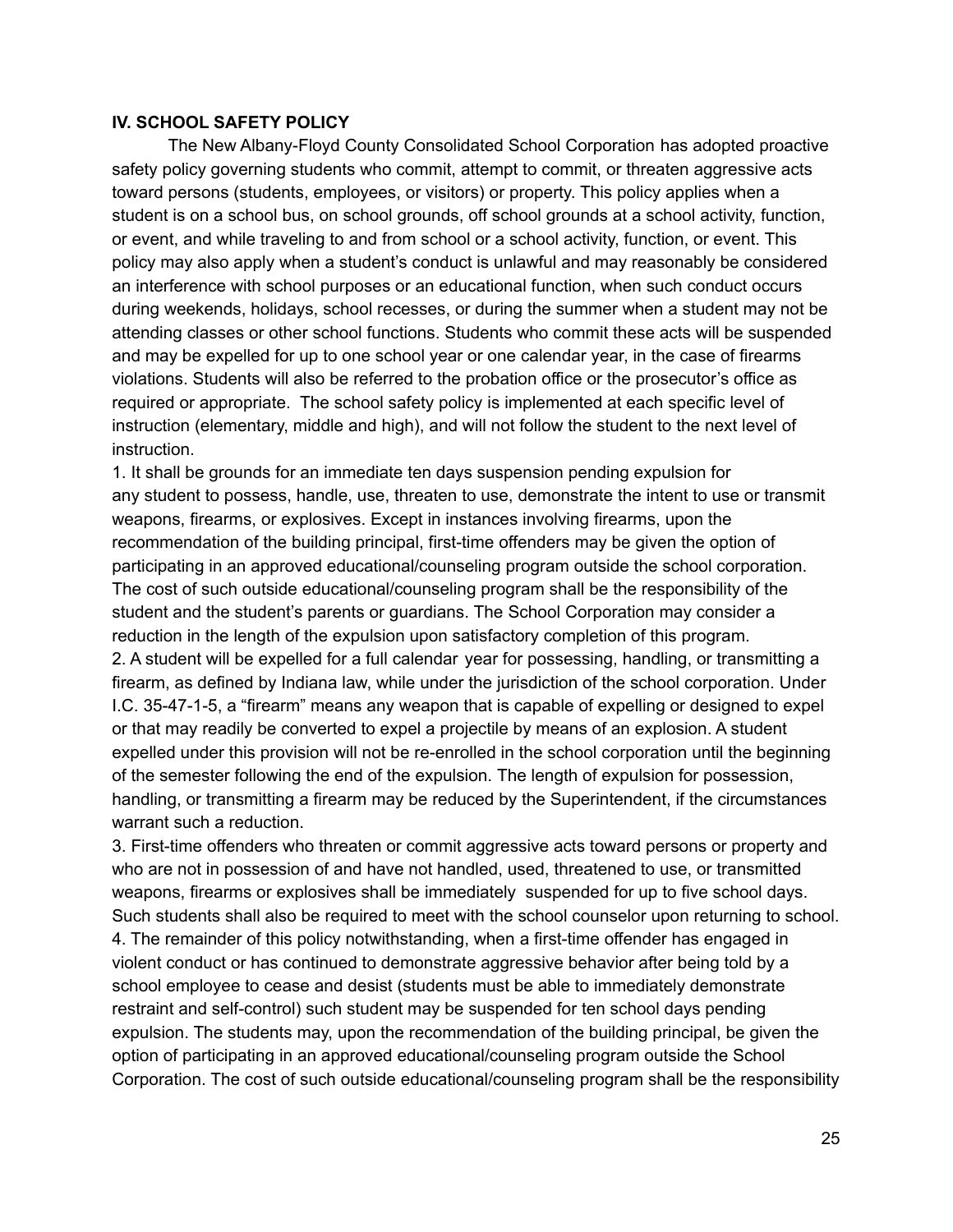of the student and the student's parents or guardians. The Superintendent may consider a reduction in the length of the expulsion upon satisfactory completion of this program.

5. Second time offenders who threaten or commit aggressive acts toward persons or property and who are not in possession of and have not handled, used, threatened to use or transmitted weapons, firearms or explosives shall be immediately suspended up to ten school days. Such conduct shall also be grounds for expulsion; however, an educational/counseling alternative to expulsion provided by an approved outside agency may be offered by the building principal to the student and his/her parents or guardians. If the educational/counseling alternative is offered, required documentation must be presented upon return to school.

a. This program will be designed to assist students in successfully managing and resolving conflicts in a nonviolent and non-aggressive manner, so that they may successfully complete school after experiencing the consequences of their violation of this policy.

b. If the outside educational/counseling program is chosen by the student and parents or guardians the student must attend all sessions of the program. Any cost for this program will be the responsibility of the student and the student's parents or guardians.

c. If the student enrolls in the outside educational/counseling program and then withdraws or otherwise fails to satisfactorily complete the program, the building administrator shall immediately resume the expulsion process for such student. d. If the student or his/her parents or guardians do not choose to participate in the outside educational/counseling program, the building administrator shall immediately resume the expulsion process for such student. Such student may be referred to the Floyd County Probation Office for any appropriate action.

6. Students who threaten or commit aggressive acts on more than two occasions shall be immediately suspended for ten school days pending expulsion.

7. If a student's behavior is a criminal act, in addition to school discipline, the school will also notify the proper authorities.

### V. **Driver's License Policy**

This Policy, adopted by the board of School Trustees, is designed to comply with the Indiana law I.C. 9-24-2 and 20-33-8, as amended, which amended Indiana driver's license law to invalidate an operator's license or permit and to prohibit the issuance of an operator's license or permit to a student less than eighteen (18) years of age, under the conditions set out in this Policy.

1. DEFINITIONS, FOR PURPOSES OF THIS POLICY.

a. "Cutting Class" refers to a student's absence from an assigned class period during a school day without the knowledge and consent of the student's parent and/or the school; a student is cutting class, unless both the parent and the school approve of the student's absence from class. Three (3) instances of cutting class, whether on one (1) school day, or cumulative over more than one (1) school day, is a truancy from an entire school day, provided that no more than one (1) truancy may be accumulated on any one (1) school day, and provided that no more than three (3) instances of cutting class on a single school day is one (1) day of truancy.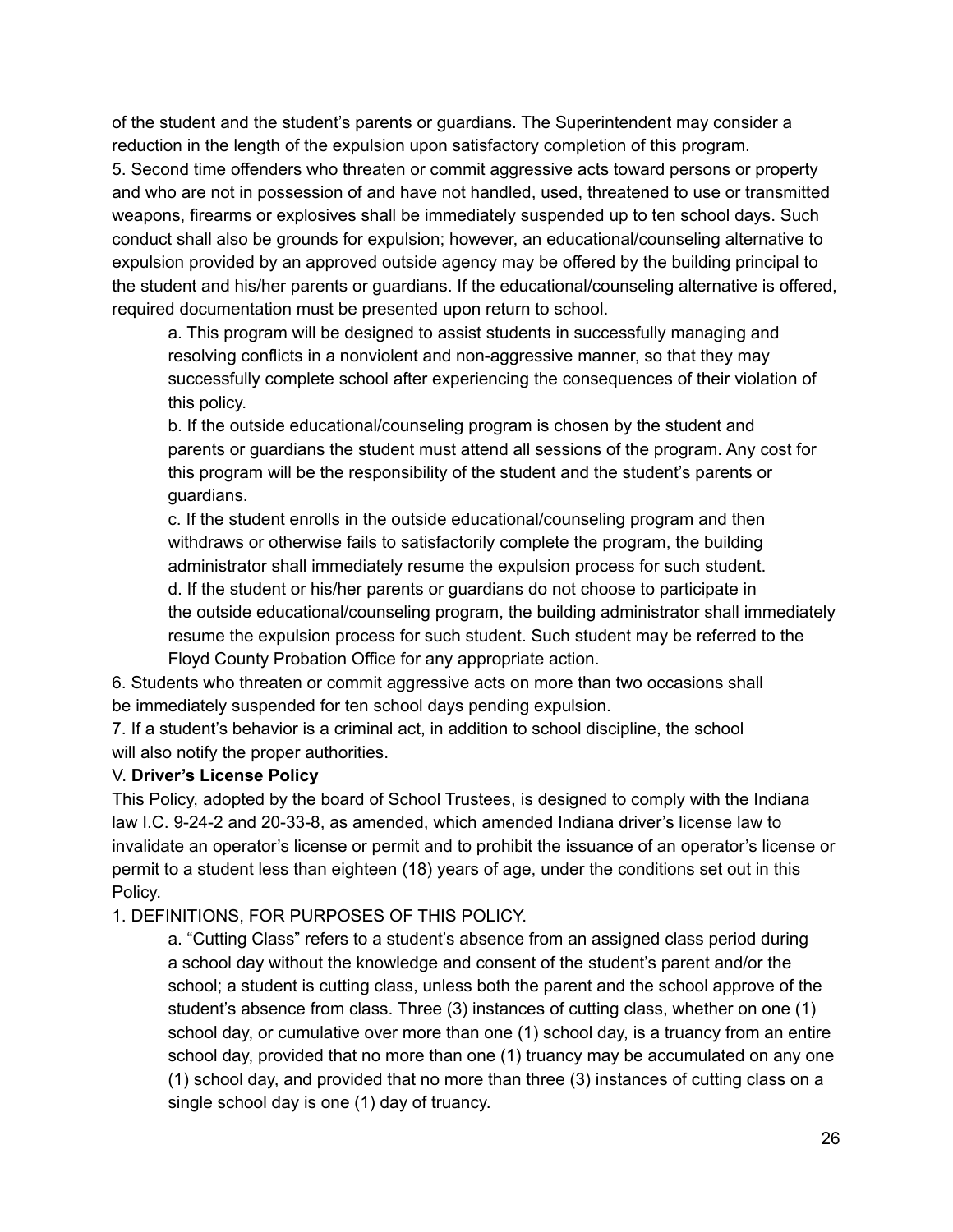b. "Suspension" means an out-of-school suspension and does not include an assignment to the Suspension Alternative Laboratory (SAL).

c. "Truancy" refers to a student's absence from school without the knowledge and consent of the parent and/or the school; i.e., a student's absence is a truancy unless both the parent and the school approve of the student's absence from school. A student who commits truancy is a truant. A suspension or expulsion for any reason is not truancy; however, absences due to suspension or expulsion are excused.

d. "Habitual Truant" refers to a student who has been truant for a period of:

(1) Ten (10) or more days during a school year;

e. "Operator's License or Permit" includes an operator's license, learner's permit, temporary motorcycle learner's permit, motorcycle operator's endorsement, motorcycle operator's license, or any other license or permit issued by the Indiana bureau of Motor Vehicles to operate a motorized vehicle in the State of Indiana.

f. "Parent" includes any person or agency legally responsible for a student.

g. "Principal" includes any designee of the principal.

h. "Student Guide" refers to the New Albany-Floyd County Consolidated Schools Student Guide for Student Rights and Responsibilities, Enforcement of Rules and Regulations and Due Process Procedures, as adopted by the Board of School Trustees and, from time to time amended.

i. "Superintendent" includes any designee of the Superintendent

1. Indiana law prohibits the issuance of an operator's license, or permit and invalidates any existing license or permit, if a person less than eighteen (18) years :

a. Is under a second suspension from school for the school year;

b. Is under an expulsion from school;

c. Is a habitual truant; or

d. Withdraws from school before graduating in an effort to circumvent the sanctions listed in this subsection or for any reason other than financial hardship.

2. When a student, who is at least fourteen (14) years of age, but less than eighteen (18) years of age, is suspended for the first time in a school year, the parent and the student will be informed of the consequences of a second suspension under this Policy.

3. The opportunity for an expulsion meeting will be offered, when a student is charged with conduct for which expulsion is recommended.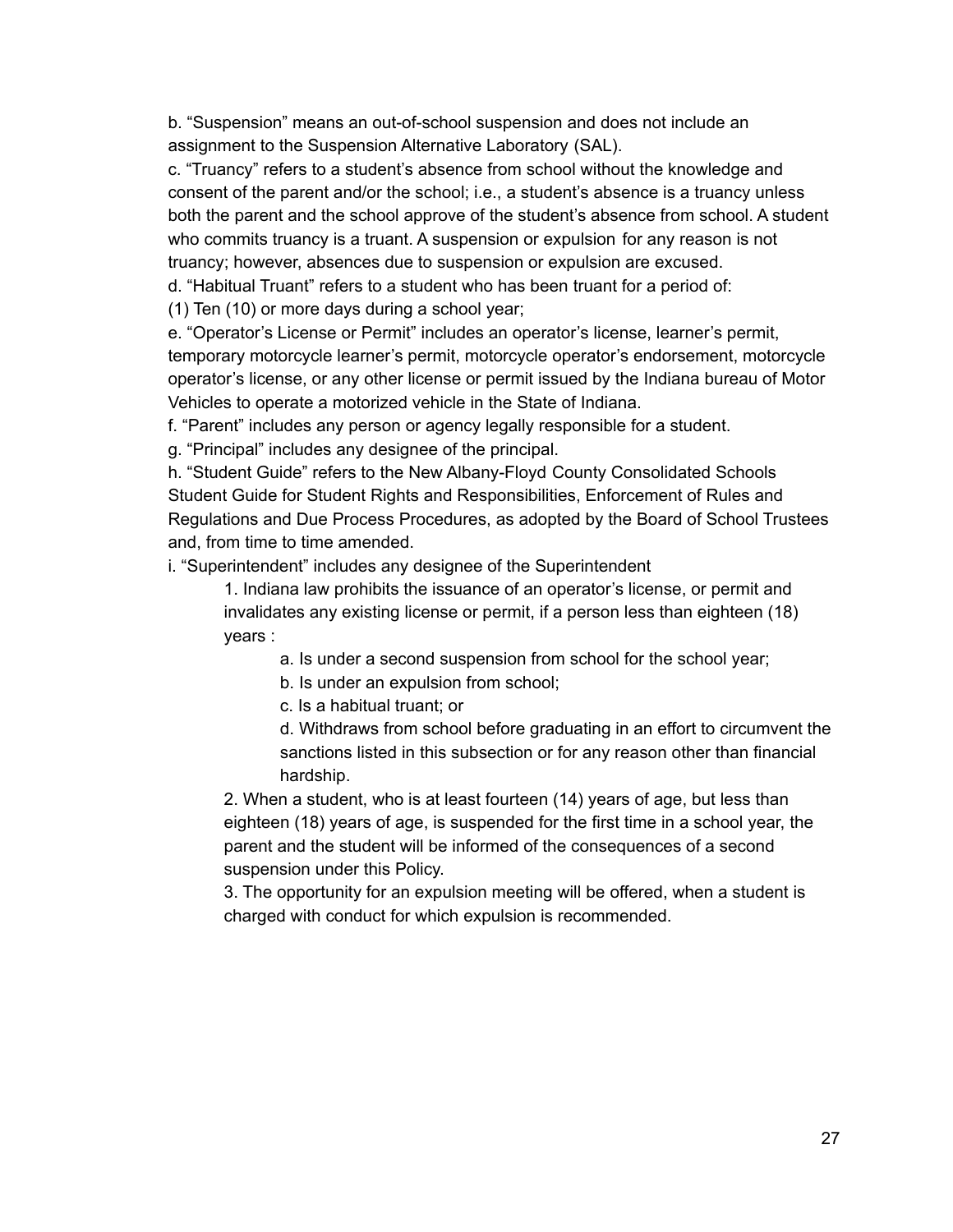4. A student whose operator's license or permit has been denied or invalidated under the terms set out above, will become eligible for an operator's license or permit, or to have such a license or permit revalidated upon one of the following events:

a. The student becomes eighteen (18) years of age;

b. One hundred eighty (180) days after the student is suspended, or the end of a semester during which the student returns to school, whichever is longer;

c. Thirty (30) days after a student resumes school attendance following an expulsion.

d. The expulsion is reversed through the student due process procedures set out in the Student Guide; or

e. If 2 (d) above applies, the student in good standing has re-enrolled school and attended for thirty (30) days.

5. When a student has been suspended twice or expelled, the student's principal will communicate the pertinent information to the Indiana Bureau of Motor Vehicles. The student's principal will, at the appropriate time as set out in subsection 5 above, provide such student the information necessary for the student's operator's license or permit to be revalidated by the Indiana Bureau of Motor Vehicles.

6. If a principal has reason to believe that a student is withdrawing from school in order to avoid a second suspension in a school year or an expulsion, the principal shall proceed with the suspension or the recommendation for expulsion and notify the Indiana Bureau of Motor Vehicles.

7. If a student less than eighteen (18) years of age withdraws from school before graduating for any other reason than financial hardship, the principal of the student's school will report the student's withdrawal under I.C. 20-33-2-21and I.C. 20-33-2-11 and the student's operator's license or permit will be invalidated, or the student will not be eligible to receive such a license or permit. When a student seeks to withdraw, the principal will hold an exit interview and will determine the reason for the student's withdrawal. If the principal determines that the reason for withdrawal is not financial hardship, the student and the student's parent will receive a copy of the determination.

8. Nothing contained in this Policy shall limit disciplinary action under the Corporation's attendance policy for any individual instance of truancy or cutting class. The student who has been truant and the parent of such student will be informed of each truancy and the consequences of additional truancies under this policy.

9. The parent of a student charged by a principal with being a habitual truant will receive notice of such charges and may request a meeting under the provisions of the School Corporation's student due process procedures set out in the Student Guide.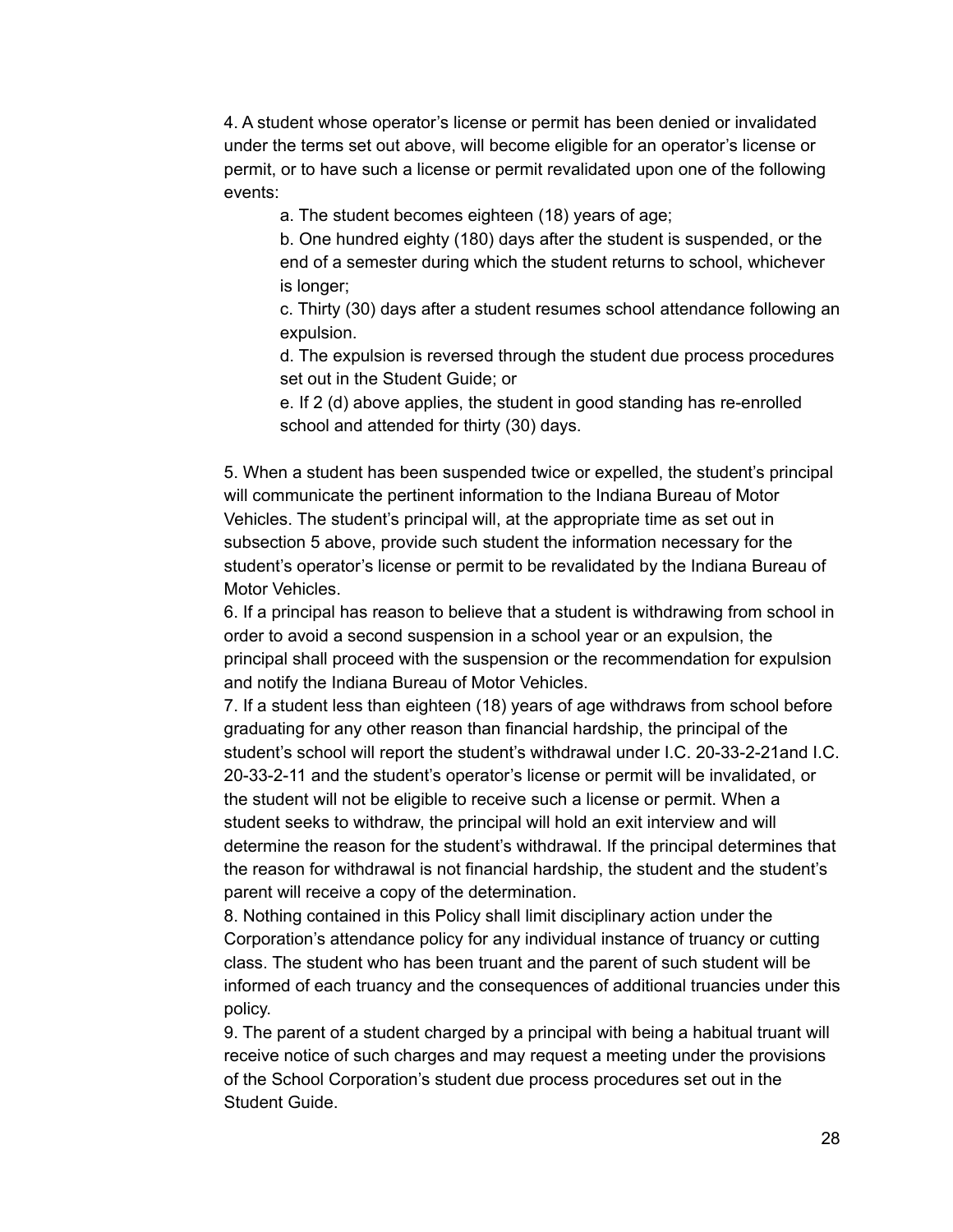10. The Superintendent acting on behalf of the Board of School Trustees, will inform the student and the student's parent of his/her determination, and if he/she determines that a student is a habitual truant, he/she will submit, to the Indiana Bureau of Motor Vehicles, the pertinent information concerning the student's ineligibility to be issued an operator's license or permit.

11. The Superintendent will provide the principal of each secondary school in the Corporation a copy of each list of habitual truants and will provide the principal of the student's school a copy of the official determination for inclusion in the student's education record.

12. The attendance record of a student who has been founds to be a habitual truant shall be reviewed by the principal of the student's school at the end of each school year during which the student is designated a habitual truant.

a. In reviewing the student's attendance record, the principal will decide whether or not the student's attendance has improved to the degree that the student should no longer be designated a habitual truant and should become eligible to be issued an operator's license or permit upon fulfilling all other requirements for such license or permit, and the principal shall submit a recommendation to the Superintendent on this matter. b. The Superintendent, acting on behalf of the Board of School trustees, will notify the student and the student's parent of the principal's recommendation and will offer the opportunity for a meeting under the School Corporation's student due process procedures, set out in the Student Guide.

c. The Superintendent, acting on behalf of the Board of School Trustees, will inform the student and the student's parents of his/her determination, and if he/she determines that a student is no longer a habitual truant, he/she will submit, to the Indiana Bureau of Motor Vehicles, the pertinent information concerning the student's eligibility to be issued an operator's license or permit.

d. The decision of the Superintendent, under subsection C, immediately above, may be appealed in accordance with the School Corporation's student due process procedures, in the Student Guide.

e. If a student who has been designated a habitual truant, and who remains ineligible to obtain an operator's license or permit, withdraws from the School Corporation for any reason, the student's former principal in the School Corporation shall have no authority or duty to conduct a review of such student's attendance record; conversely, if such a student moves or transfers to the School Corporation, or to another school in the School Corporation, the principal of the school in which the student is newly enrolled shall conduct the appropriate review.

f. A determination that a student is no longer a habitual truant shall not cause the number of truancies to be erased for purposes of considering a charge that a student is a repeat habitual truant under this Policy.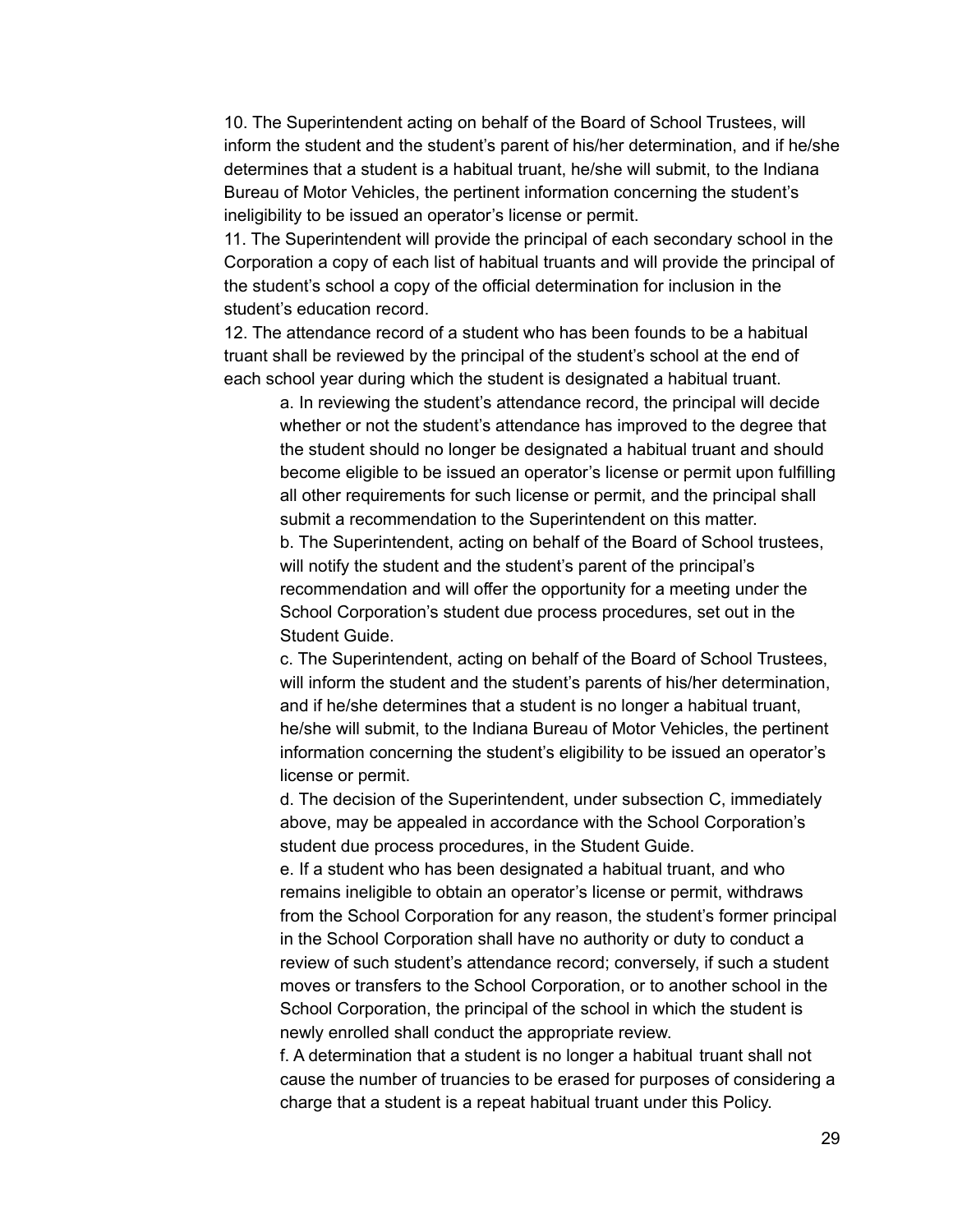13. For purposes of this Policy, when a student enrolls in School Corporation and the student's attendance and disciplinary records are obtained from the student's previous school(s), the principal of the newly enrolled student shall treat such records as if the conduct of the student recorded therein had occurred with this School Corporation. Similarly, the principal shall recognize a previous school's designation or determination of truancy and habitual truancy, as well as any suspension or expulsion.

#### VI. **School Bus Safety Code**

All school children, while being transported on a school bus, shall be under supervision, direction, and control of the school bus driver, and shall be subject to the discipline of the bus driver and the governing body of the school corporation.

The following rules have been instituted for the safety and comfort of our children and the efficient operation of our bus fleet.

Students must do the following:

1. Be at their bus pickups on time.

2. Wait their turns to load and unload the bus. Avoid standing or playing on the road while waiting for the bus.

3. The bus driver and bus monitors should be treated with respect.

4. Show consideration for the property where their bus stops are located. Damage and destruction at "stops" result in the discontinuance of these "stops." 5. Nothing (arms, hands, heads, books, etc.) shall be allowed to protrude from open windows on the bus. Windows may only be opened or closed with the permission of the bus driver. Feet should be kept on the floor at the seats and not protrude into aisles of the bus.

6. Horseplay, littering, loud and boisterous conduct on the bus will not be allowed. This type of conduct distracts a driver and may result in a serious accident endangering every person on the bus.

7. Students must wear seat belts on buses where they are available.

#### VII. **TELECOMMUNICATION**

Users are legally bound to the terms and conditions of the Telecommunications Use Agreement. It is assumed that users have read the terms and conditions carefully and understand their significance including the understanding that any violation of these regulations is unethical, may constitute a criminal offense, that accessers' privileges may be revoked and school disciplinary action may be taken as well as appropriate legal action. If a parent or guardian does not authorize the school to make Internet access available to their student, it is the parent's responsibility to inform the school in writing. Alternate activities of a suitable educational nature not requiring Internet access will be assigned to students whose parents have informed the school not to make Internet access available to their student.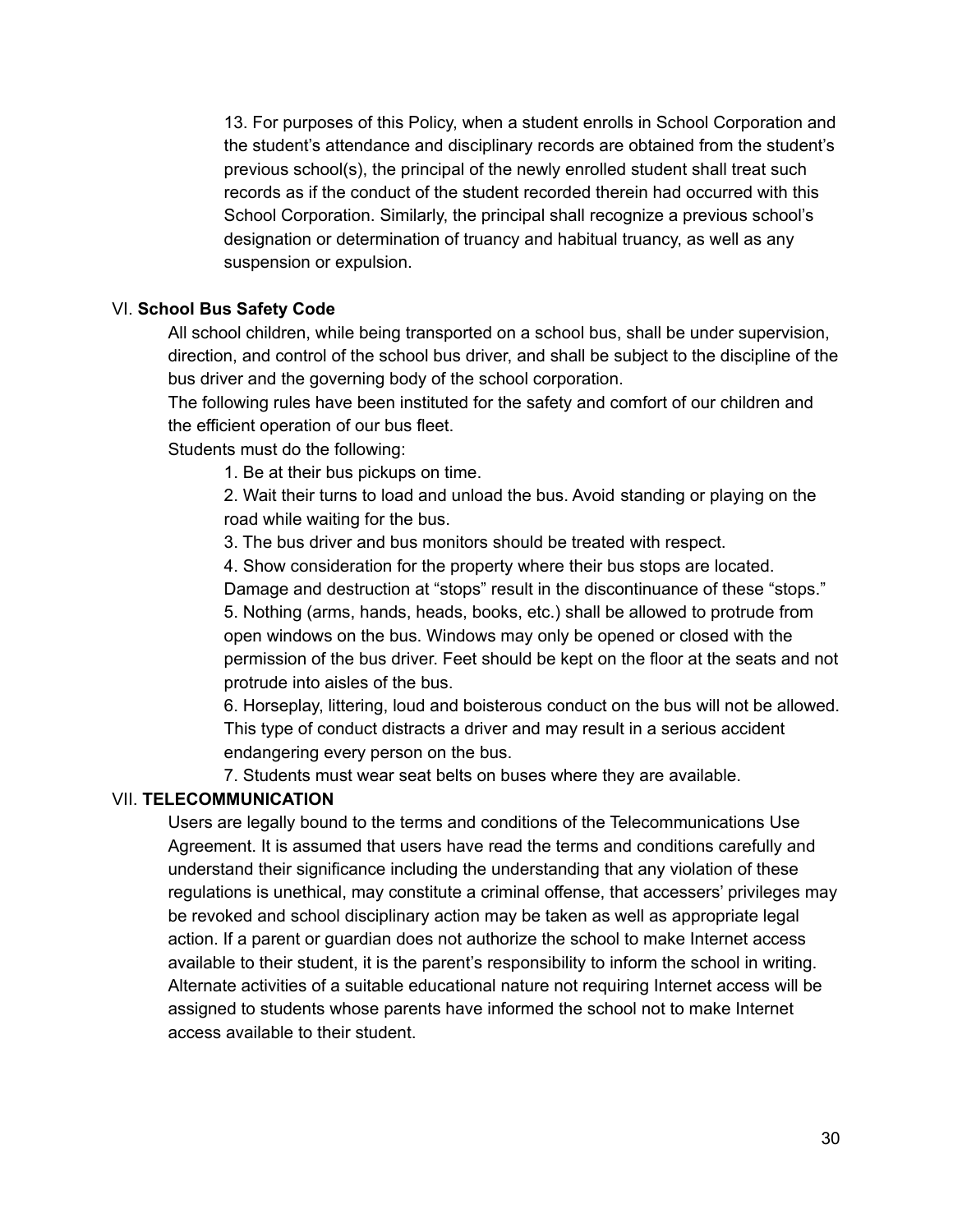## **NEW ALBANY-FLOYD COUNTY CONSOLIDATED SCHOOL CORPORATION TELECOMMUNICATIONS USE AGREEMENT**

The New Albany-Floyd County Consolidated School Corporation firmly believes that there is a wealth of information and interaction on the worldwide computer network that will provide valuable resources for our students. With access to computers and people from all over the world through Internet, it is impossible to control access to all materials found on the Internet, and an industrious user may discover controversial information. Sponsoring teachers will instruct and supervise their students in acceptable use of the Internet and proper Internet etiquette.

The smooth operation of the network relies upon the proper conduct of the end users who must adhere to strict guidelines. Access to the Internet through school machines requires responsible, efficient, ethical, and legal utilization of Internet resources. Users violating any of these provisions may be disciplined, and their access to Network and Internet services terminated and future access denied

## **INTERNET-TERMS AND CONDITIONS**

1. Acceptable Use – Internet and Network access must be in support of education and research and consistent with the educational objectives of this School Corporation. Transmission of any material in violation of any U.S. or state regulation is prohibited. This includes, but is not limited to, infringement of any copyrighted material, threatening or obscene material, or material protected by trade restrictions. Users may not access, upload, or download sexually explicit materials. Internet and Network access may not be used for commercial activities.

2. Privileges – The use of the New Albany-Floyd County Consolidated School Corporation telecommunications service is a privilege, not a right, and inappropriate use will result in a cancellation of all privileges. Assignments that require Internet access will have a faculty sponsor who will instruct and monitor student activity on the Internet. The sponsor and the Network administrators will deem what is inappropriate use and their decision is final. Parents, faculty sponsors, administration, faculty, or staff may request that further account privileges be denied, revoked, or suspended for any violation of this policy.

3. Network Etiquette – Users are expected to abide by the generally accepted rules of Internet etiquette. These include, but are not limited to, the following:

A. Be polite. Do not be abusive in messages to others.

B. Use appropriate language. Offensive or vulgar messages, such as messages that contain sexual or racial comments are strictly prohibited, in conformity with the School Corporation's existing Policies, rules, and regulations governing harassment and discrimination. Illegal activities are strictly forbidden.

C. Do not reveal personal address or telephone number, or those of other students or colleagues.

D. E-mail is not guaranteed to be private. System Operators may have access to all e-mail. Messages relating to or in support of illegal or improper activities will be reported to the proper authorities.

E. Do not use the Internet or Network in such a way that would disrupt the use of the Internet or Network by other users.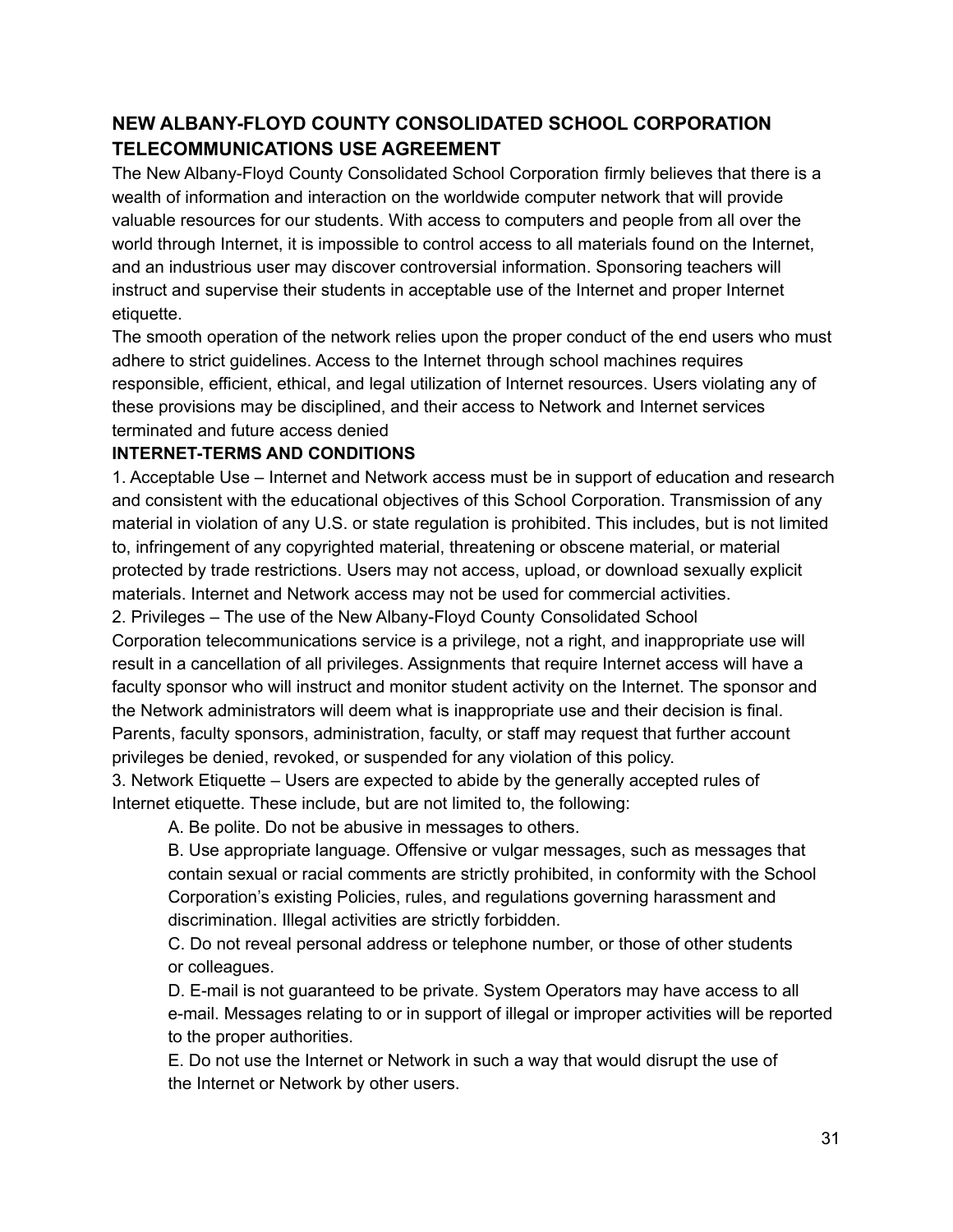F. All communications and information accessible via the Internet should be assumed to be private property and safeguarded by copyright laws.

G. Word messages carefully and be brief.

H. Passwords may not be shared except with the teacher/supervisor and the System Operator.

I. Users may not access another person's files or account without their permission

4. Warranties – The New Albany-Floyd County Consolidated School Corporation makes no warranties of any kind, whether expressed or implied, for the service it is providing. The New Albany-Floyd County Consolidated School Corporation will strive to provide error-free, dependable access to the computing resources associated with Network and Internet use. However, this School Corporation is not responsible for any damages suffered due to loss of data resulting from delays, non-delivery, mis- deliveries, or service interruptions. Use of any information obtained via the Internet is at the user's risk. The New Albany-Floyd County Consolidated School Corporation specifically denies any responsibility for the accuracy or quality of information obtained through these Network and Internet services.

5. Security – Security on any computer system is a high priority, especially when the system involves many users. If a user feels that he/she can identify a security problem on the network, he/she must notify a sponsoring teacher or a system administrator. Do not demonstrate the problem to others. Do not use another individual's account without permission from that individual. Attempts to log on to the network as a system administrator will result in disciplinary actions. Any user identified as a security risk or having a history of problems with other computer systems will be denied access to the Internet services.

6. Vandalism – Vandalism will result in cancellation of privileges and possible disciplinary action. Vandalism is defined as any malicious attempt to harm or destroy data or another user of other networks that are connected to the New Albany-Floyd County Consolidated School Corporation wide area network. This includes, but is not limited to, the uploading or creation, or distribution of computer viruses. Users shall not intentionally seek information on, obtain copies of, or modify files, other data, or passwords belonging to other users, or misrepresent other users on the Internet. The Director of Technology and Instructional Services shall develop and maintain a Technology Manual setting forth additional rules, policies, and procedures for effective management of the School Corporation's Wide Area Network and technological services.

The Board of School Trustees firmly believes that broad educational opportunity should be a right for all children. Educational experiences are provided not only in the regular classroom, but also by a comprehensive extracurricular activities program. Therefore, removal from the extracurricular activities or from the classroom as a disciplinary measure is resorted to only when self-discipline fails. It is the sincere hope of the Board of School Trustees that this Guide will be helpful to students, parents, and teachers in the effort to promote more democratic schools and continued good relations between students and teachers.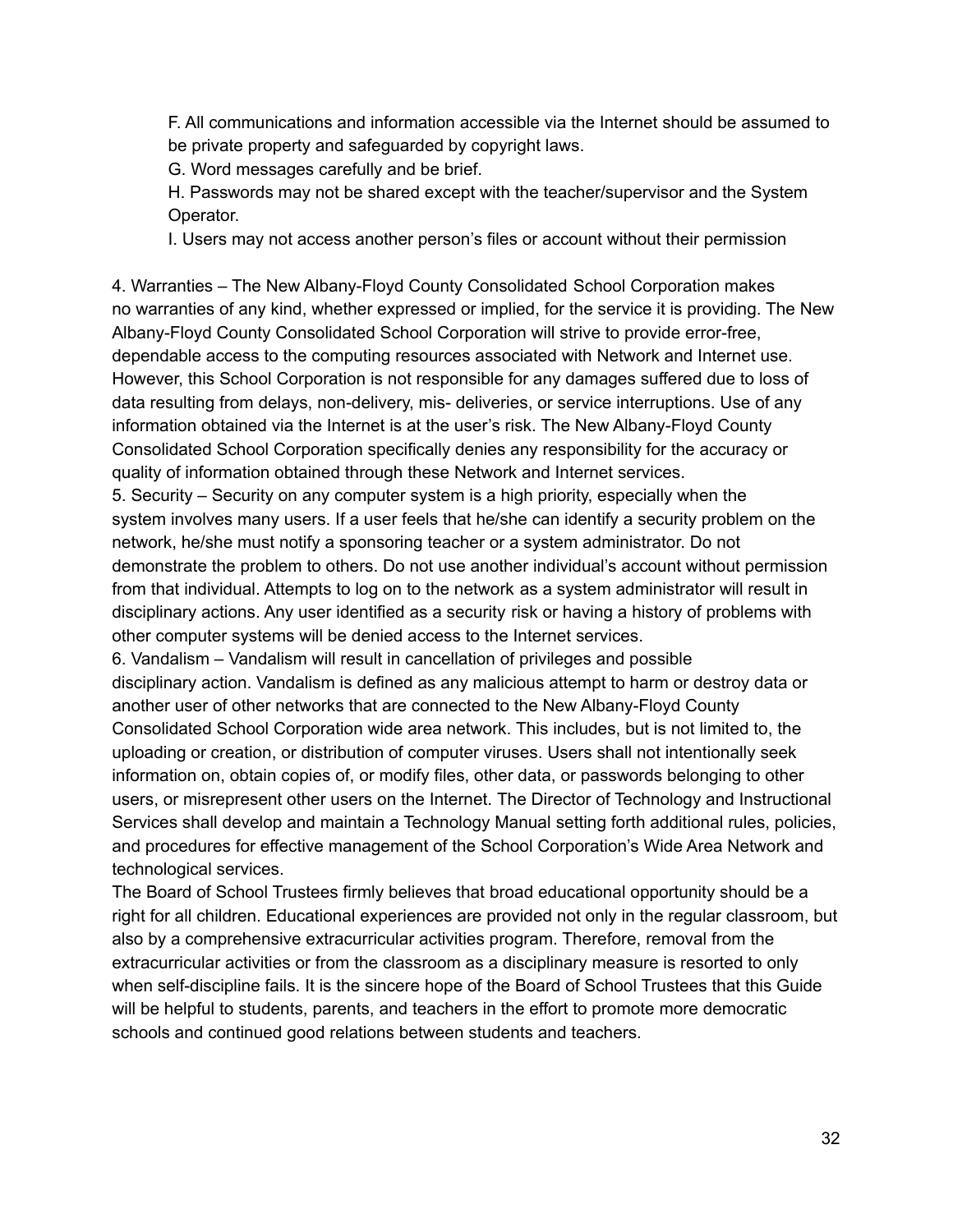#### ACADEMIC INTEGRITY POLICY

As members of the New Albany High School community, all teachers, students, administrators and parents have the responsibility to work together to ensure the Academic Integrity Policy is followed and upheld and that the purpose of education is the development of knowledge, skills and habits-not just the accumulation of points for a grade. Policy Goals In keeping with the school's role as a center for all types of learning, including the building of character for life after high school, New Albany High School resolves to teach all students the meaning and relevance of integrity in their academic and professional careers. The goal of the NAHS Academic Integrity Policy is to create a school community in which every member is assured that integrity and fairness are the norm, that violations of this norm are not tolerated, and that actions that undermine this expectation are handled firmly consistently and in a timely manner. In the end, the purpose of this policy is to create a school where each student can proudly state of each assignment: (This work is my own. I have neither used, nor received, nor given aid unauthorized by a teacher when turning in completed work.) Definition of Academic Dishonesty Academic dishonesty (malpractice) is any attempt to gain academic credit or recognition to which one is not entitled or to assist others to do so. Academic dishonesty includes, but is not limited to:

- Copying, or allowing the copying of, graded or ungraded work
- Collaborating with others beyond what the classroom teacher (authorized) allows
- Gaining unauthorized prior knowledge of assessments or providing such knowledge to others

• Transmitting or receiving information (i.e. texting, Twitter, Facebook, etc.) related to the content of graded or ungraded work

• Misrepresenting situations for academic gain, including as a means to receive additional time to complete graded or ungraded work

• Falsifying data or sources in graded or ungraded work

• Manipulating the system to gain an unfair advantage (i.e. attempting to confuse the Scantron machine)

• Altering a grade, whether on an individual assignment or in student records (grade book)

• Failing to comply with the instructions of the proctor or other member of the school's staff responsible for the conduct of the evaluation

- Impersonating another candidate
- Stealing examination papers
- Using an unauthorized calculator during an examination
- Violating the rules of school sponsored academic competitions or assignments

• Plagiarism-the stealing or using of others' words, original ideas, images or work without crediting the original source. Examples of plagiarism include, but are not limited to: (a) using others' words, phrases, images or work without giving accurate documentation, (b) downloading information from the internet in part or in whole (global plagiarism) and inserting it into one's work without giving proper credit to sources (c) copying the structure and organizational pattern created by another writer Teachers have the responsibility to: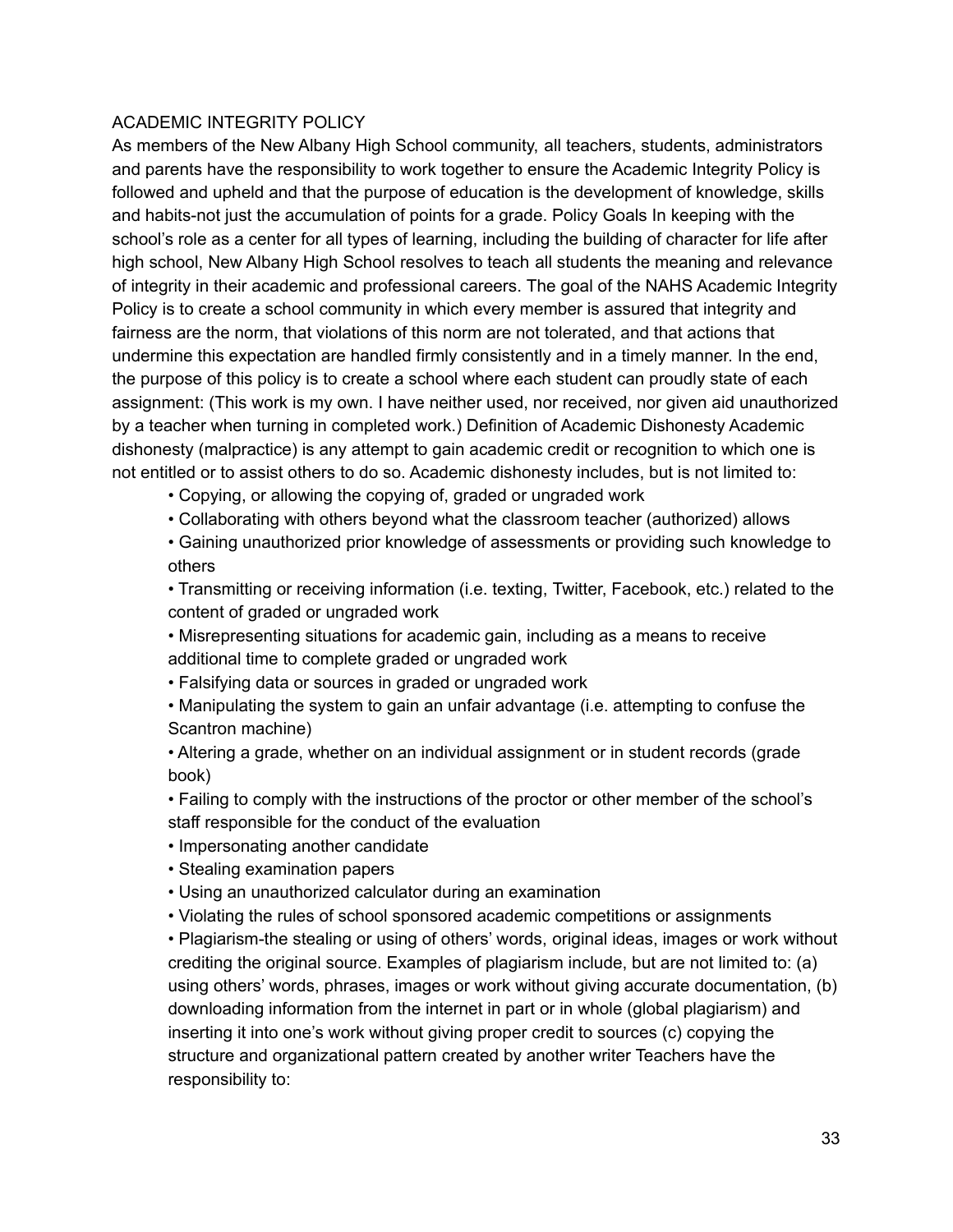• Enforce the Academic Integrity Policy by reporting every incident that they believe, based on evidence, represents a violation of the policy

• Hold themselves to the same standards of integrity that they expect of their students

• Provide expectations regarding student work in the course syllabus, including what is permissible in terms of collaboration

• Give rigorous, relevant and equitable assignments and assessments

• Respond sensitively and in a timely manner to student and parent inquiries regarding course content and expectations

• Refer students to resources or provide help when asked or when it is apparent that students are struggling in the course

• Keep accurate records of student performance

• Use plagiarism detection software when appropriate Students have the responsibility:

• Read and understand the Academic Integrity Policy, including their own teachers' expectations as set forth in those teachers' syllabi

• Clarify with the appropriate teacher any questions they have about whether a particular action is acceptable, before taking that action

• Take an active role in their own education-to choose classes at appropriate levels, to seek help when they need it, and to avoid placing themselves in situations that make unacceptable behavior tempting

• Report to a staff member any violations of the Academic Integrity Policy a student observes; student's identity will remain confidential Administrators have the responsibility to:

• Assist teachers in providing authentic assignments and assessments

• Make the Academic Integrity Policy available to all students, teachers, and parents

• Keep accurate up-to-date records on Academic Integrity Policy violations for the duration of each student's high school tenure

• Enforce the Academic Integrity Policy and apply consequences consistently and in a timely manner Parents have the responsibility to:

• Familiarize themselves with the Academic Integrity Policy and discuss the policy with their child

• Familiarize themselves with individual teacher policies and expectations and discuss them with their child

• Be actively involved and engaged in what their child is learning, but avoid providing assistance that would be in conflict with the Academic Integrity Policy

• Support school consequences for the Academic Integrity Policy

• Be sensitive to the pressure students face and adjust expectations accordingly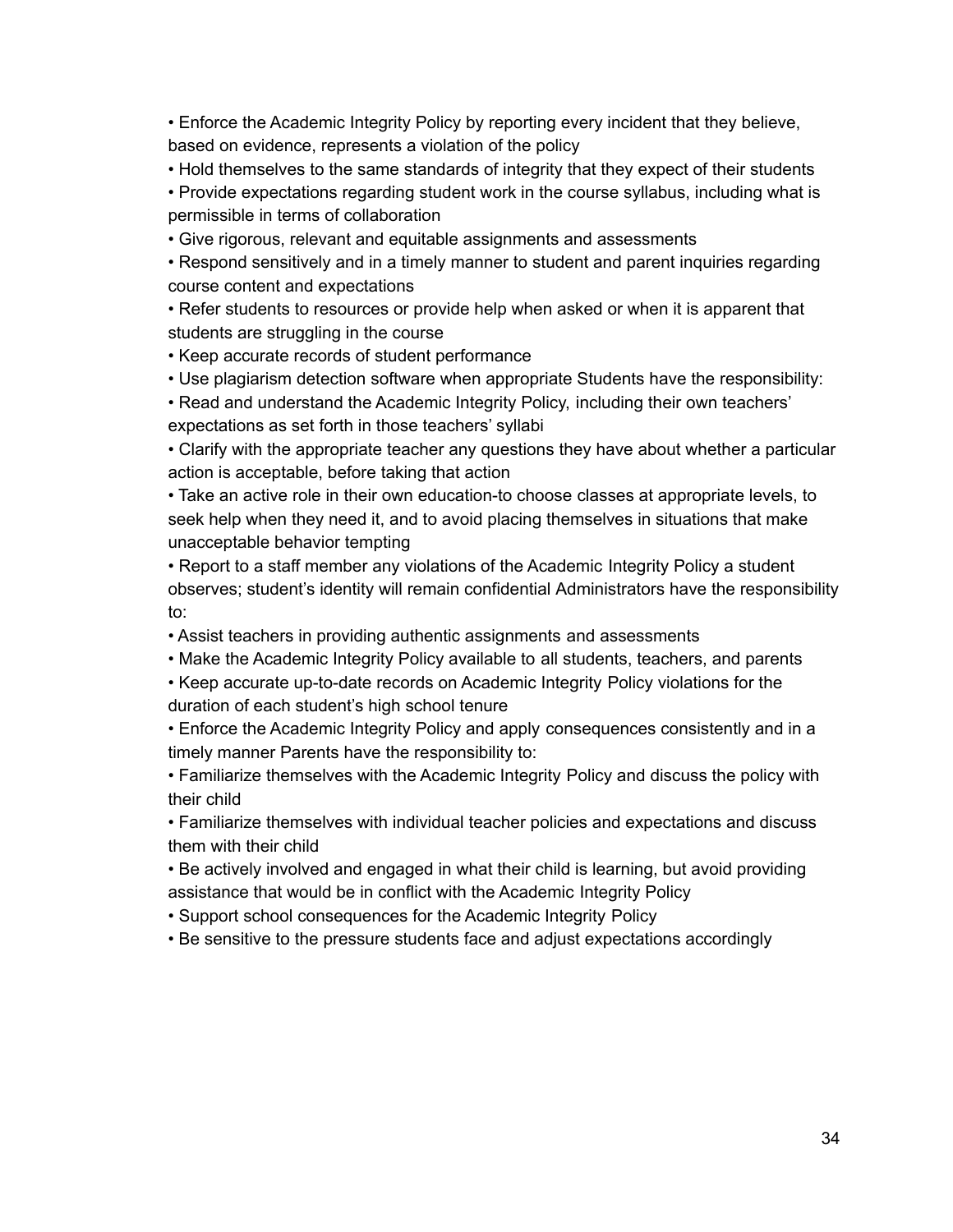## **ACTIVITY SCHEDULE See "Bell Schedule".**

## **ACADEMIC HANDBOOK**

The Academic Handbook is available in the counseling office and provides information about course offerings, class rank, diploma requirements and other information.

## **ALCOHOL See "Drug and Alcohol policy"**.

## **ANNOUNCEMENTS**

Announcements are made at the start of third period, run on the in-house television station, and are sent via e-mail to all staff and other interested parties. To receive the announcements each day via the "Bulldog Bulletin", an e-mail should be sent to llacy@nafcs.k12.in.us.

## **ATHLETICS**

New Albany High School is a member of the Indiana High School Athletic Association and conforms to the rules of that organization. To be eligible for participation in athletics, students must be passing five full-credit classes the semester before their competition begins. NAHS. is also a member of the Hoosier Hills Conference. The school urges students to try out for any sport that is of interest to them.

When student athletes register for the ACT. or SAT, they should be sure to send their test scores directly to the NCAA clearinghouse. Simply have them mark code 9999 on the registration form. Student athletes can pick up the NCAA Initial-Eligibility Clearinghouse Student Release Form and the booklet, "Making Sure You Are Eligible to Participate in College Sports," from the main office or the Athletic Office. Students are given discounts on tickets to all athletic events. A bigger discount is given for purchasing a student season ticket. The Athletic Office is in A114 and handles the selling of tickets. Additional information (including district policies) is listed under "Sports".

## **ATTENDANCE POLICY**

All students are expected to attend school regularly and to be on time for classes in order to derive maximum benefits from the instructional program and to develop habits of punctuality, self-discipline, and responsibility. Much more is taught in classes than can be included in examinations, regardless of how comprehensive such examinations may be, and a student can benefit from this instruction only by being present in the classroom. The responsibility for regular school attendance rests with the student and his or her parent or guardian. Parents are encouraged to schedule routine/non-emergency medical appointments outside the school day.

Teachers will maintain accurate attendance records for each student. Absences from school fall into one of four (4) categories: excused, unexcused, truancy, and out-of-school suspension or expulsion.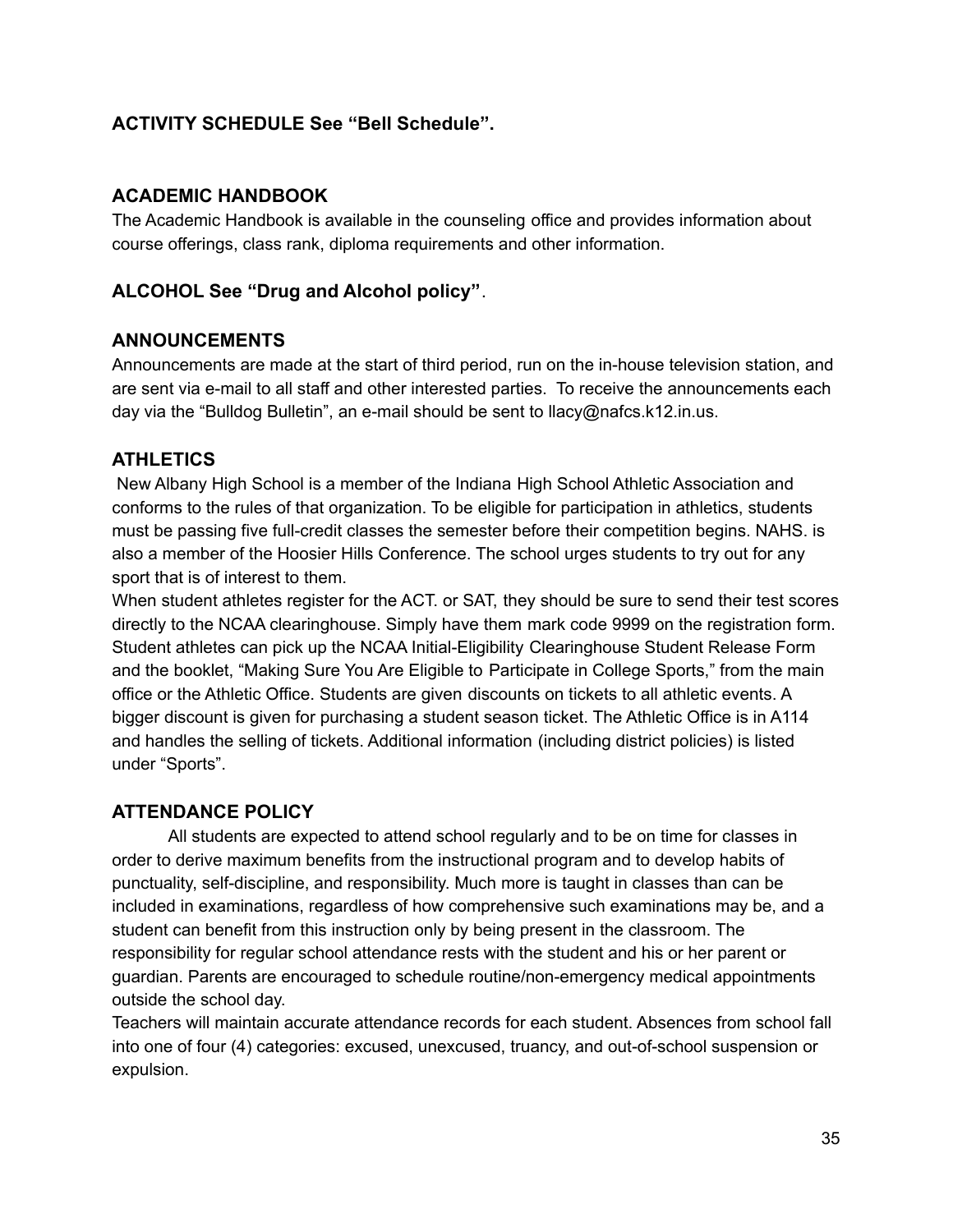In order for an absence to be excused, a parent/guardian must call the school or the student must bring a note signed by his or her parent or guardian, or a physician's statement, to his or her counselor when returning to school. Calls from parents do not require a follow-up note. New Albany High School reserves the right to discipline students for any note submitted to the attendance office that has been forged, falsified or altered. It is the parent's/guardian's responsibility to notify the school attendance office by phone, or in person, of the reason for the student's absence, either in advance, or on the day of the absence. Calls may be made 24 hours a day to the NAHS Attendance Hotline (981-2501).

It is the student's responsibility to initiate the request to make up work. The length of time permitted to make up work will depend on the length of the absence at the discretion of the teacher. Suspended or truant students can make up their work.

When an assignment made prior to an absence is due on the day of a student's first absence, the student is expected to complete and turn in the assignment upon return. Tests assigned prior to an absence will be administered immediately upon a student's return to school, unless other arrangements are made with the teacher prior to the student's return to school.

The school reserves the right to determine if the absence is excused or unexcused. Commonly accepted reasons for an excused absence are:

• Personal illness;

• Death of an immediate family member (parent, guardian, grandparent, brother, sister or spouse);

• Medical/Dental appointments, which cannot be scheduled outside the school day;

• Travel for a limited time period involving new educational experiences for a student, which is requested, on an infrequent basis, by the parent or guardian at least one (1) week in advance of the proposed absence. A prearranged absence form should be obtained from a counselor;

• Celebration of religious holidays by a student and parents or guardians;

• Other highly extenuating circumstances which the principal or his or her designee will determine either in advance or on the day of the absence.

Some absences are not recorded and will count as days of attendance for a student, as follows:

• Service as a page or as an honoree of the Indiana General Assembly;

• Service on a precinct election board or as a helper to a political candidate or a political party on the date of a general, city, town, special, or primary election - the student must have written permission of parent or guardian and must verify performance of such services;

• Appearance as a witness in judicial proceedings, under subpoena;

• Service on active duty with the Indiana National Guard for not more than ten (10) days in a school year, the student must verify by providing a copy of the official orders;

• Attending a school for religious instruction upon request of parent or guardian and approval of N.A.H.S. principal;

• Participation in out-of-class, school-sanctioned activities with prior approval of N.A.H.S principal or designee. These may include verified college visits, fine arts performances, academic or military tests, elementary camp, or field trips;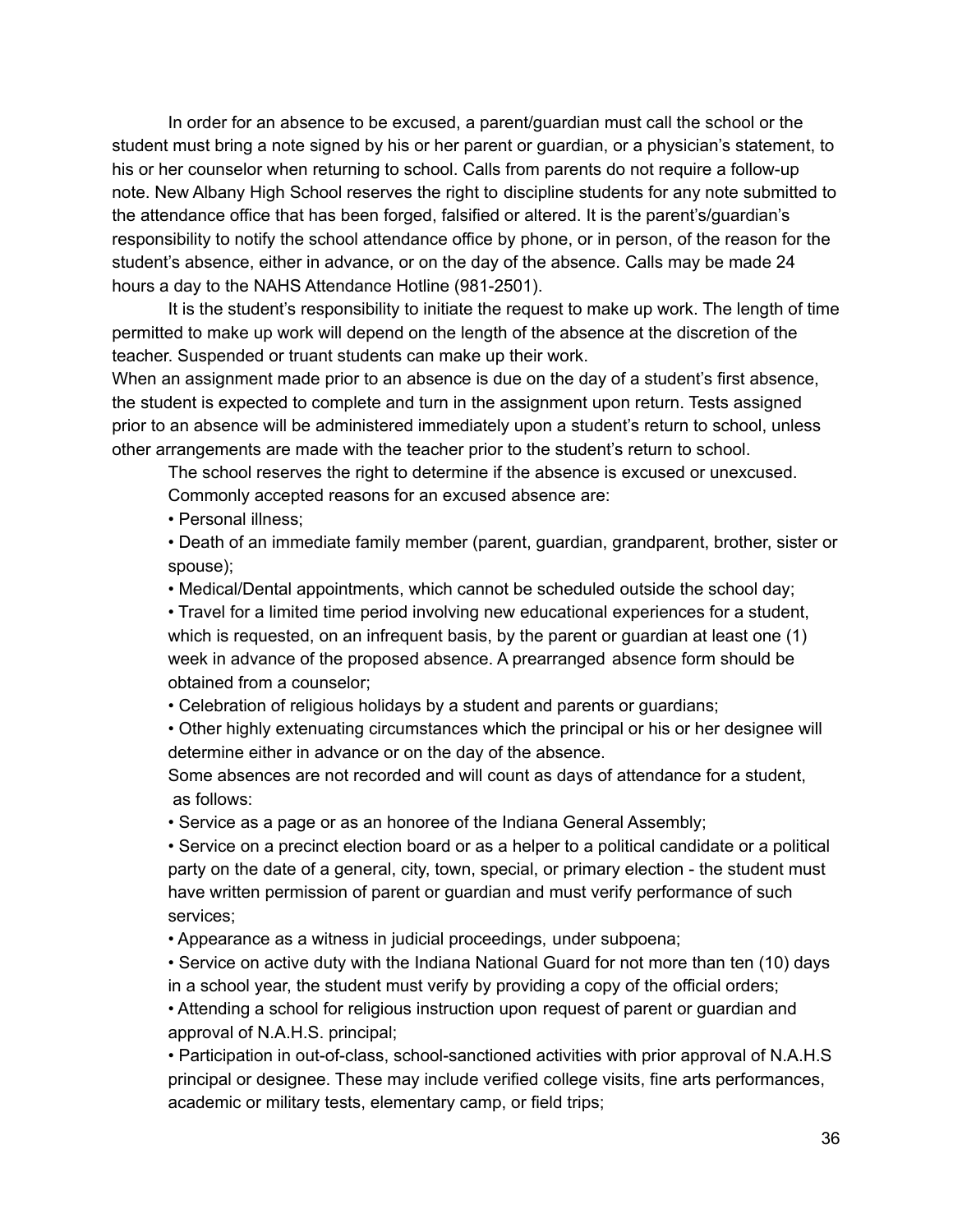• Service as a member of the state standards task force when attendance at a state standards task force meeting and travel conflicts with a student's instructional day.

Full Day Absences- Per Semester:

- 4 days a letter sent home by home school liaison
- 6 days 1 after school detention assigned by administrator, 1st legal letter send home Request parent conference
- 8 days review record,administrator may remove driver's license or parking pass

• 10 days – 2 after school detentions, reconvene parent conference, expulsion may be filed, 2nd legal letter sent home by home school liaison,referral to probation,work permit may be pulled

• 11 + days –Suspension may be assigned by administrator, reconvene parent conference, expulsion may be filed, change of placement may be made, driver;s license may be invalidated, student may forfeit participation in or attendance at extra-curricular and/or co-curricular activities

Every student must get permission to leave school before signing out in the general office. The parent or guardian must send a note with the student requesting the early dismissal and the reason for the dismissal. The note should be taken to the student's counselor or the home-school liaison before school who will verify the early dismissal need. No dismissal will be made by a counselor without a note or phone call from a parent or guardian. All notes will be kept on file. Sending a note before school starts ensures the timely release of your student.

Prearranged Absences:

If a student knows he/she will be absent on a certain date(s), a "Prearranged Absence" form must be completed, if students expect work to be counted. The form must be submitted and approved in advance. These days are counted as absences.

The School Board Policy Manual lists "Travel for a limited time period and involving new educational experiences for a student, which is requested on an infrequent basis, by parents or guardian at least one week in advance of the proposed absence" as an authorized absence if approved.

### **Tardiness:**

If a student is more than ten(10) minutes tardy to school, he/she should sign in with the attendance clerk before reporting to class. The attendance clerk will issue a pass, which the student is to show to his/her teacher.

Students are expected to be in their scheduled classroom when the bell rings. Students who enter the classroom after the bell rings must present an admittance pass or they will be considered tardy. A student who misses more than ten(10) minutes of a class period is considered absent from that class for that day. An admittance pass is required to gain entrance to class.

Tardies per 9 weeks (quarter):

- 3 tardies 1 lunch detention assigned by teacher, parent notified
- 5 tardies 2 lunch detentions, administrator calls parent

• 7 tardies – 1 after school detention assigned by administrator and phone call made to schedule conference to write attendance plan, expulsion warning given, change of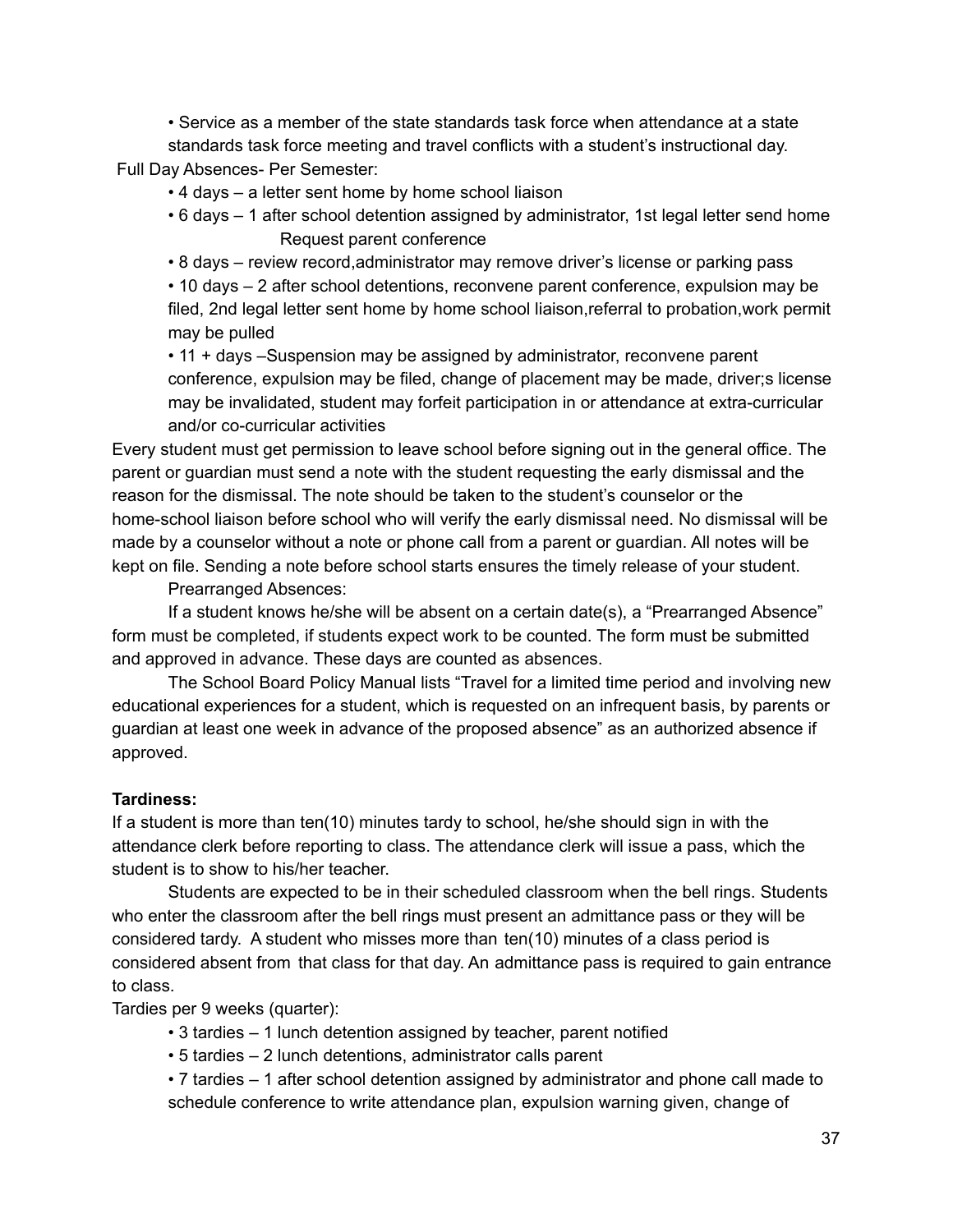placement discussed, referral to probation may be made, "No Hall Pass" for the remainder of the quarter

• 10 tardies – 2 after school detentions assigned by administrator, reconvene parent conference, discuss suspension, change of placement discussed/made, referral to probation may be made, work permit may be pulled

• 11 + tardies – Suspension may be assigned by administrator, reconvene parent conference, request for expulsion may be filed, change of placement made, driver's license may be invalidated, student may forfeit participation in or attendance at extra-curricular or co-curricular activities

Truancy per Academic Year:

• 1 truancy – 4 lunch detentions assigned by administrator and parent contact made

• 2 truancies – 2 after school detentions assigned by administrator and parent conference scheduled, possible referral to probation may be made, "No Hall Pass" for the semester

• 3 truancies – 1 day SAL; work permit may be pulled, "No Pass List" for the remainder of the year

• 4 truancies –1 day OSS

• 5 truancies –3-10 day out of school suspension, expulsion may be filed

| Period   | <b>Reg Schedule</b> | <b>AM Activity</b> | <b>PM Activity</b> | 2HR Delay   |
|----------|---------------------|--------------------|--------------------|-------------|
|          | 7:40-8:29           | $7:40-8:15$        | 7:40-8:29          | 9:40-10:09  |
| 2        | 8:34-9:22           | 8:20-8:54          | 8:34-9:22          | 10:14-10:42 |
| Activity |                     | $8:59-9:40$        |                    |             |
| 3        | 9:27-10:20          | $9:45-10:20$       | 9:27-10:20         | 10:47-11:20 |
| 4        | 10:25-11:45         | 10:25-11:45        | 10:25-11:45        | 11:25-12:45 |
| 5        | 11:50-12:39         | 11:50-12:39        | 11:50-12:24        | 12:50-1:19  |
| Activity |                     |                    | 12:29-1:10         |             |
| 6        | 12:44-1:32          | 12:44-1:32         | $1:15-1:48$        | $1:24-1:52$ |
|          | 1:37-2:26           | 1:37-2:26          | $1:53-2:26$        | 1:57-2:26   |

#### **BELL SCHEDULE**

### **BOOKSTORE/BOOK RENTAL**

The New Albany High School Bookstore is located in A201 near the office; hours are 7:30 a.m. to 2:30 p.m. All textbooks are rented or sold through the bookstore. Lost or damaged books must be paid for by the student. All books must be returned to the bookstore when schedule changes are made or when a student withdraws from school. The bookstore sells school supplies needed by students.

### **BULLYING**

Bullying is prohibited by the School Corporation. Students who commit any acts of bullying are subject to discipline including but not limited to suspension, expulsion, arrest, and/or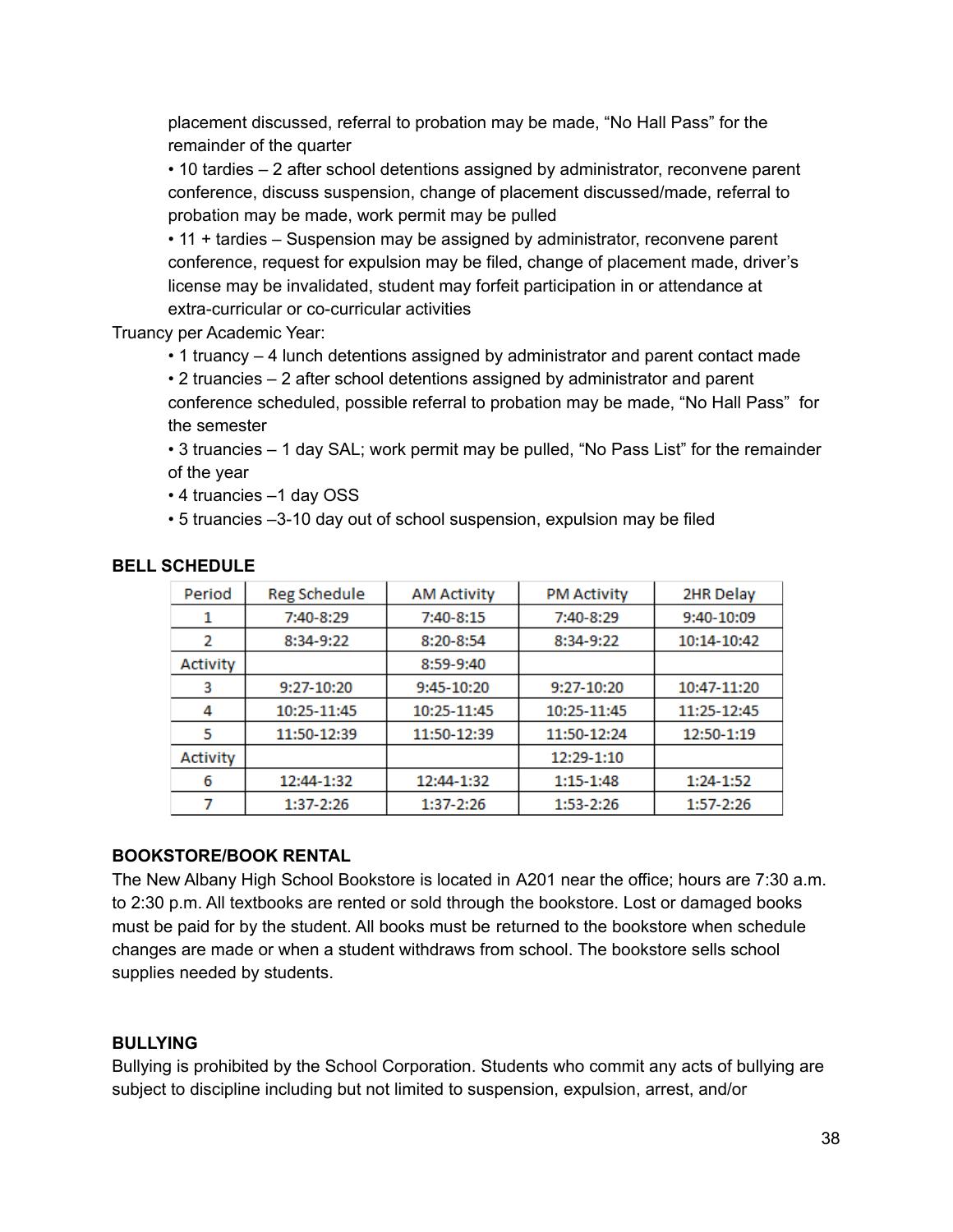prosecution. a. Definition: "Bullying" is defined as overt, unwanted, repeated acts or gestures, including verbal or written communications or images transmitted in any manner (including digitally or electronically); physical acts committed; aggression; or any other behaviors committed by a student or group of students against another student with the intent to harass, ridicule, humiliate, intimidate, or harm the targeted student, creating for the targeted student an objectively hostile school environment that:

1. places the targeted student in reasonable fear of harm to his or her person or property;

2. has a substantially detrimental effect on the targeted student's physical or mental health;

3. has the effect of substantially interfering with the targeted student's academic performance; or 4. has the effect of substantially interfering with the targeted student's ability to participate in or benefit from the services, activities, or privileges provided by the school.

Bullying does not include:

• participating in a religious event;

• acting in an emergency involving the protection of a person or property from an imminent threat of serious bodily injury or substantial danger;

• participating in an activity consisting of the exercise of a student's freedom of speech rights;

• participating in an activity conducted by a nonprofit or governmental entity that provides recreation, education, training, or other care under the supervision of one (1) or more adults;

• participating in an activity undertaken at the prior written direction of the student's parent; or

• engaging in interstate or international travel from a location outside Indiana to another location outside Indiana. b. Applicability: The School Corporation prohibits bullying in all forms.

This policy may be applied regardless of the physical location in which the bullying behavior occurred, whenever the individual committing the bullying behavior and any of the intended targets of the bullying behavior are students attending a school within the School Corporation and disciplinary action is reasonably necessary to avoid substantial interference with school discipline or prevent an unreasonable threat to the rights of others to a safe and peaceful learning environment. The School Corporation prohibits bullying through the use of data or computer software that is accessed through any computer, computer system, or computer network.

c. Education: All students in grades K-12 will be provided age appropriate instruction focusing on bullying prevention.

d. Reporting: Anyone who believes that a student has possible been or is the victim of bullying is encouraged to immediately report the situation to an appropriate staff member such as a teacher, school counselor, or administrator (including the Superintendent). All staff who observe or receive a report of suspected bullying shall immediately notify a designated school administrator in charge of receiving reports of suspected bullying. If a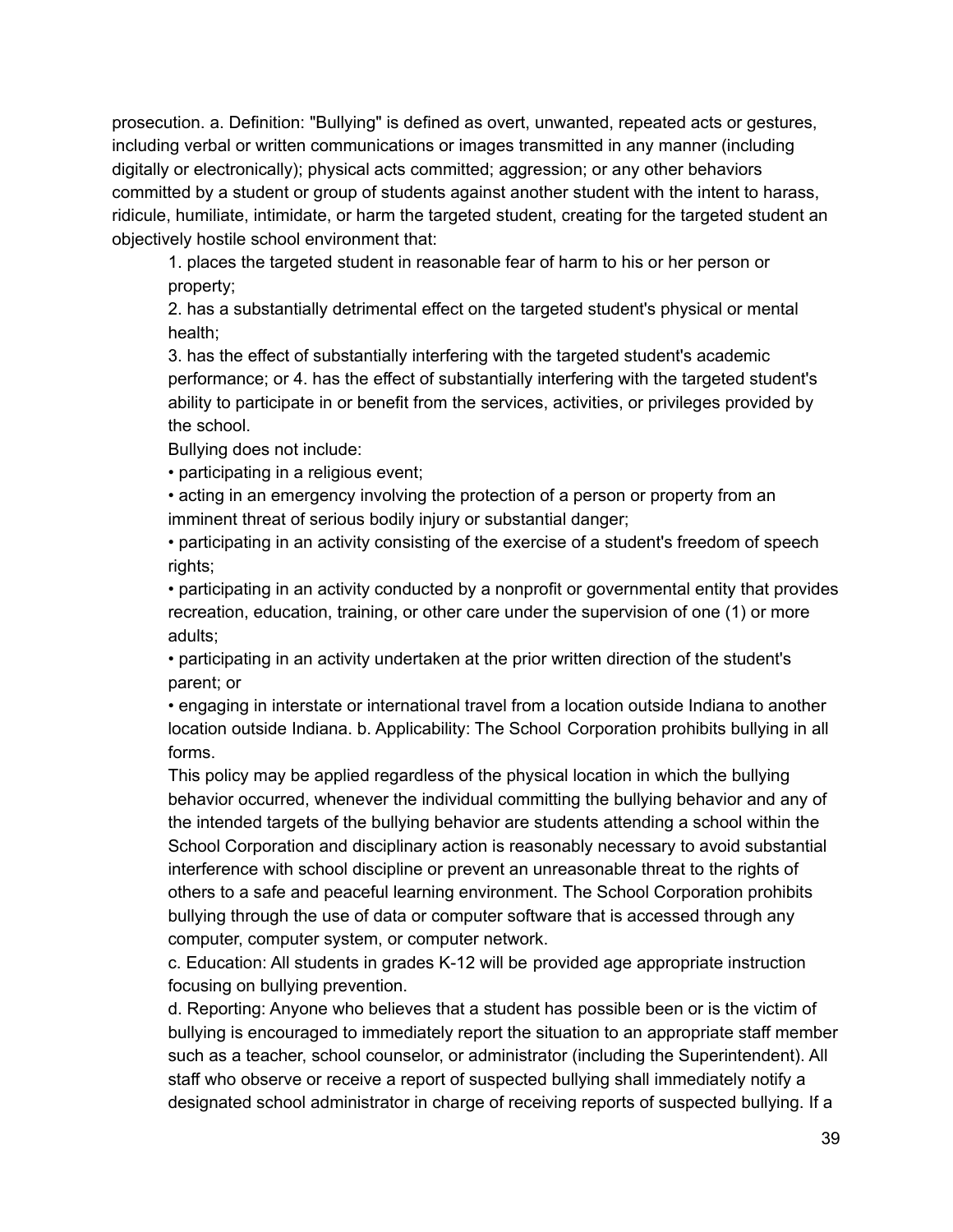staff member does not know who to make a report to, he or she should report directly to the building principal or Superintendent. Bullying reports to the Department of Child Services and/or law enforcement must be made as required by law, such as when a staff member believes that a student is the victim of abuse or neglect. Any person who makes a report of bullying and requests to remain anonymous will not be personally identified as the reporter or complainant to extent permitted by law. The School Corporation will act appropriately to discipline staff members who fail to initiate or conduct an investigation of a bullying incident and for persons who falsely report an incident of bullying.

e. Investigation: Once a report of suspected bullying is received by the designated school administrator, an expedited investigation shall follow. The investigation should be facilitated by the designated school administrator or other appropriate school staff. Information relating to the investigation will be gathered using means including, but not limited to: witness interviews, request for written witness statements, record identification and review, and an assessment of whether bullying occurred. The investigation will be initiated within one (1) business day of the report to the designated school administrator and will ordinarily be completed within thirty (30) calendar days.

f. Intervention/Responses: If a report of suspected bullying is substantiated through an investigation, then the School Corporation shall take appropriate intervention and responses as consistent with policy and procedure. The School Corporation will take prompt and effective steps reasonably calculated to stop the bullying, remedy the bullying, and prevent the bullying from recurring. Interventions and responses include, but are not limited to: separating the bully and the target; follow-up school counseling for the target; bullying education for the bully; and prompt disciplinary action against the bully. These steps should not penalize the target of the bullying. Disciplinary actions against the bully may include, but are not limited to: suspension and expulsion for students; discharge for employees; exclusion for parents, guests, volunteers, and contractors; and removal from any office for governing body members. Also, if the acts of bullying rise to the level of criminal offense the matter will be referred to law enforcement.

g. Parental Involvement: Parents are encouraged to be involved in the process of minimizing bullying. Parents should report suspected acts of bullying to an appropriate school official. In addition, parents of students suspected of bullying will be notified with a phone call or through other appropriate means of communication. Conversely, parents of students suspected of being the target of acts of bullying will also be notified with a phone call or through other means of appropriate communication. Parent notifications will occur in an expedited manner within one (1) business day after the designated school administrator receives the report of suspected bullying. Parents of students who are disciplined for acts of bullying will be involved in the disciplinary process consistent with the law and the School Corporation policy.

#### **CELL PHONE See "Electronic Devices".**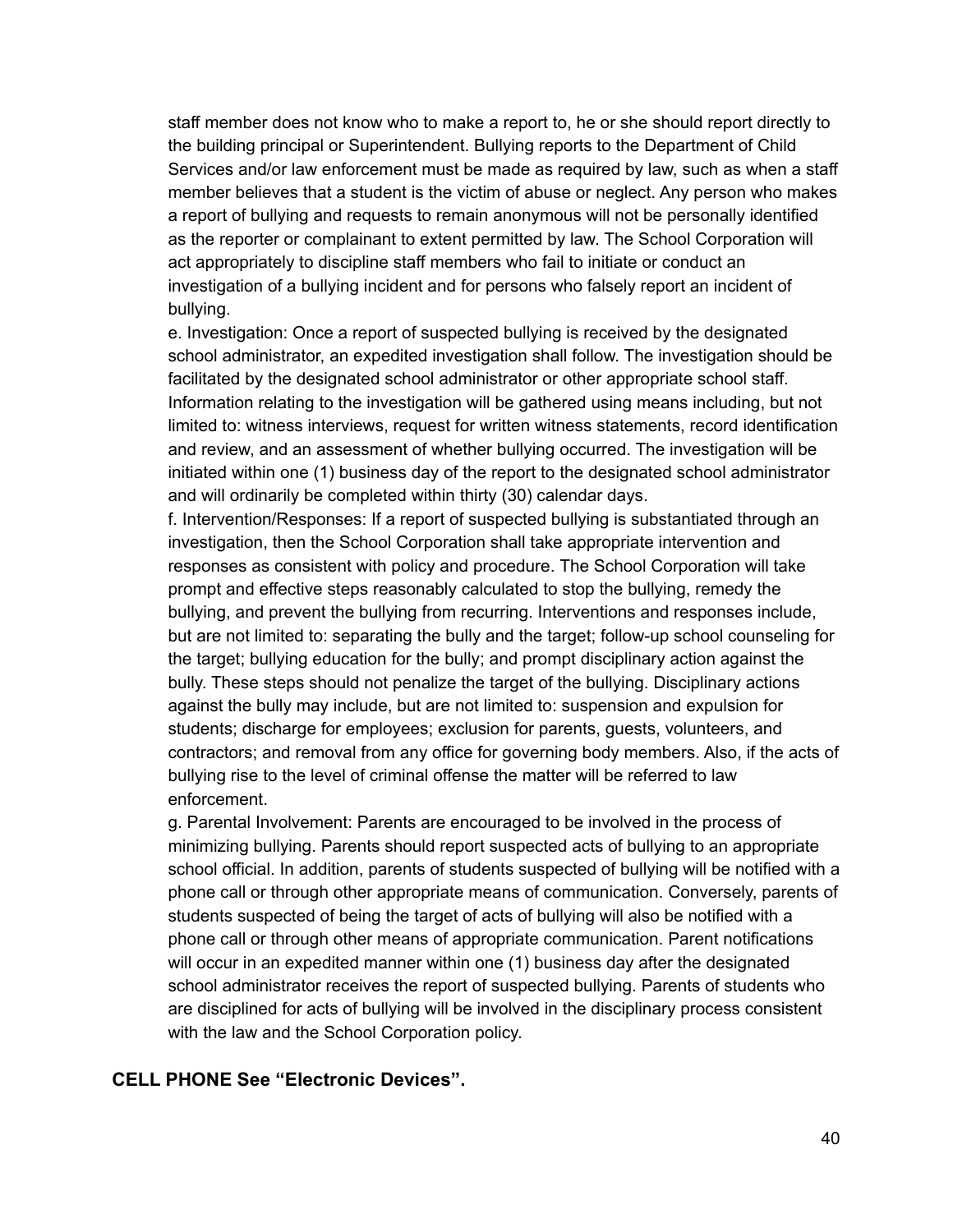#### **CHEATING**

Cheating is not accepted at New Albany and may result in a variety of consequences. See the Academic Integrity Policy.

#### **CLASS RANK See Academic Handbook for information**.

#### **CLUBS**

There are many clubs offered during the school day and some after school. Students will be allowed to sign-up for clubs early in the school year, and there are dates scheduled as "club days" which have a different schedule to accommodate clubs. A booklet is distributed describing all clubs offered and all students are encouraged to join a club.

**COLLEGE VISITS** See Academic Handbook for information.

### **COUNSELORS**

The counselors of New Albany High School are located across the hall from the main office. The aim of the NAHS counseling and guidance staff is to help all students discover and develop their interests and abilities to the greatest extent possible. Students are to work with their respective counselors on all-academic planning. For personal problems students are welcome to visit a counselor of their choosing, the principal or assistant principals, or ask to be referred to Student Services.

Counseling help is available during the entire school day. Students who wish to see their counselor may request an appointment via the classroom teachers or may visit the counseling office at a convenient time before or after school or during the lunch period. Students should complete a blue "Request For Counselor" form.

### **CYBERBULLYING See "Bullying".**

### **DELINQUENT LISTS**

At the end of each school year, delinquent lists are prepared naming those students who have not paid required book rental fees, who owe library fines, who have not returned rented textbooks or library books or who owe some other obligation to the school. It is in the interest of each student/parent to see to it that all obligations are taken care of as soon as possible.

### **DETENTION/DETAINMENT**

Students may be assigned after-school detention by a administrator for such infractions of the rules as tardiness, truancy, inappropriate language or inappropriate conduct. After school detention is held Tuesday and Thursday 2:30-3:30pm in the DOGS Lab. Students may be detained after school, but only for a reasonable length of time. (A "reasonable length of time" is determined by the child's age and other factors.) Unusual delays should be reported to the parent by the teacher by telephone, if possible.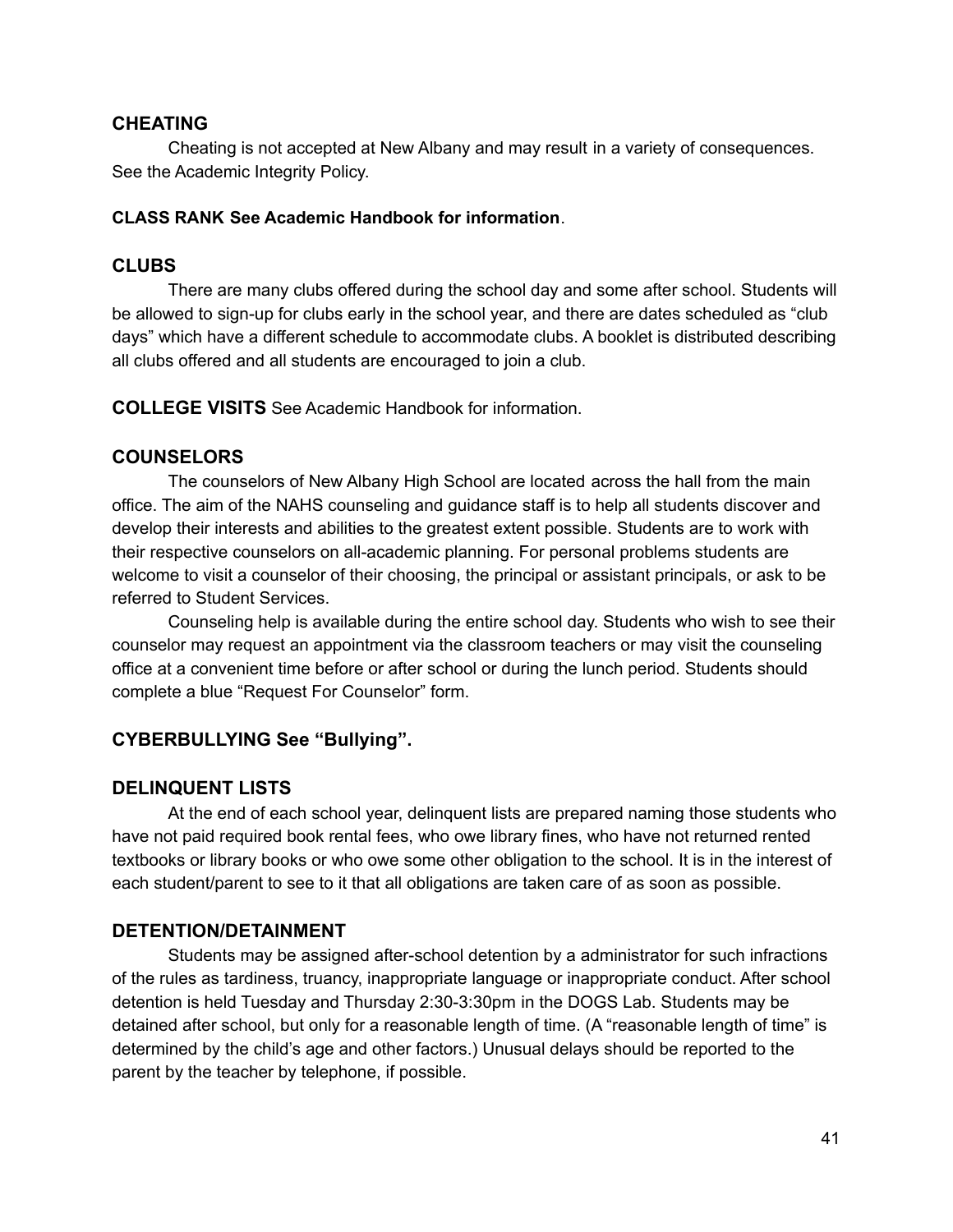#### **DIRECTORY INFORMATION**

Under regulations of the No Child Left Behind Act of 2001, schools are required to give military recruiters the same access to secondary school students as they provide to postsecondary institutions or to prospective employers. Schools are generally required to provide students'

names, addresses, and telephone listings to recruiters, when requested. Parents may opt out of providing directory information to third parties. A letter requesting that directory information NOT be released must be on file in the Office of the Superintendent, New Albany-Floyd County Schools, 2813 Grant Line Road, P.O. Box 1087, New Albany, IN 47150.

## **DRESS CODE**

It is the responsibility of students to assure that their dress and appearance do not present health or safety problems or cause disruption. The school has the right to remove/change any clothing for safety reasons. The School Board believes that student dress and appearance should be respectful and not interfere with the learning environment. Restricted items include the following:

- holes in clothing that expose excessive amount of skin;
- offensive or vulgar language on clothing;
- head covering of any kind;
- any piercing that is unsafe to the student or students;
- chains or other items that may cause safety issues;

• any item deemed inappropriate by a building administrator; or any restricted item in the school handbook which has been approved by the Board of School Trustees. The Board recognizes certain religious customs and some restricted items (i.e. Muslim female or Jewish male head coverings) will be approved by the principal.

### **DRILLS**

State law and district policies require all public schools to conduct a specific number of fire, disaster and intruder drills in the course of the school year. Each classroom posts a list of directions for each type of drill. All teachers will go over the specific instructions for their room. Follow these directions without fail. It is essential that silence be maintained so that directions may be heard. Careful haste (but no running) is encouraged.

### **DROP/ADD See Academic Handbook for information.**

### **ELECTRONIC DEVICES**

The use of an electronic pager, cell phone, radio, headset, CD/MP3 player, camera, laser pointer, electronic game, television, or any other communication device on school grounds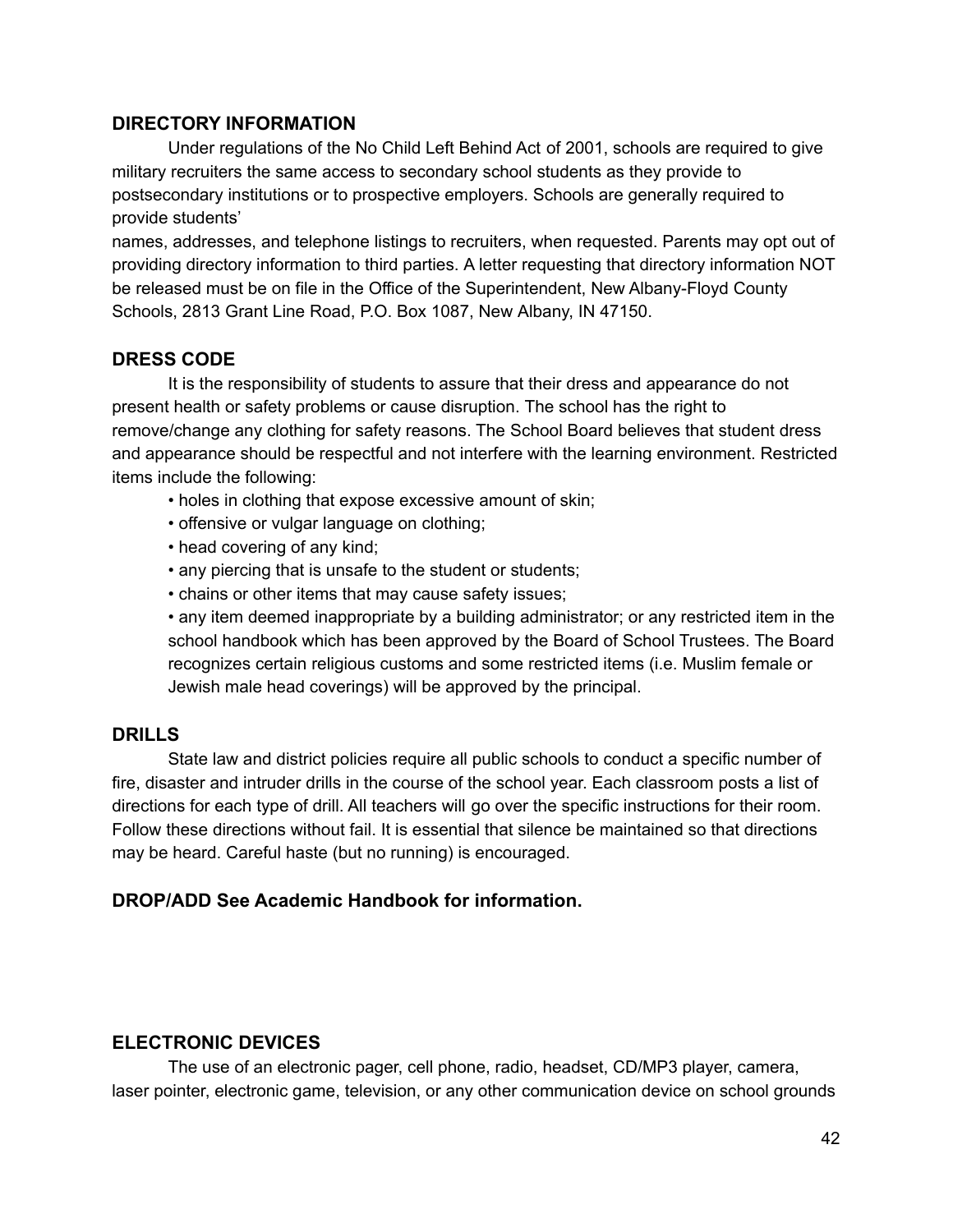during school hours is prohibited unless authorized by a school official. Per Board policy, these devices should be powered completely off (i.e. not just placed into vibrate or silent mode) during school hours and stored out of sight. These items will be confiscated and disciplinary action will result. Parents are discouraged from contacting their children during the school day by using electronic devices such as cell phones, text messaging or e-mail. Students who respond to these types of messages will be in jeopardy of having the item confiscated and may face additional disciplinary action. Parents who need to reach their child during the school day can contact their child's counselor or the front desk receptionist to deliver a message to the student. Students may not photograph or film others while on school property or at school events without the permission of those individuals unless they are part of an authorized school organization. Consequences for multiple offenses:

- 1st offense -- Phone/electronic device is confiscated
- 2nd offense -- Detention assigned by Assistant Principal/Dean
- 3rd offense -- Detention and parent conference assigned by Assistant Principal/Dean
- 4th offense -- One day SAL and parent conference assigned by Assistant Principal/Dean

## **ELECTRONIC DEVICES (SCHOOL ISSUED)**

The same electronic device policy as outlined above will be followed, with the exception that they will only be confiscated for one class period, rather than the entire day. The steps listed below will be followed:

• 1<sup>st</sup> offense -- device taken for the period,

• 2<sup>nd</sup> offense -- device will be taken for the period, referral to administrator for detention to be assigned,

 $\cdot$  3<sup>rd</sup> offense -- device taken for the period, referral to administrator for two detentions to be assigned and parent contact to be made,

 $\cdot$  4<sup>th</sup> offense -- device taken for the period, referral to administrator for assignments of SAL and parent contact to be made.

### **ELEVATOR USAGE**

Students are not permitted to use the school elevators unless arrangements have been made through the health office. The health office will issue an elevator pass. Elevators are reserved for students with certain medical conditions or temporary disabilities.

### **EXTENDED LEARNING CENTER**

The alternative school for New Albany High School is the Extended Learning Center, located in the former agriculture building across Locust Street from the main building. Students must fulfill the attendance and work requirements to be a student in good standing. Students are assigned to the center who have been expelled, have health issues, or another reason approved by the New Albany High School administration.

### **EXTRA CURRICULAR ATTENDANCE**

Attending extracurricular activities is a privilege for students. A student may be denied the right to attend school events at the discretion of any school administrator. In addition, a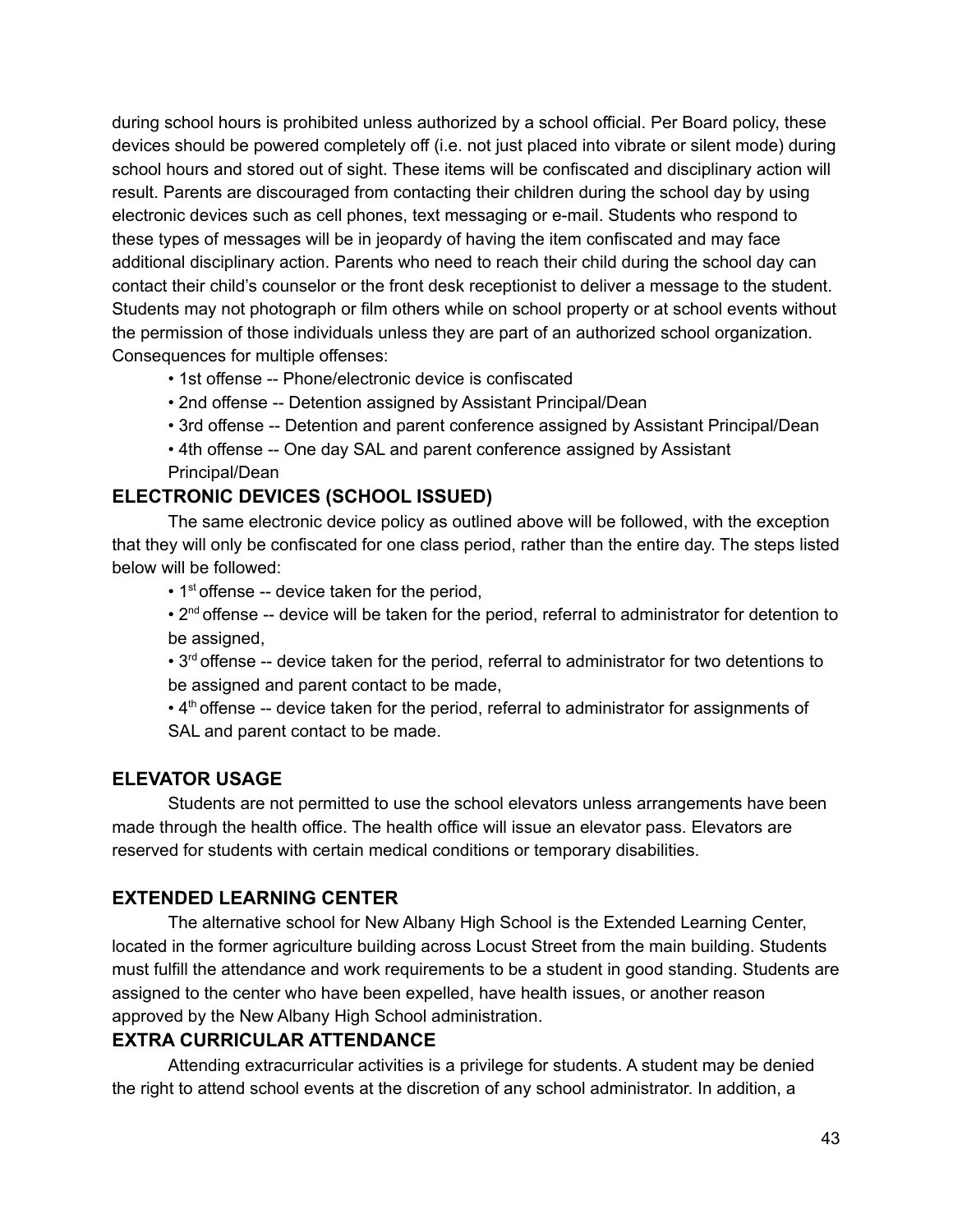student will be removed from an event when an administrator feels that the student's conduct creates an unsafe environment or is deemed inappropriate by school personnel.

## **FIGHTING See "School Safety Policy"**.

### **FINAL EXAM WEEK See Academic Handbook for information.**

### **FINANCIAL OBLIGATIONS**

Students may be assessed a financial obligation for failure to pay fees or for damage to school property including textbooks. The student is then notified of his or her obligation and payment is due promptly. This is done to teach respect for property and to ensure that our textbook rental funds are managed in a responsible fashion.

### **FUNDRAISING**

Many valuable and worthwhile fund raising activities occur each year. No fund-raising event may take place without prior approval of the assistant principal for student activities. Students may not sell or solicit for personal gain.

## **GAMBLING**

Gambling of any form is prohibited on school grounds. Students caught gambling will be suspended from school. Playing cards and dice are not permitted during the school day.

## **GRADUATION REQUIREMENTS See Academic Handbook for information.**

### **HALL PASSES**

A pass in a color assigned by floor and assigned by a staff member of the school is necessary to travel around the building and grounds. The pass must be in the possession of the student anytime during the day except lunch that the student is moving around the building or grounds. If a staff member asks to see the student's pass it must be shown without hesitation. Students not having a pass will be sent back to class upon the first offense; the second offense may lead to disciplinary action. Students with an excessive amount of disciplinary referrals or attendance issues may be placed on a "No Pass" list. Students caught using or possessing tobacco are automatically placed on a "No Pass" list.

### **HEALTH OFFICE/MEDICAL**

A school nurse oversees the health services offered at this school. In case of illness or injury, a child will be cared for by the school nurse or a trained members of the school staff. If your child has a health concern, please include this information on your child's health history information or notify the school as soon as possible. This information remains confidential and is shared with school personnel only on an as-needed basis. If emergency medical treatment is necessary, the parents will be contacted. If parents are not available, the child will be taken to the hospital by ambulance at the parents' expense. Remember, an emergency telephone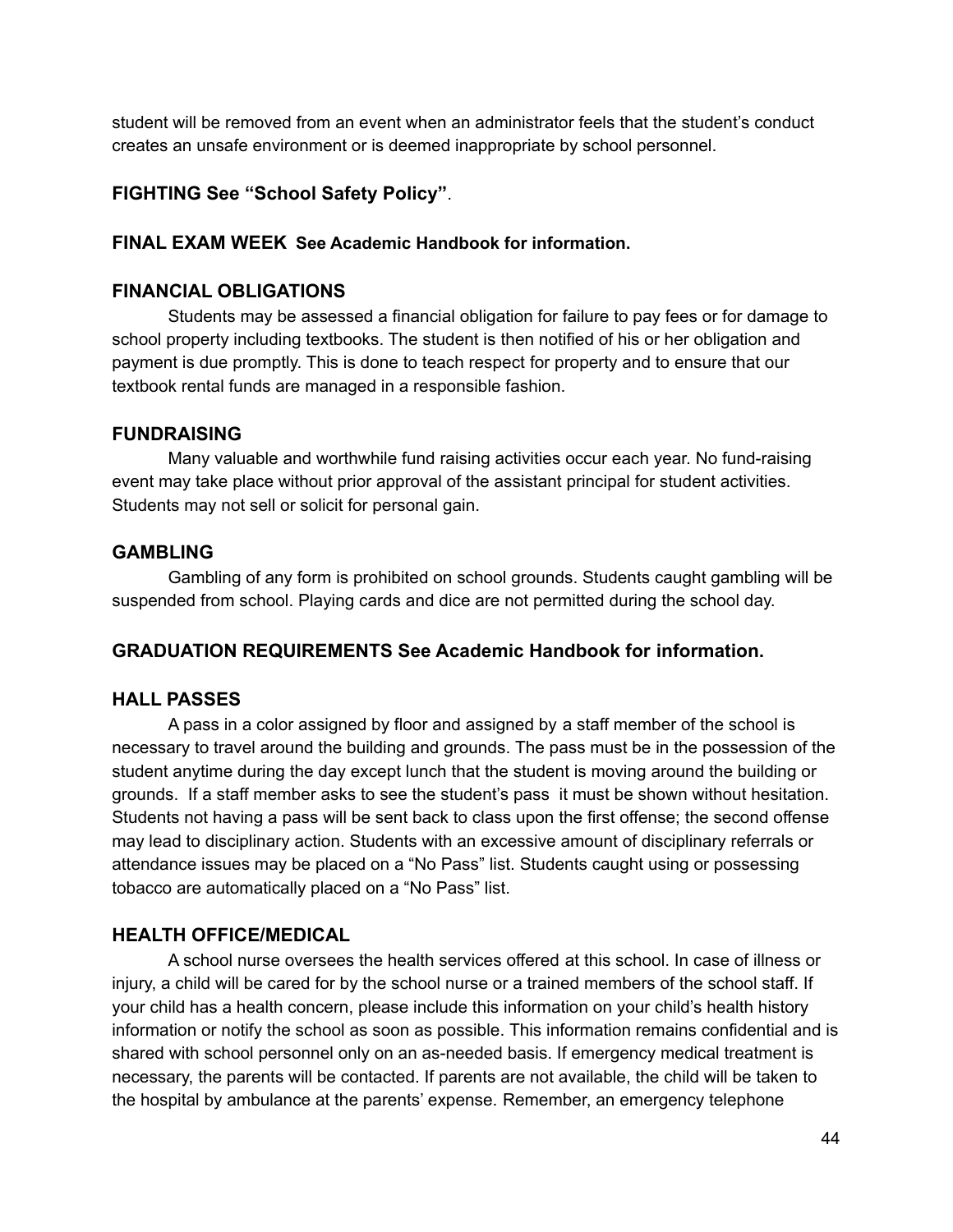number where parents can be reached must be on file and is vital in reaching parents in the case of an emergency.

Admission of Students to Health Office If students present themselves at the health office and have been injured or are obviously ill, they may be admitted without a pass and will be cared for according to the medical standing orders approved by the medical advisor. All other students who wish to be admitted to the health office must have a pass from the teacher to whom they are responsible that period. Students who do not feel well may be allowed to remain in the health office for a maximum of thirty minutes. At the end of that time, the school nurse or health aide will determine if returning student to class, phoning a parent/guardian, or referral to a counselor or administrator will best meet the student's health and learning needs. Students should NOT call home from a personal cell phone or general use phone in the school to be excused for illness. When a student returns to class from the health office, the original pass will be used with the time of dismissal from health office and nurse or health aide's initials. Illness and Returning to School

Students should not come to school if they are experiencing any of the conditions mentioned below. If at school, students will be sent home from school for the following reasons and require a doctor's statement for readmission:

- Reddened eye(s) with possible drainage, matting, or discomfort.
- Recurrent or persistent skin infections including scabies.
- Unexplained or undiagnosed rash.
- Injury involving documented loss of consciousness.

• Untreated drainage from skin. Students should not come to school if they are experiencing any of the conditions mentioned below. If at school, students will be sent home from school for the following reasons:

• Temperature of 100 or over. Students must be fever-free for 24 hours before returning to school without the aid of fever-reducing medication such as Tylenol/Ibuprofen before returning to school.

• Temperature of 96.5 or lower.

• Lice (pediculosis) – Students will be sent home if live bugs are found. If a student has nits, he/she may remain at school for the day, but should be treated

and checked by school personnel before being admitted to class the next day. According to New Albany-Floyd County School Board Policy, classroom head checks will not be done.

• Vomiting. Student must be free of vomiting for 24 hours before returning to school. Diarrhea. Student must be free of diarrhea for 24 hours before returning to school.

#### Severe Allergies at School

If your child has a potentially life threatening allergy to food, insect sting, latex, or other allergen, please be sure to have your child's health care provider complete an Allergy Action Plan for your child and provide the school with an EpiPen. A school nurse or other trained school employee may give the EpiPen according to the directions on the Allergy Action Plan. But, what if your child has an allergic reaction for the very first time at school and has never been diagnosed with an allergy? New Albany-Floyd County school nurses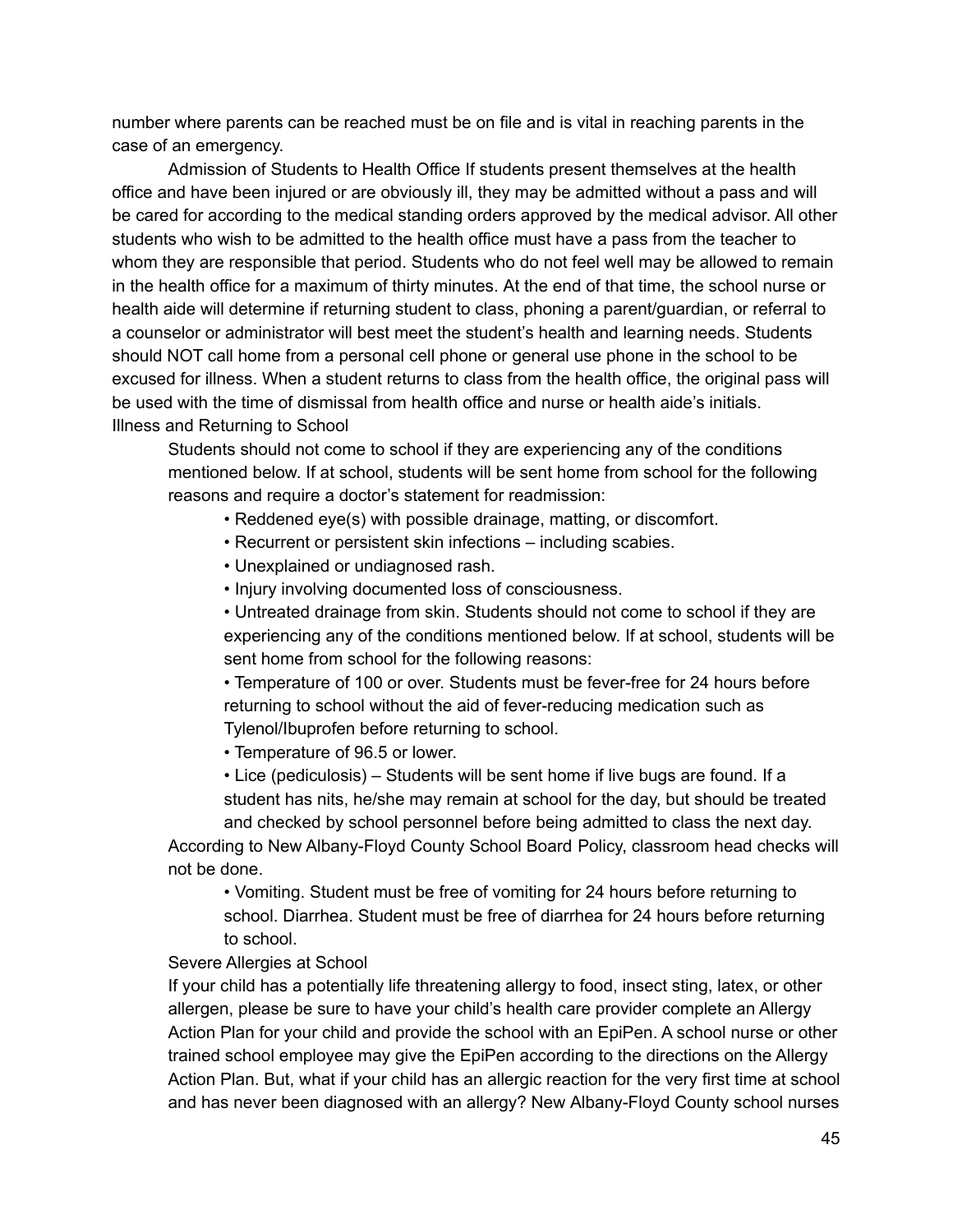are prepared to handle these potentially life threatening allergic reactions as well. If your child experiences a life threatening allergic reaction at school that involves severe swelling of lip, face, tongue, or throat, severe difficulty swallowing or breathing, or unconsciousness, 911 and a parent will be notified. A school nurse or trained school employee under the direction of a school nurse may use a lifesaving medication called and EpiPen according to orders from the medical advisor. If you do not want your child to receive the life saving measure of medication from the EpiPen, please contact your school's nurse in writing. Meningococcal Disease Indiana law requires each year that parents/guardians be informed "about meningococcal disease and its vaccine" (IC 20-30-5-18). Meningococcal disease is a dangerous disease that can strike children and youth. The disease can progress rapidly and within hours of the first symptoms, may result in death or permanent disability including loss of hearing, brain damage, and limb amputations. Symptoms of meningococcal disease often resemble the flu and can include a fever, headache, nausea, and stiff neck, making the disease difficult to diagnose. The bacteria that cause meningococcal diseases are transmitted through air droplets and by direct contact with an infected person. Fortunately there is an immunization available and the U.S. Centers for Disease Control and prevention recommends routine meningococcal immunizations at 11 to 12 years old, with a booster dose at 16 years old. The meningococcal vaccine is required for 6th- 12th grade students to attend school. Health and Extracurricular Activities New Albany-Floyd County Schools offers nursing services during school hours.

However, a school nurse or health aide is not in the building after school hours. If your child has a medical condition requiring nursing care or a specialized care plan and intends to participate in any before or after-school activities, sports or programs, please notify your school nurse. Many agencies/programs use our school buildings for student activities but do not have access to your child's health information or training on how to handle health concerns. Your school nurse can help you know what steps need to be taken to keep your child safe and healthy outside of the normal school day.

### **HONOR ROLL/SCHOLARSHIP "N" See Academic Handbook for information.**

**INTERNET See "Technology".**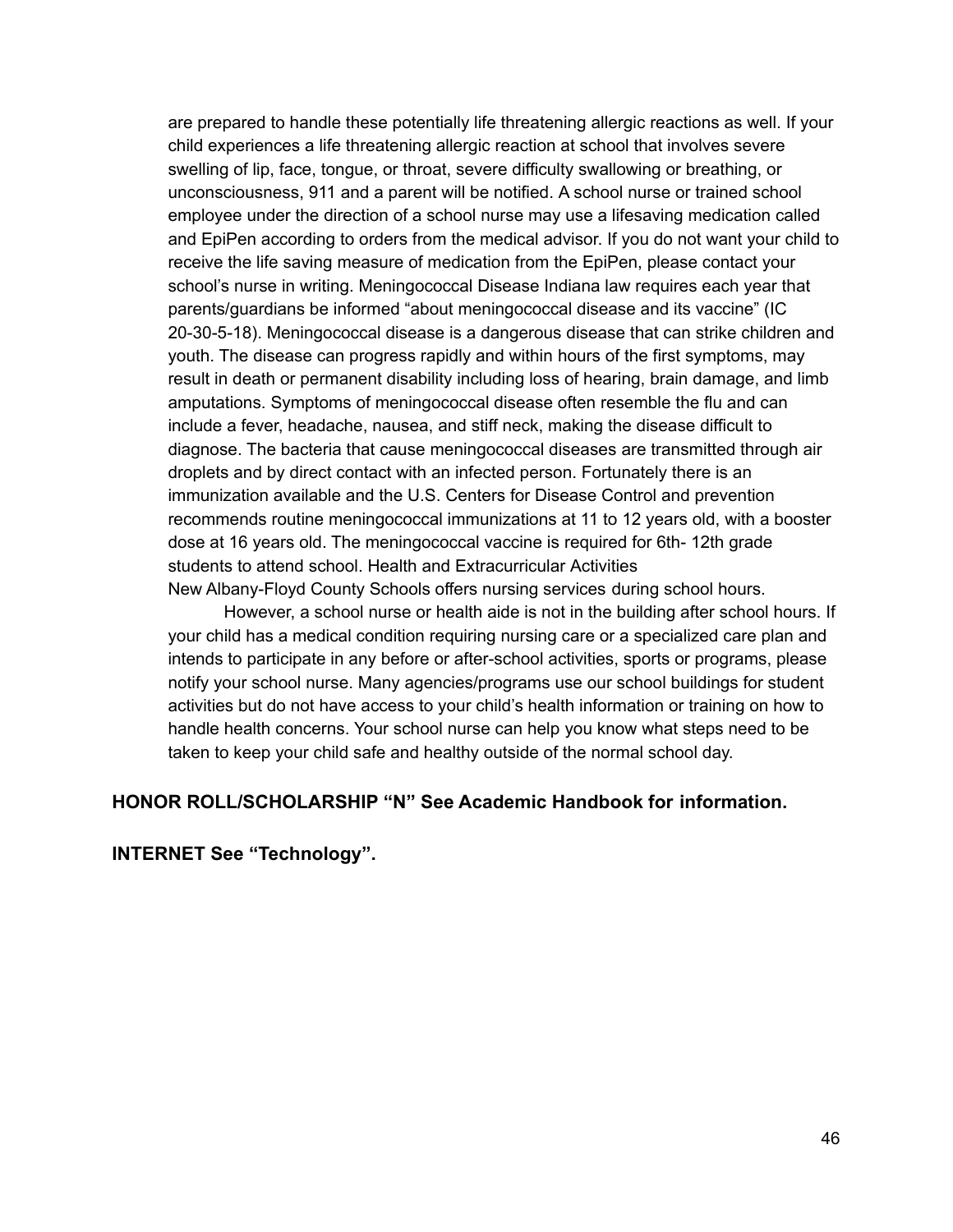### **LIBRARY/MEDIA CENTER**

The NAHS library is located on the second floor (C201) across from the main office and is open from 7 a.m. until 3 p.m. Books are circulated for four weeks with renewal privileges. Materials/books should be returned promptly to avoid fines and to enable others to use them. The library provides thousands of books for projects and for leisure reading, as well as computer access for school work. Students are encouraged to use the library and may do so before and after school and with a pass from their teacher during lunch, from study hall, or from a class.

### **LOCKERS**

Lockers are assigned in Homeroom at the beginning of the school year. At the beginning of each school year, a locker fee is also paid. Only one person is assigned to a locker. Lockers should be kept locked and the combination kept confidential; this includes PE lockers. Lockers are subject to search at the discretion of school officials.

## **LOITERING**

Students may not gather in large groups or stand in groups to block hallway traffic. Students asked to disperse should comply with this request. Students are not to stand and look over "rails" located throughout the school. School rules specify that loitering or sitting in cars between 7:30 a.m. and 2:45 p.m. shall not be permitted in the following areas:

- School parking lots;
- Along Vincennes and between DePauw Avenue and Shelby Street;
- Along Beeler Street between Vincennes Street and the railroad tracks;
- Along Locust Street between Hazelwood and the railroad tracks;

• Along Clark Street between Beeler Street and Chartres Street. Violators will be subject to school disciplinary procedures and possible legal action for violation of City Ordinance 130.03.

Students who are on school property must be involved in a school-sponsored event. Whenever students are in the building they are to be under the supervision of a staff member.

### **LOST AND FOUND**

Articles that are found are turned in to the secretary in the general office. Inquiries concerning lost property may be made at the general office. Lost textbooks are returned to the bookstore and lost library books to the library. The school is not responsible for any lost or stolen items.

### **LUNCH**

New Albany High School students will have a scheduled lunch during 4th period and are expected to be back for class on time. The cafeteria is located in C117. Students are expected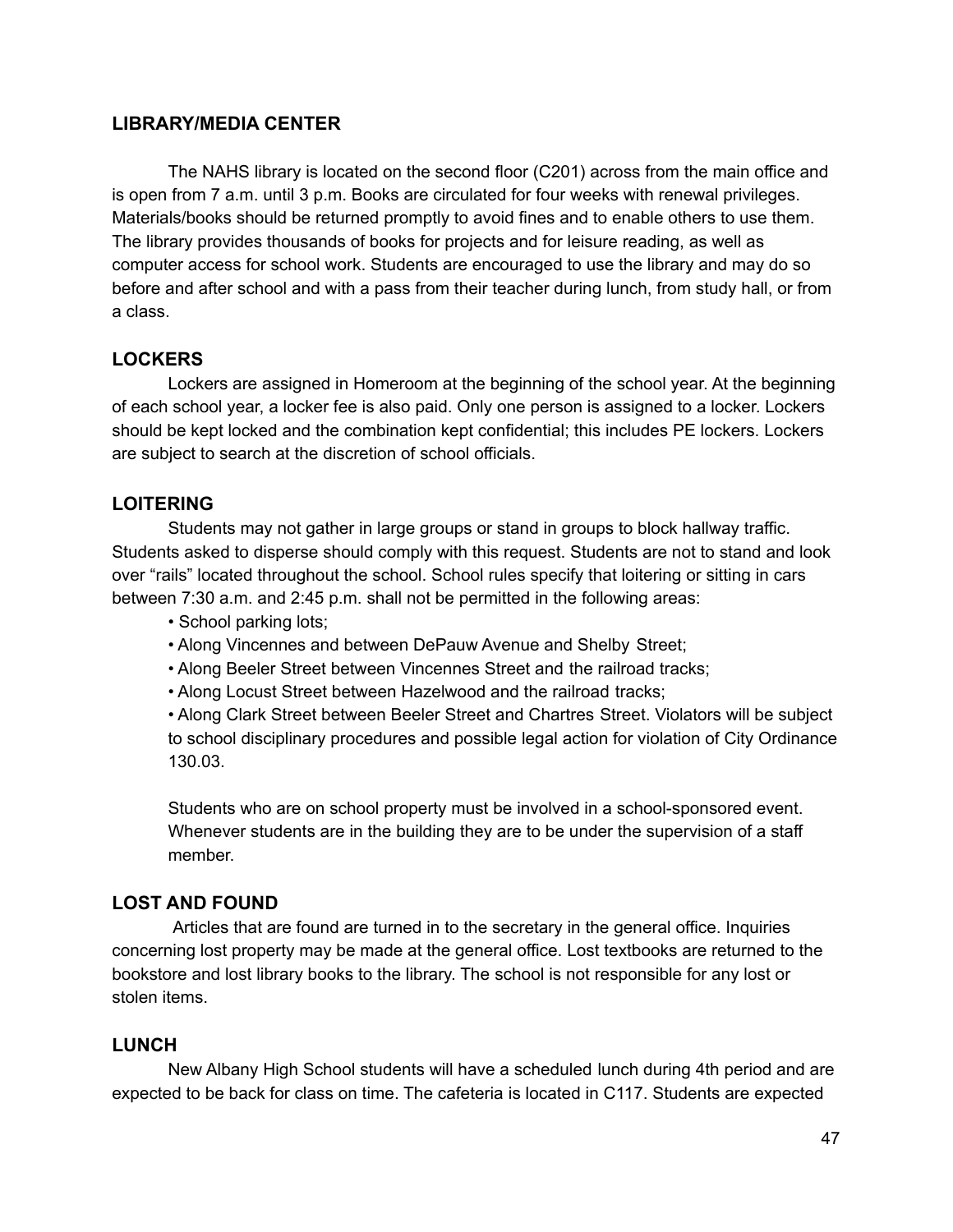to report to the first floor cafeteria and remain in that area throughout their lunch period. Students should not stay in their classroom without adult supervision or roam the halls during their lunch periods. When necessary, students may utilize the library or make appointments with their counselors during their lunch periods. Students are not allowed to leave the building. Violation of this policy will result in disciplinary action.

#### **MAKE-UP WORK**

It is the student's responsibility to initiate the request to make up work. The length of time permitted to make up work will depend on the length of the absence at the discretion of the teacher. Suspended or truant students can make up their work. .

### **NATIONAL HONOR SOCIETY MEMBERS**

The New Albany High School Chapter of the National Honor Society inducts new members in October and April of each year. Membership in the National Honor Society is based upon excellence in four areas: scholarship, leadership, service, and character. Junior and senior students with a cumulative grade point average of 3.2 or better are eligible for membership. In addition to the academic requirement, participation and leadership in school and other activities are required. Each candidate is responsible for verifying service and leadership qualities. Because of their direct contact with students, the faculty evaluates, on a numerical scale, the character of those students they have had contact with in class, homeroom, club, or extracurricular activities. If a faculty member believes that this honor should not be conferred upon any student, that faculty member submits reasons in writing to the Faculty National Honor Society Selection Committee. The Faculty Selection Committee considers all data and makes all final recommendations. Numerical scores for leadership and service are assigned by the committee. The identity of candidates remains anonymous during this evaluation process. Candidates are notified of the final decision as soon as possible after the selection procedure is completed.

### **OPEN HOUSE**

All parents are encouraged to attend Open House to meet teachers, administrators, and counselors. There are two sections of the open house. One is a relaxing atmosphere of groups, clubs, and classes providing information on what they offer for parents and students. The other section provides parents an opportunity to go to classes throughout the building and meet teachers. The date for Open House is early in the school year.

### **PARKING**

Students must hold a valid license to be eligible for a parking permit. Students must register their vehicles in the bookstore and obtain a parking permit to park in the lots of the high school complex. All parking permits must be displayed on the rear view mirror. The school is not liable for damage or losses to private automobiles. For protection, students should lock their cars. Students arriving on the complex are to leave the vehicles immediately after parking and go to class. Driving to school is a privilege, and that privilege may be suspended or revoked if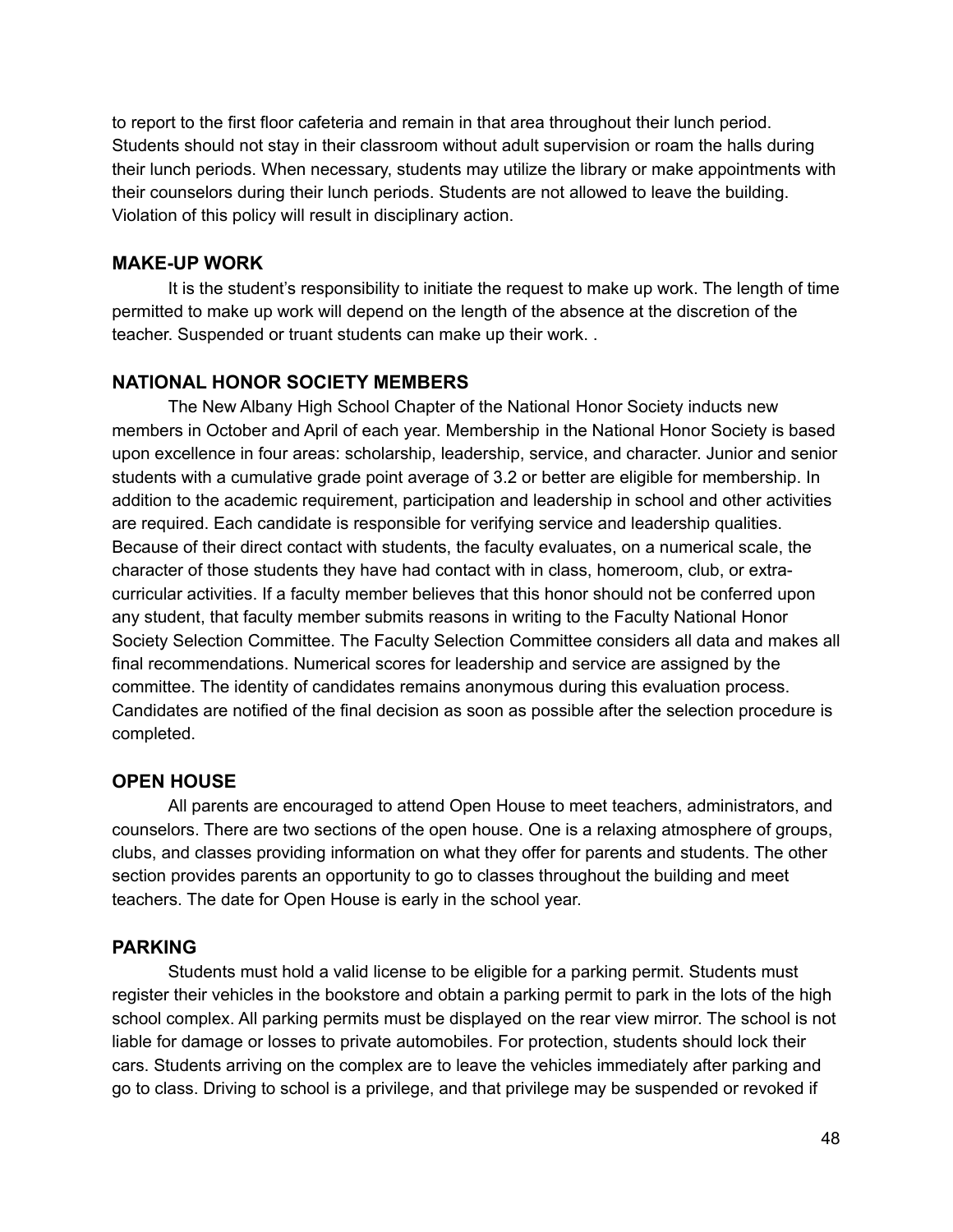the student fails to exercise appropriate and safe driving practices arriving at school, during school and leaving school. To maintain driving privileges, a student must be in good standing in the areas of academics, behavior and attendance. Driving privileges may also be revoked or suspended for excessive tardiness to school or truancy from school. While parked on school property, student vehicles may be searched. Student parking will be allowed only in Lots A, B, C, D, F, G and H. These lots are labeled and located on the same side of Vincennes Street as NAHS. There will be no student parking in the lots across Vincennes Street. The school parking pamphlet will have all information about parking at New Albany High School, which you will receive when registering your vehicle.

#### **PAWS**

People Achieving Winning Service is an award given monthly by teachers who want to recognize a student for going above and beyond to make New Albany High School a better place. Students receive a certificate and possibly additional rewards for their help in making New Albany High School a positive learning environment.

#### **PERMANENT RECORD**

A permanent record is maintained for every student from the day the student enters the ninth grade. Subject marks, units of credit, attendance, standardized test scores, participation in school activities, and other important information are placed on the permanent record. This record is extremely important and becomes increasingly so after the student has left school. The permanent record will be referred to for transcripts to colleges, by employers, and in many other instances when official information about a person must be secured and permission has been received to release such information. The current permanent records are filed in the principal's office. Students may examine their own record only in the presence of a teacher or counselor.

### **PLEDGE OF ALLEGIANCE**

The Pledge of Allegiance and a moment of silence will be observed every day (I.C. 20-10.1-4- 0.5 and I.C. 20-10.1-4-3.5).

#### **POSTING/PUBLISHING**

Students must receive permission from the principal to post materials in school or on school property. Students may not use school equipment to print or publish materials. No materials may be posted on walls. All material must be placed on bulletin boards or cork strips.

Students are entitled to express their personal opinions in writing, as long as they do not use lewd, vulgar, indecent or offensive language in such writing. Students may edit, publish, and distribute printed, handwritten, or duplicated matter among their fellow students within the schools. Students must assume the responsibility for the content of such publications or handwritten opinions. The distribution of such material must not interfere with, or disrupt, the educational process, learning environment, or endanger the safety of student and employees. Such material must be signed by the authors. Libel, obscenities, and personal attacks as well as lewd, vulgar, indecent and offensive language are prohibited in all material written, edited,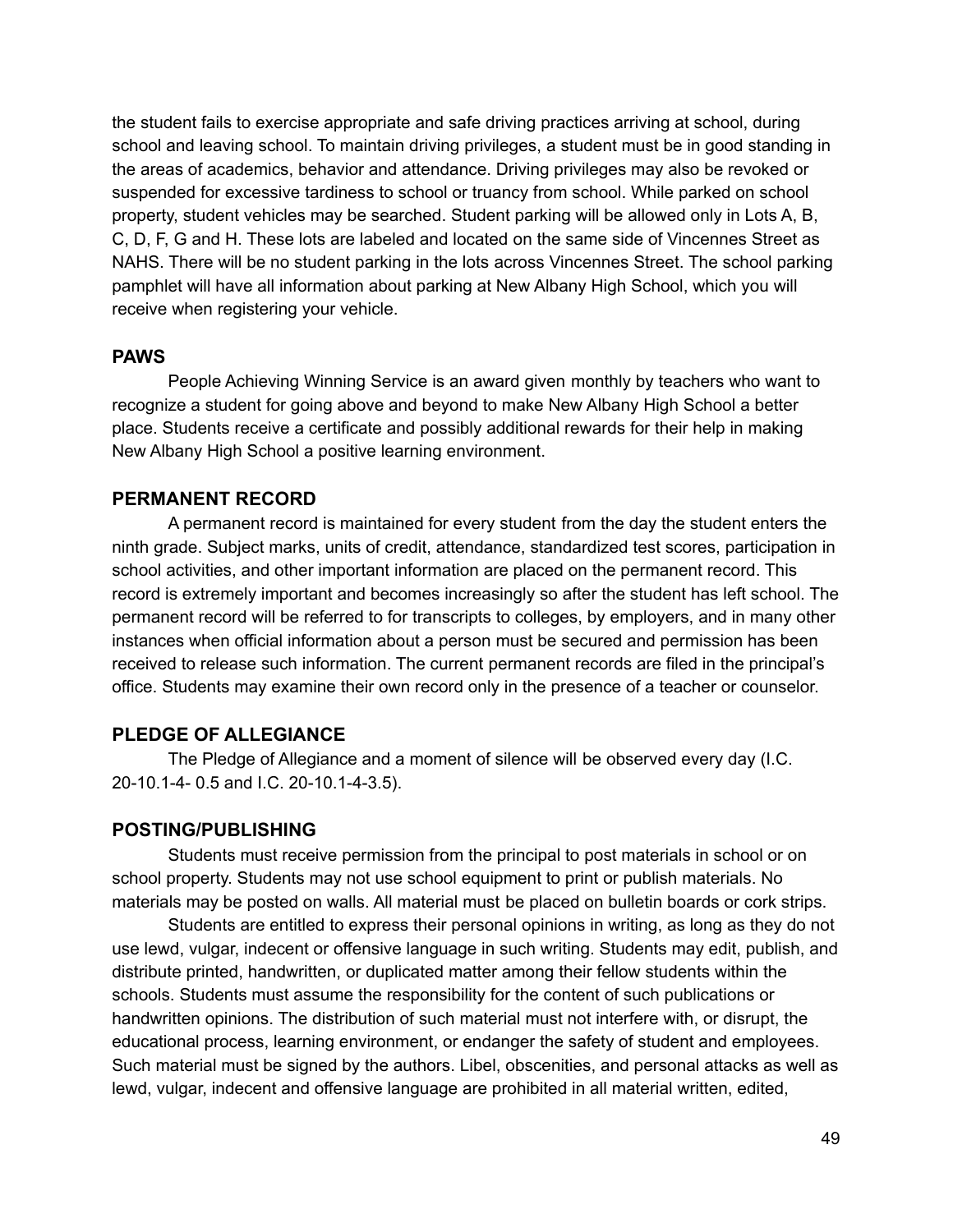published, or distributed by students in school, on school grounds, at any school sponsored functions, or at any time while under the supervision of school personnel.

### **PREGNANT STUDENTS**

• Pregnant students are expected to attend school regularly as are all other students.

• If a pregnant student has unusual medical or other problems, there are alternatives to full time school attendance which will fulfill to compulsory attendance requirements during pregnancy

• A pregnant student experiencing medical or other issues which interfere with school achievement should contact her counselor who will refer her to the appropriate central office administration

## **PRIVACY**

Students may be photographed or videotaped for official school use or in school approved activities unless a specific request not to be photographed is on file in the superintendent's office. Students may not photograph or film others while on school property or at school events without the permission of the individuals being filmed or photographed unless they are part of an authorized school organization.

## **PROM**

The Prom is for regularly enrolled members of the junior and senior classes in good standing and approved guests. Freshmen in high school may not attend. All guests must be actively enrolled juniors and seniors from another school in good standing, high school/GED graduates and be under the age of 22, or a sophomore at New Albany High School. Students attending an alternative school are not eligible to attend. As an exception, NAHS/FCHS students attending an alternative school who have not been expelled and are attending a program/alternative school in good standing are eligible to come as a registered guest. Students and guests must provide specific registration information in order to attend. Students violating prom policies will lose future prom privileges. Students suspected of using alcohol may be asked to submit to a sobriety test. The school prom is a tobacco-free event and school suspension rules apply. The school reserves the right to restrict attendance at any school function. Guest permits may be picked up at the front desk. They should be completed and returned to the assistant principals' office. Students will be notified if a guest permit request is denied.

### **PROSSER**

All students who attend Prosser will ride the bus. The buses will pick-up students outside the cafeteria before school for AM classes and will drop off students at the same location at lunch time. Students will then report to their assigned locations for the remainder of fourth period. PM Prosser students will get on the bus outside the cafeteria after lunch. These students will then be brought back to school at the end of the day and will be dropped off. Students may then go to their bus or drive home.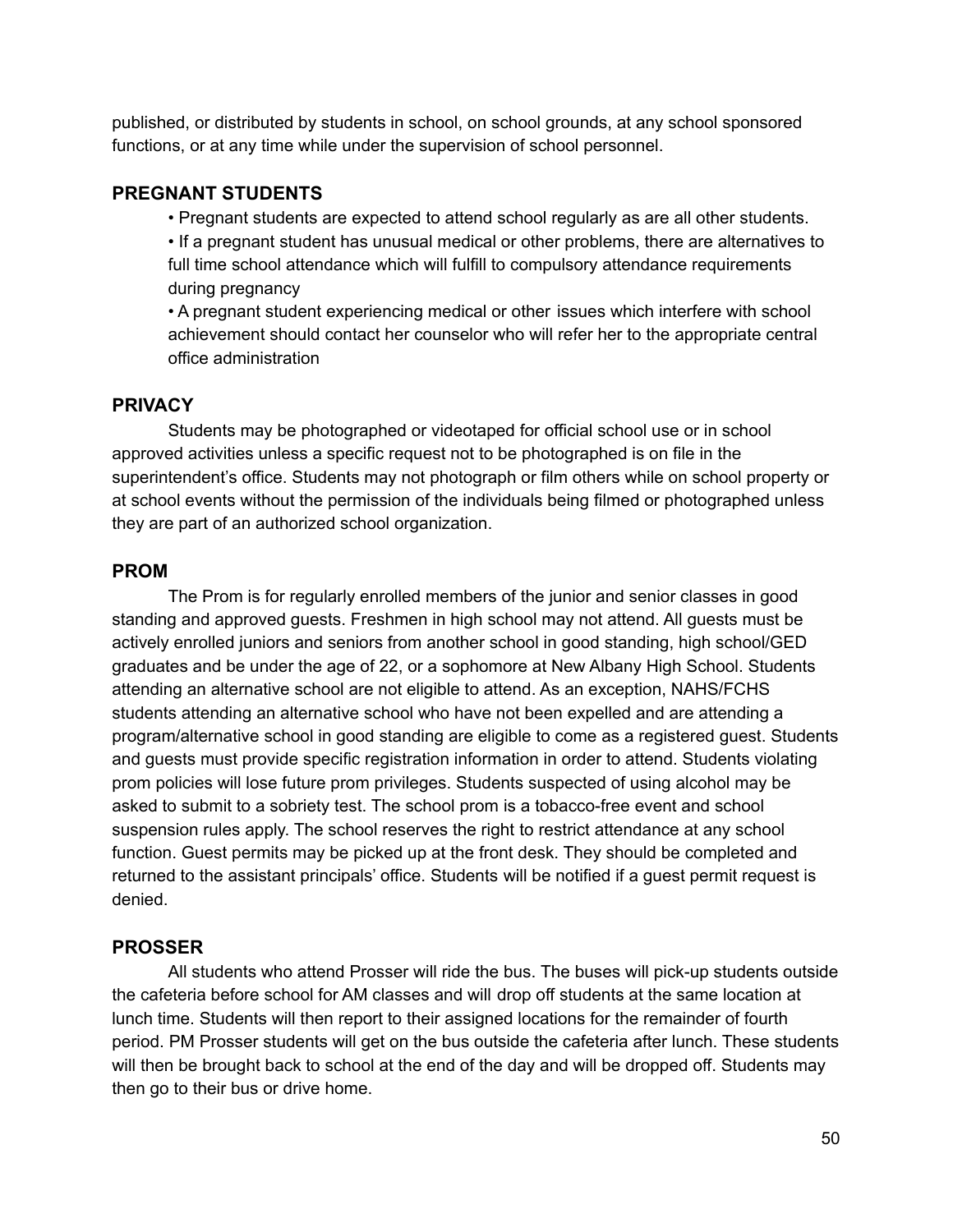### **PUBLIC DISPLAY OF AFFECTION**

Inappropriate displays of affection on school grounds will be treated as discipline problems. Hugging, kissing, or inappropriate closeness is not acceptable.

## **PUBLICATIONS**

VISTA, the NAHS yearbook, includes historical pictures and facts from each school year using contemporary layouts and design. Students will receive information about purchasing a yearbook through the mail. Typically, yearbooks are distributed in the fall of the following year. Another student publication, the BLOTTER, is the school newspaper. All students receive the BLOTTER as part of the Activity Fee paid by each student.

## **REPORT CARDS See Academic Handbook for information.**

## **RESIDENCY**

Individuals with questions about residency need to contact student services at the New Albany- Floyd County Administrative Services Center. Information is also available on the following website: http://www.doe.in.gov/finance/docs/TransferTuitionFAQ.pdf.

## **SAFE SCHOOL HOTLINE**

The school district has made available the services of a national safe school hotline for parents and students to call to report any safe school issue anonymously. These issues could include acts of vandalism, theft, drug or alcohol use, any form of harassment, violence, or weapons on campus. These reports will be passed on to the appropriate school. (812) 542-2230.

## **SAT TESTING See Academic Handbook for information.**

**SCHEDULING See Academic Handbook for information.**

**SCHOLARSHIPS See Academic Handbook for information.**

## **SENIOR ACTIVITIES**

A student's high school career is culminated in Senior Week, the last week of the school year. The important events of the week are Senior Class Night at which senior honors, awards, and scholarships are announced; Baccalaureate; and the Commencement program at which diplomas are presented by the Superintendent of Schools to all graduating seniors. Only those seniors with 40 credits are eligible to participate in the graduation ceremony. Diplomas will only be granted upon the completion of all requirements. Seniors must be in good standing to participate in all senior graduation activities. "Good standing" means that the student is attending all scheduled classes, completing required coursework, and abiding by all school rules. If the student is not in good standing, the principal may exclude that student from any school-related activity, including the graduation ceremony.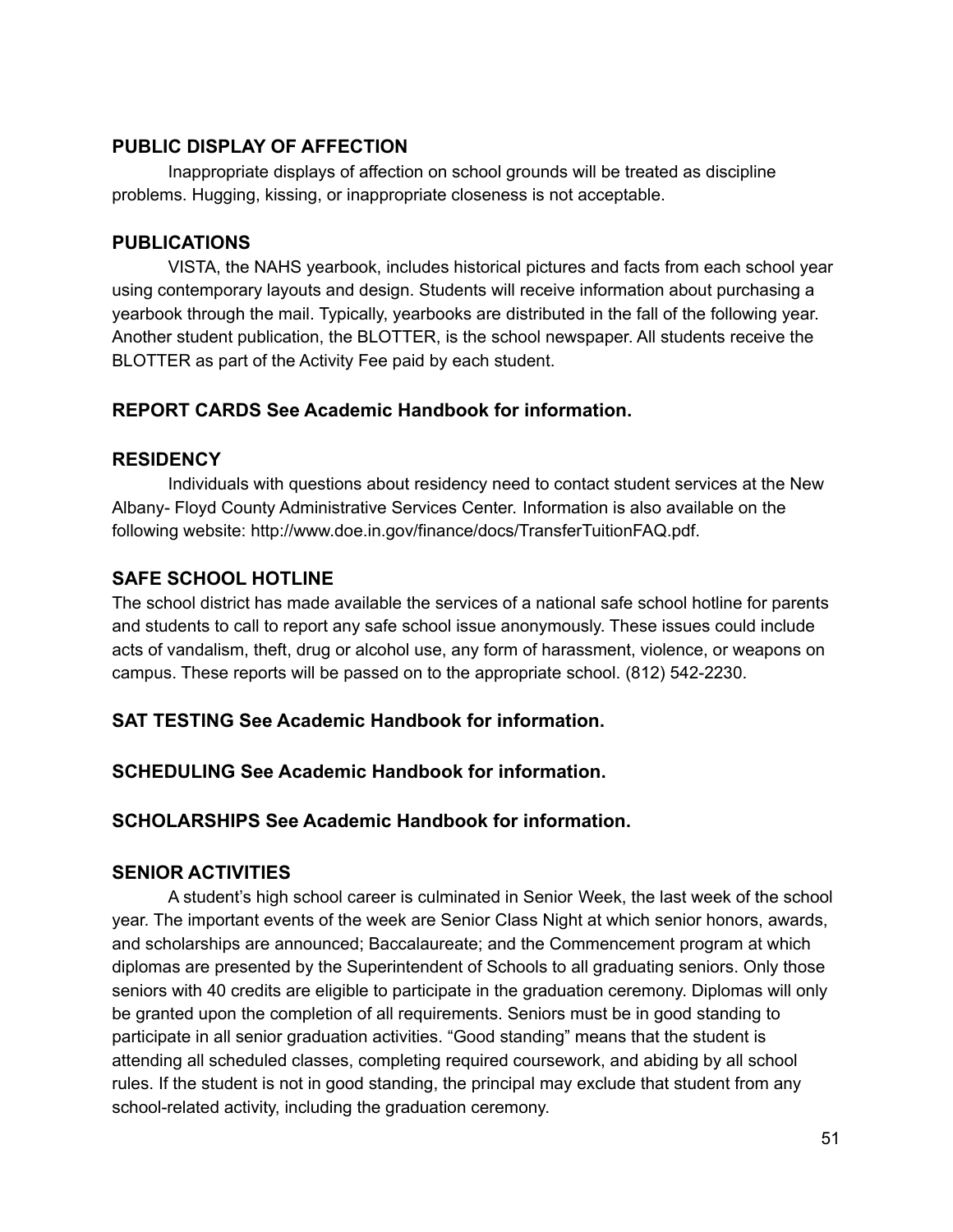### **SKATEBOARDS AND ROLLERBLADES**

Skateboards and rollerblades are not to be used on school premises due to liability and property damage. Bicycles are not to be used inside the building.

### **SMOKING See "Tobacco"**.

### **SPORTS**

Code Of Conduct/Expectations Of Athletes

Contestants' conduct, in and out of school and season, shall be such as:

- not to reflect discredit upon their school, team, or family, and
- not to create a disruptive influence on the discipline, order, moral, or educational environment of New Albany High School.

1. This policy shall become effective for all athletes in all sports on the first day of fall practice (IHSAA selected date) of an athlete's freshman year and continue until our teams are eliminated from the state tournament in the spring season of an athlete's senior year

2. The principal has the discretion to enforce stricter penalties for offenses deemed more serious. In cases that involve exceptional circumstances, principals may accept an appeal.

3. The head coach of each sport must read, understand, and distribute the NAHS athletic code and may have additional training rules, which are also valid and must be followed by athletes involved in their sport. Eligibility And Participation Participation in the athletic program is a privilege earned by meeting the rules and standards set forth by New Albany High School, NAFC School Corporation, and the IHSAA. (Included below are several common IHSAA by-laws that affect most student athletes at NAHS.)

1. Attendance - Student athletes are expected to make school attendance a priority – this means being in attendance both the entire day of and the entire day after evening activities. Student- athletes must be in attendance to be eligible for athletic activities. Exceptions would be pre- arranged absences, excused absences, school related functions, or other exceptions approved by an administrator.

2. Academic Eligibility - IHSAA By-Law C–18-1 To be eligible scholastically, students must have received passing grades at the end of their last semester in at least five full-credit classes and must be currently enrolled in at least five fullcredit classes.

3. During School Year/In-Season Participation Limitations - IHSAA By-Law 15-1.2 Participation in organized non-school sports competition during the authorized contest season, including the IHSAA tournament series, in that sport shall cause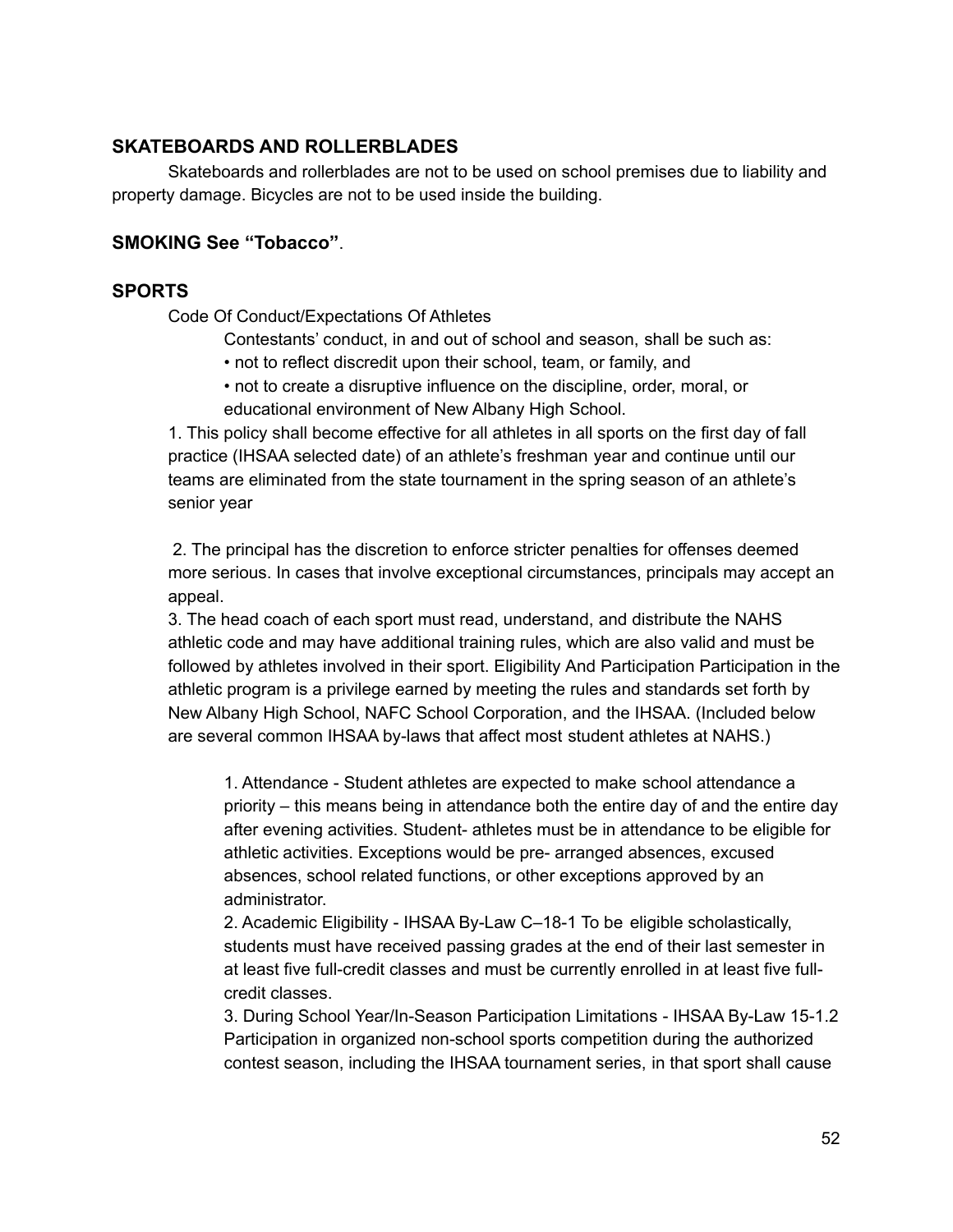such students to become ineligible for their school team in that sport for a period not to exceed 365 days as determined by the Commissioner. 4. During School Year/Out of Season Participation Limitations - IHSAA By-Law 15-2

• Individual Sports (Cross Country, Golf, Gymnastics, Swimming, Tennis, Track, Wrestling) Students may participate in non-school contests as individuals or as members of a non- school team in non-school contests.

• Team Sports (Baseball, Basketball, Football, Soccer, Softball and Volleyball) Students may participate in team sport contests as Members of a non-school team provided no more than the following number of students who have participated in a contest the previous season as a member of one of their school teams in that sport are rostered on the same non-school team, at the same time. Baseball  $-5$  Football  $-6$ Softball – 5 Basketball – 3 Soccer – 6 Volleyball – 3

5. Transfers - A student who transfers to New Albany High School shall not be eligible to participate in interschool athletics unless the student and his/her parent(s) or guardian meets with the Athletic Director and completes an IHSAA Athletic Transfer Report. The Transfer Report must be approved by the IHSAA. (This includes foreign exchange students.)

6. Physicals - Between April 1 and the student's first practice in preparation for interschool athletic participation, the student shall have had a physical examination by a physician holding an unlimited license to practice medicine. The proper Parent and Physician's Certificate must be on file in the athletic office (By-Law C-3-10).

7. Ten Practice and Other Practice Requirements - IHSAA By-Laws 50-1 & 50-1.1 Rule 50-1: There shall be ten separate days of organized practice in that sport under the direct supervision of the high school coaching staff in that sport by each player preceding the date of participation in any interschool contest. Only one practice may be counted for any one day. Rule 50-1.1: Individual student athletes moving directly from one sport season to the next sport season may be eligible to participate in a following season contest after five separate days of organized practice.

8. Athletic/Activity Conflict Policy - New Albany High School students are encouraged to participate in as many extra-curricular activities as their time and schedule allow; however, this sometimes leads to conflict when activities occur on the same dates and times. Coaches, sponsors, and students should work together to try to solve these conflicts before they occur. It is the student's responsibility to inform the coach and/or sponsor at the first of the season of his or her intention to be involved in more than one activity. Students, coaches, sponsors, and the athletic director will meet to solve practice, game and performance conflicts. In those rare cases where a large number of conflicts cannot be avoided, the student may need to make a choice regarding participation. (In cases of event conflict, HHC, IHSAA, and State Performances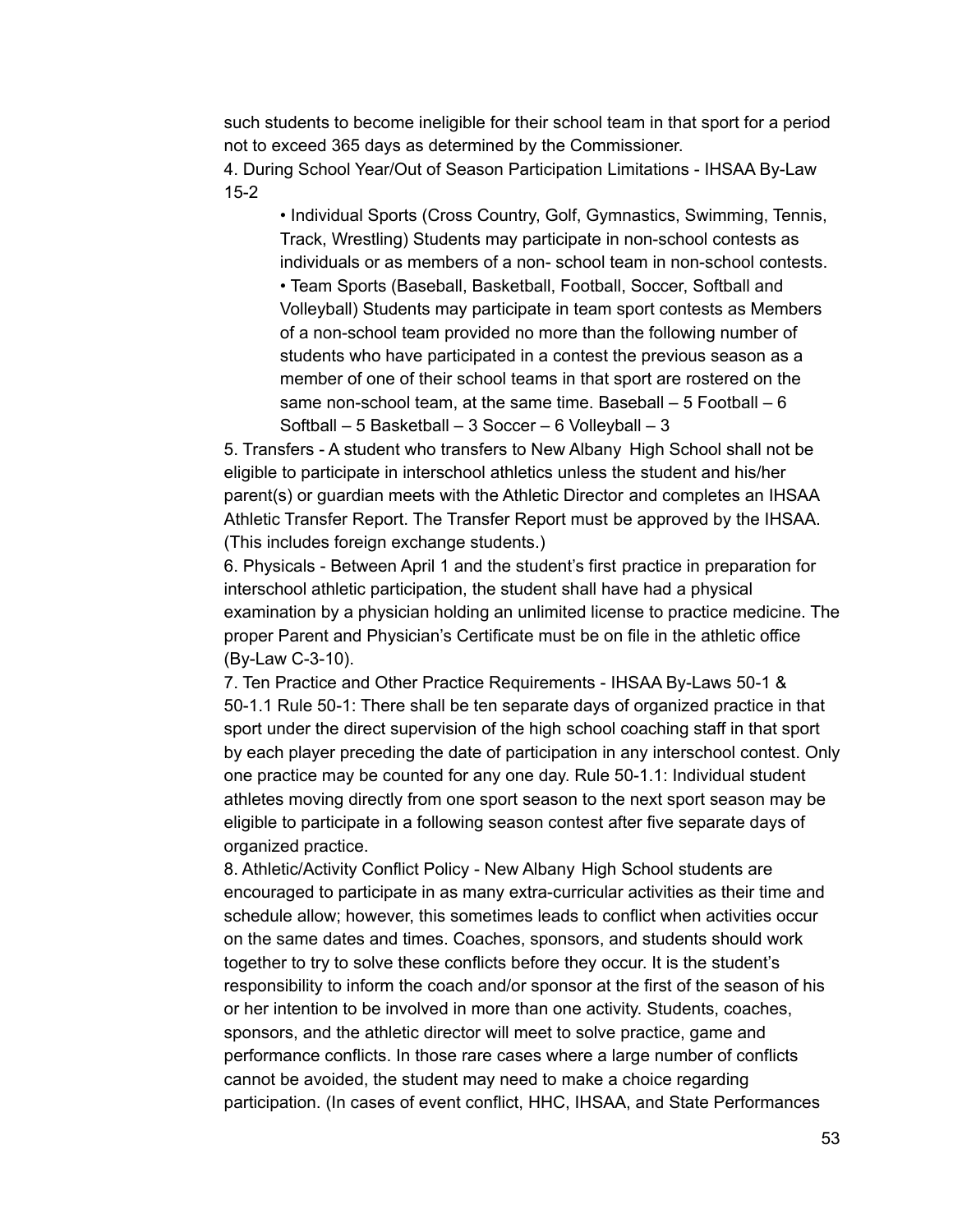will be given priority. When choices are made in regard to events or games, students should notify sponsors or coaches in writing.)

9. Transportation Policy - Before student-athletes are allowed to travel home from an athletic event with their parents, a letter of request must be on file in the athletic office. The permission letter should be submitted before 3:45pm the day of the game – or by Friday if the game is on Saturday. It is the student-athlete's responsibility to inform the coach before the trip. (\*Note: This practice is discouraged except for special circumstances and is only for sports whose coaches allow their student-athletes to travel home with parents.) 10. Human Dignity Policy - It is the policy of the New Albany Floyd County School Corporation that all employees, parents/guardians, students, and members of the community are entitled to be treated and are obligated to treat others with courtesy, fairness, and decency. Respect for the dignity and worth of every member of the school community must be recognized and promoted in the School Corporation. Accordingly, it is a violation of Board Policy to degrade, demean, harass, haze, bully, stereotype or ridicule any person on the basis of any assumed, perceived, or actual characteristic, whether or not such characteristic is listed as a protected characteristic. Hazing is defined by any humiliating or dangerous activity required of someone seeking to join a group, regardless of the individual's willingness to participate. Bullying means overt, repeated acts or gestures including:

• verbal or written communications transmitted;

• physical acts committed; or

• any behaviors committed by a student or group of students against another student with the intent to harass, ridicule, humiliate, intimidate, or harm the other student (I.C. 20-33-8-0.2).

### Hazing/Initiation

Hazing: Any humiliating, degrading, or dangerous activity required of someone seeking to join a group, regardless of the individual's willingness to participate. Hazing can be fairly harmless (i.e. pouring liquid on someone) to serious physically/abusive acts (i.e. sexual touching).

According to a national survey of high school students, hazing/initiations has become a widespread practice among high school age students. Almost half of high school students belonging to groups were subjected to some form of hazing.

The Indiana Code defines criminal hazing as forcing or requiring another person to:

• With or without consent of the other person; and

• As a condition of association with a group or organization; to perform an act that creates a substantial risk of bodily injury.

A person who recklessly, knowingly, or intentionally performs an act of hazing commits criminal recklessness, a Class B misdemeanor. However, it becomes a Class A misdemeanor if the conduct includes the use of a vehicle, and a Class D felony if armed with a deadly weapon (which could be a baseball bat or golf club or other piece of athletic or band equipment). A person who recklessly, knowingly, or intentionally performs hazing which results in serious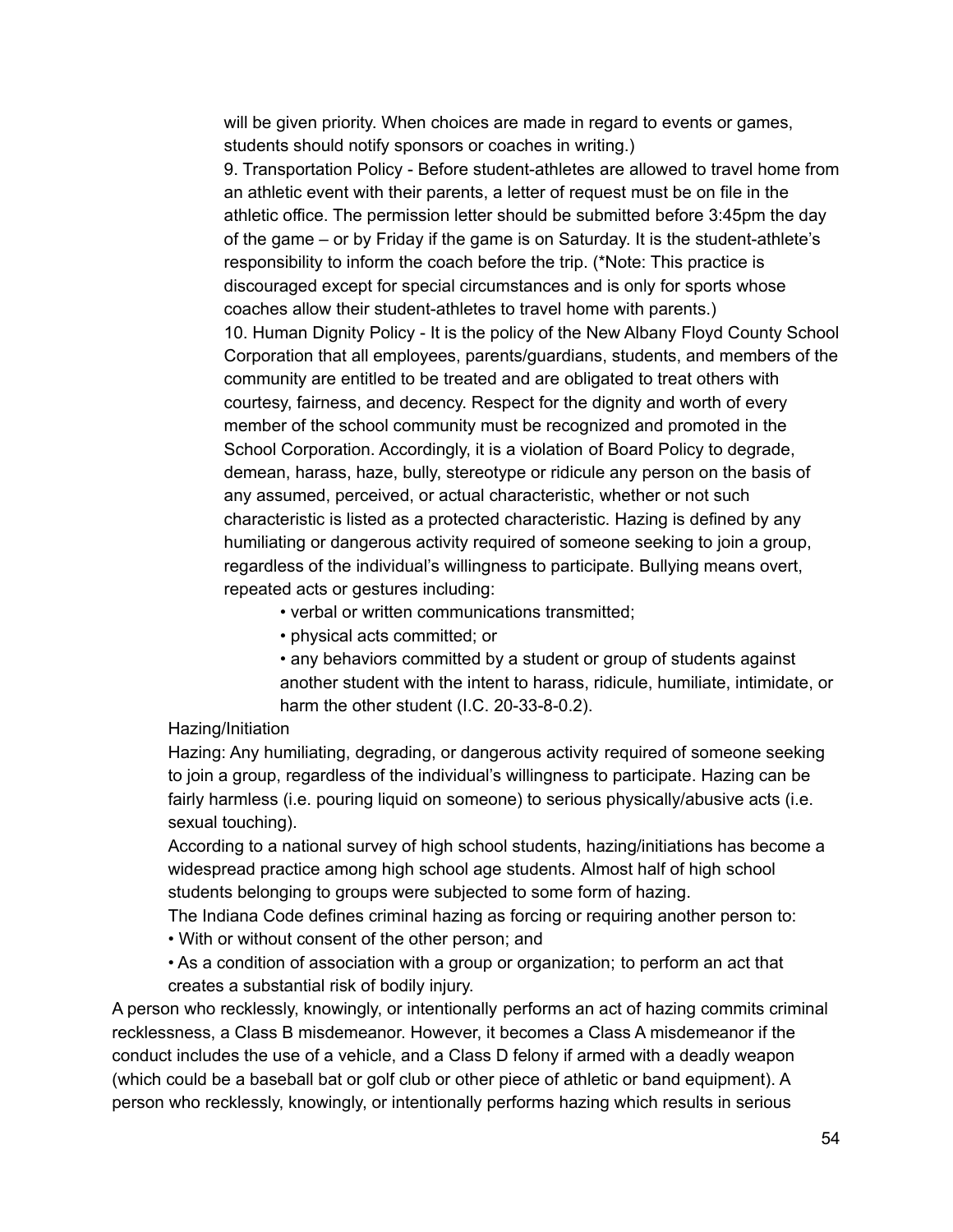bodily injury to a person commits criminal recklessness, a Class D felony, and a Class C felony if a deadly weapon is involved.

A teacher or coach who knows hazing is occurring and either encourages or does nothing to stop it runs a risk of being charged criminally, and obviously a great risk of liability for money damages resulting from an injury caused by hazing. Insurance would not cover this situation because the school employee would not be acting within the scope of his or her employment.

A person who makes a report of hazing or participates in court, in good faith (even with less than probable cause) is granted immunity for any civil damages or criminal penalties that might otherwise be imposed because of the report.

The Indiana law on hazing does cover secondary school hazing, as well as college hazing. The New Albany-Floyd County School Corporation has established a Human Dignity policy that prohibits harassment and discrimination of students. The district's Safety Policy also prohibits aggressive acts towards persons or property. Initiations to join groups or organizations may also fall under these policies as well. Penalty - Students who are in violation of any hazing and initiation practice are subject to school discipline. Students who are members of school organizations or teams who participate in such activities are subject to a minor two game/activity suspension. Students who participate in more serious activities may also be subject to removal from that team/organization. As always, the Principal and head coach has the discretion to strengthen penalties under certain circumstances.

Due Process The following procedures will be followed for Due Process: 1. The violator and their parents will meet with the Coach, Athletic Director, and/or Principal. 2. The violation and suspension will be set forth in writing. 3. The suspension may be appealed (a. Athletic Director, b. Principal, c. Superintendent) 4. Re-evaluation – Hearing 5. Final judgment **POLICY AGAINST DISCRIMINATION AND HARRASSMENT ON THE BASIS OF RACE, SEX, AND OTHER PROTECTED CHARACTERISTICS**

1. The New Albany-Floyd County School Corporation does not discriminate on the basis of race, sex, age, color, creed, disability, limited English proficiency, family status, national origin or religion in employment or in the educational programs and activities which it operates, in accordance with applicable state and federal statutes and regulations.

2. It shall be a violation of this policy for any employee, coach and/or athlete of the New Albany-Floyd County Consolidated School Corporation to discriminate against or harass another employee, coach, and/or athlete based upon race, sex, age, color, creed, disability, limited English proficiency, family status, national origin, or religion. It shall be a violation of this Policy for any student athlete to discriminate against or harass another student athlete or an employee based upon any of the above mentioned protected characteristics.

SPORTSMANSHIP EXPECTATIONS Parents good sportsmanship is the attitude and behavior that exemplifies positive support for the interscholastic athletic programs of the New Albany-Floyd County School Corporation school system, as well as for the individuals who participate. People involved in all facets of the interscholastic athletic programs are expected to demonstrate respect for others and display good sportsmanship. It is essential that student-athletes, coaches, parents, student groups, and fans in general be constantly reminded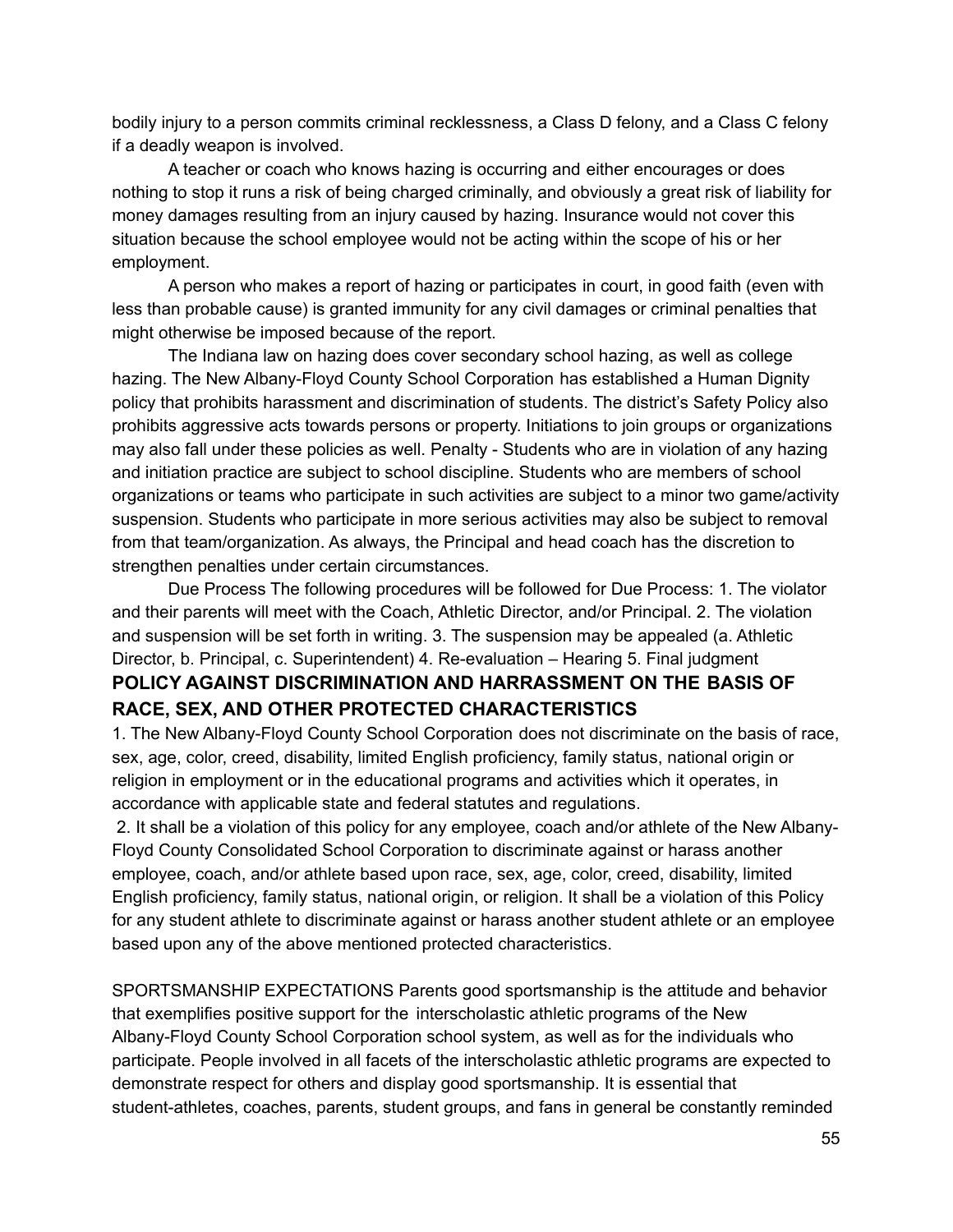of the importance of sportsmanship. The following are expectations for the parents of NA-FC student-athletes: Encourage good sportsmanship by demonstrating support for all athletes, coaches, and officials.

• Place the emotional and physical well-being of student athletes ahead of any personal desire to win.

• Support coaches, officials, and school administrators in providing a positive, enjoyable experience for all by treating all other players, parents, coaches, fans and officials with respect.

• Discourage any behaviors or practices that would endanger the health and well being of athletes.

• Respect the coaches' authority during games by not confronting them at the game site. Discuss any issues or concerns with coaches at an agreed upon time and place.

• Support a drug, tobacco, and alcohol-free sports environment for their child and refrain from their use at all events.

Spectator Conduct

The Indiana High School Athletic Association requires its member high schools to monitor spectator behavior at all school-sponsored activities.

IHSAA By-Law C-3.6:

The member school's responsibility for the conduct of its athletic program includes the responsibility of instituting full and complete team and crowd control measures at all contests in which such member school participates, assuring that the participants, staff and boosters of the member school conduct themselves at all times in a proper and sportsmanship-like manner.

Accordingly, an event supervisor may request any person involved in misconduct at a school-sponsored activity to leave the premises if deemed necessary. The New Albany-Floyd County School Board of Trustees has adopted policy that supports such action by school personnel.

TRAINING RULES Participation in the athletic program is a privilege which carries with it varying degrees of responsibility, recognition, and reward. Participating student athletes represent their school and other members of the student body, and it is their duty to conduct themselves in a manner that is positive for themselves, their families, their school and their community. The following training rules shall apply to all NAHS students associated with the athletic program in grades 9 through 12. The principal in consultation with the athletic director and coach have the discretion to reduce the penalty and when it is imposed under certain circumstances.

Felonies, Misdemeanors, Acts of Delinquency, Expulsions Penalty: Any student/athlete arrested or detained as a juvenile on such a charge may be suspended from any participation (games and practices) pending investigation of the incident. The student/athlete may be excluded from extra-curricular activities for 365 days (one calendar year) from the date of the violation. Any student/athlete expelled from school, regardless of abeyance, may be excluded from extra-curricular activities for 365 days (one calendar year) from the date of the violation. The principal has the discretion to reduce this penalty under certain circumstances.

Rationale: Rule 8, Section 1 of the IHSAA by-laws states that the conduct of an athlete in and out of school shall be such as (1) not to reflect discredit upon the school or the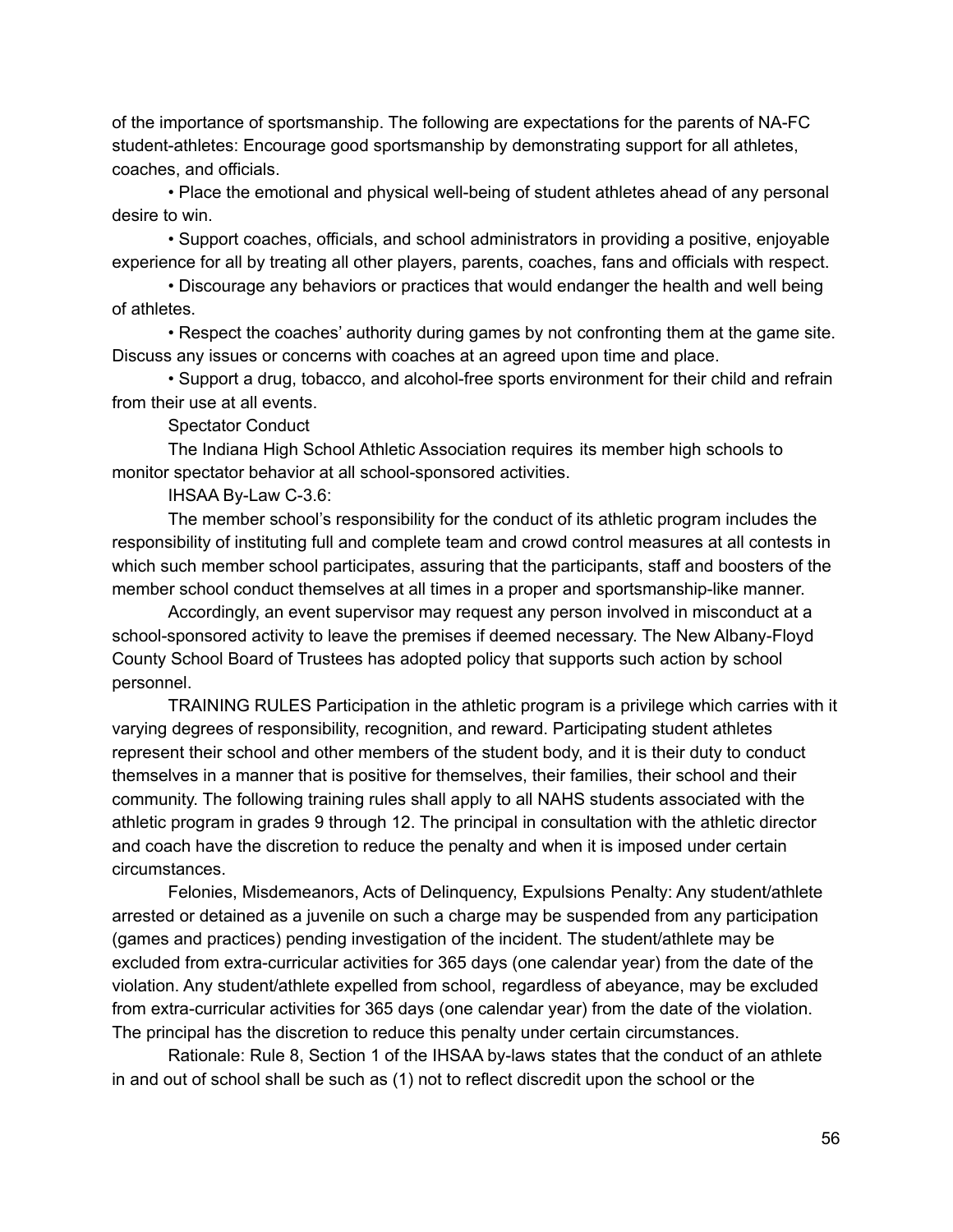association, or (2) not to create a disruptive influence on the discipline, good order, moral or educational environment of the school.

The use of, consumption, or possession of controlled substances; alcohol or drugs (except as prescribed medically by a licensed physician) Penalty:

• First Violation - Exclusion from participation in all athletic contests for a total of 10% of their teams' games once the Principal, Athletic Director, and Coach have met with the athlete concerning the violation. No participation will be permitted until a meeting is held, and the suspension will begin with the athletes next scheduled contest. A team's games is defined as their number of regular season contests as defined by the IHSAA (i.e. Basketball-20, Baseball-29, Soccer-16).

• Second Violation - Exclusion from participation in all athletic contests for a total of 20% of their teams' games along with enrollment in a substance abuse program of assessment, counseling, screening and/or indicated therapy (the cost of the program shall be the responsibility of the student and/or his/ her parents or guardian) once the Principal, Athletic Director and Coach have met with the athlete concerning the violation. No participation will be permitted until a meeting is held, and the suspension will begin with the athlete's next scheduled contest. Successful completion of the substance abuse program and a written appeal to the principal may reduce this penalty. A team's "games" is defined as their number of regular season contests as defined by the IHSAA (i.e. Basketball-20, Baseball-29, Soccer-16).

• Third Violation - Exclusion from participation in all athletic contests for a total of 50% of their team games once the Principal, Athletic Director, and Coach have met with the athlete concerning the violation. No participation will be permitted until a meeting is held, and the suspension will begin with the athletes next scheduled contest. (Further violations will also incur suspension from participation in athletic events for one calendar year.) Rationale: The use or possession of controlled substances (drugs) and/or alcohol is prohibited by law. Their use reduces physical and mental performance, and is injurious to one's health. \*\*\*This policy is cumulative and applies to a student-athlete's four-year high school eligibility in the New Albany – Floyd County School Corporation.

\*\*\*This policy will not be in conflict with the school districts drug and alcohol policy.

Use or possession of tobacco products (any form) Penalty:

• First Violation - Exclusion from participation in all athletic contests for a total of 10% of their teams games (minimum of one game or event) once the Principal, Athletic Director, and Coach have met with the athlete concerning the violation. An athlete shall not participate before a meeting is held, and any suspension will begin with the athlete's next scheduled contest.

• Second Violation - Exclusion from participation in athletics for a total of 25% of their teams games (minimum of two games) once the Principal, Athletic Director, and Coach have met with the athlete. An athlete shall not participate before a meeting is held.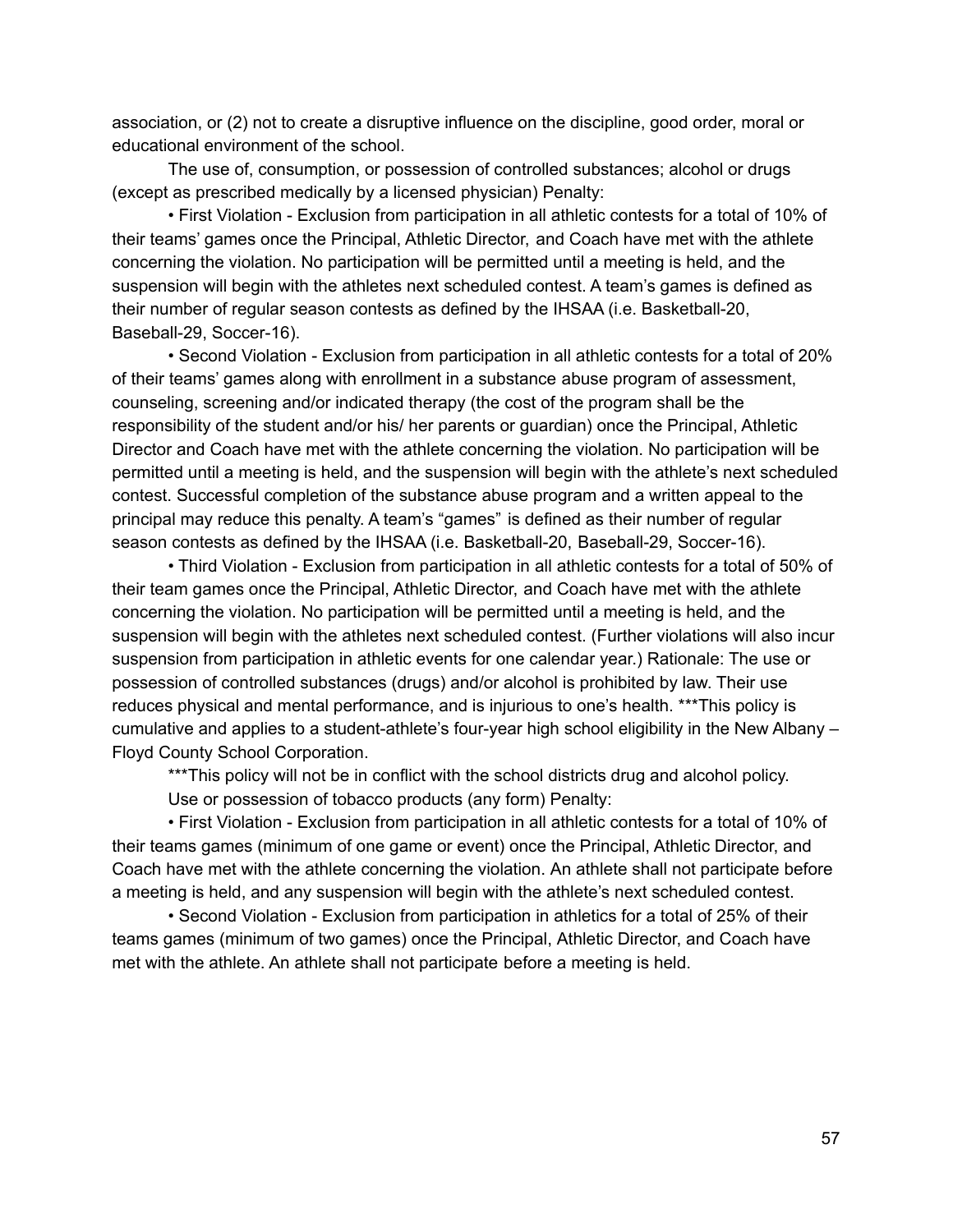• Third Violation - Exclusion from participation in all athletic contests for a total of 50% of their team games once the Principal, Athletic Director, and Coach have met with the athlete concerning the violation.. No participation will be permitted until a meeting is held, and the suspension will

begin with the athlete's next scheduled contest. Successful completion of the substance abuse program and a written appeal to the principal may reduce this penalty. Rationale: The use of tobacco is injurious to one's health and is prohibited by law.

\*\*\*This policy is cumulative and applies to a student-athlete's four year high school eligibility in the New Albany – Floyd County School Corporation.

Violations of School Rules Penalty: Student athletes may not compete, practice, or participate in any way with an athletic team during a suspension from school. Less serious violations of school rules are to be handled by the head coach. Expectations Finally, because athletic teams represent the school and are a source of school and community pride, and because they are recognizable in the community and often serve as role models for younger students, high school students who choose to participate in the athletic program are expected to exhibit standards of character and behavior both in and out of school beyond what may normally be required of other students. This includes posting vulgar language, obscene pictures are other inhumane acts that would place in question the quality of a student's character on a social network (Facebook, YouTube, Twitter, etc). Violation of this training rule could lead to a one contest suspension up to suspension from athletics for one calendar (365 days) year.

#### **STUDENT GOVERNMENT**

The Student Council is an activity group that plans and promotes various opportunities for student involvement at NAHS. The Student Council follows IASC suggestions. Students who wish to serve on Student Council must fill out an application. Class Representatives are chosen. Students wishing to run for office must also prepare a speech and campaign. In order to run for a senior position, the student must have at least one year of previous student council experience.

#### **STUDENT MEAL ACCOUNTS**

The National School Lunch Program (NSLP) requires school food authorities to establish written administrative guidelines and procedures for managing student meal accounts. It is the parent's/guardian's responsibility to provide the means for their child to be properly fed and ready to learn. In order to do so they should: provide the money for the child/ children to purchase a school meal, complete the free/reduced meal application to determine if they are eligible for assistance or send a meal from home. MyPaymentsPlus: All parents/guardians are required to open an online MyPaymentsPlus account to manage their child's meal account. MyPaymentPlus is an online secure and convenient way to monitor purchases, make payments and receive their personalized low balance notifications regarding their child's school meal account. Lon on to www.mypaymentsplus.com. Meal Payments: All cafeteria purchases are to be prepaid before meal service begins. Payments can be made two ways: 1) mypaymentsplus: log on to www.mypaymentsplus.com 2) prepay at school: parents can make advance meal payments by sending checks to school. Checks must contain the student's name and PIN number. Make checks payable to your child's school.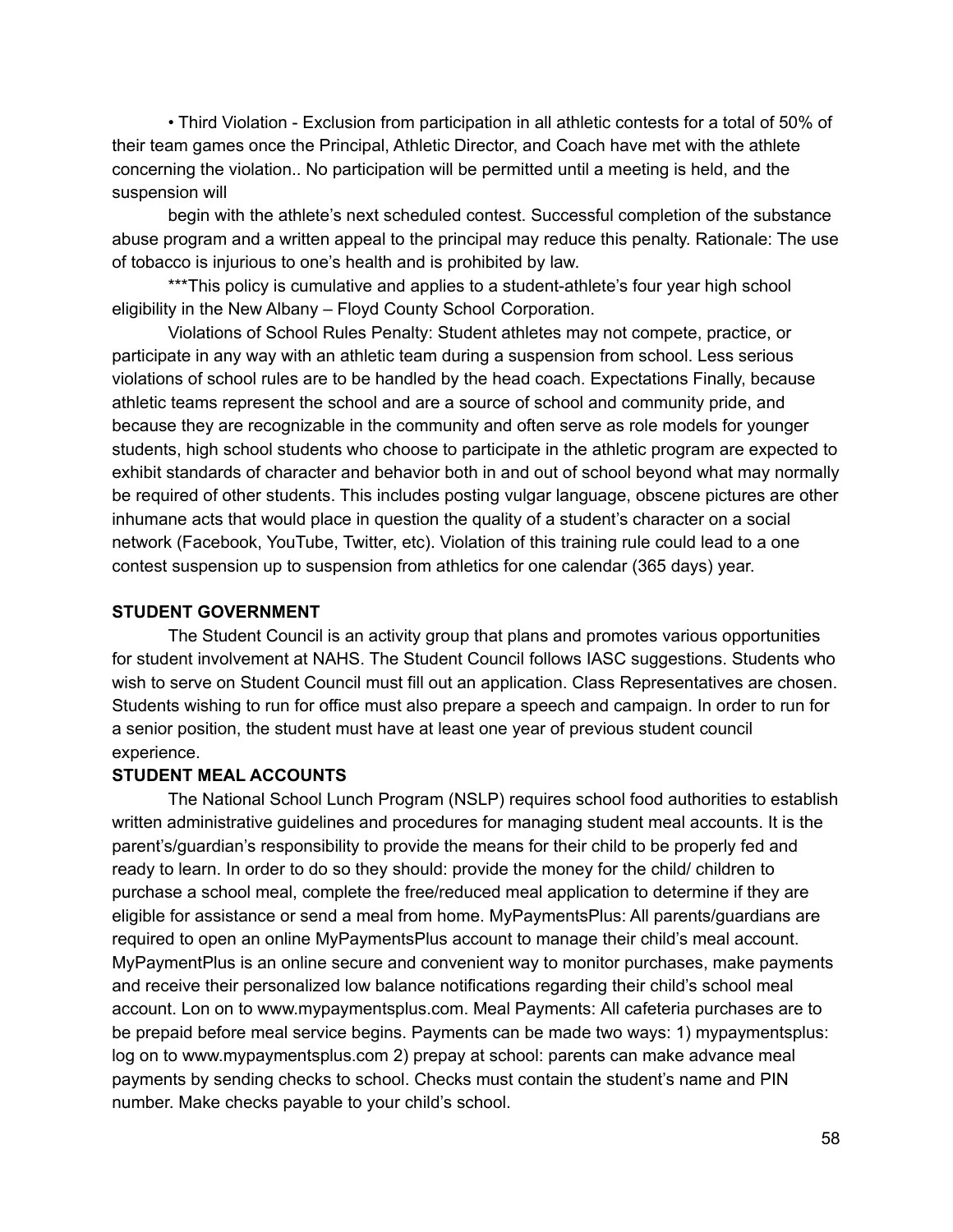Meal Charge Policy: Go to www.nafcsnutrition.com for full details of "Charge Policy". The New Albany Floyd County Consolidated School Corporation recognizes that on rare occasion, students may forget to bring money to school for meals. Charging can be embarrassing to the students. Student and adults are expected to pay daily or in advance for all food purchases. Unpaid debts are disallowed by the Federal School Nutrition Program Regulations; accordingly, unpaid debts must be collected and paid to be School Food and Nutrition Program. Emergency meals: An emergency meal is necessary when a student wants a meal but does not have money to pay for it. Elementary and secondary school have procedures in place to ensure students do not go without a meal outlined in the Meal Charge Policy. Refunds: Money will only be refunded from accounts to parents upon written request. Go to www.nafcsnutrition.com for guidelines. Print the "Refund Meal Account" form and submit to the school Food & Nutrition Manager.

#### **SUICIDE THREATS**

Students who indicate through comments, writing, action or statements that they are contemplating physical harm to themselves fall under a policy that requires the student to be picked up by a guardian and taken to a health official for a medical release prior to returning to school.

## **SUSPENSION ALTERNATIVE LAB (SAL)**

The Suspension Alternative Lab (SAL) is designed to provide an alternative to suspension from school. A student who violates school rules may be given the opportunity to serve an excused in-school experience rather than an out-of-school suspension. Students who are placed in SAL have a chance to complete classroom assignments and receive credit for their work. Students in SAL will relinquish their cell phones for the day.

## **TARDY POLICY See "Attendance"**

## **TEACHER TEMPORARY DISMISSAL (TTD)**

A teacher may dismiss a student from participation in any educational function under that teacher's charge and supervision for a class period when a student interferes with the educational function of which the teacher is then in charge.

### **TOBACCO**

Tobacco, chewing, smoking or other use of tobacco by students is illegal and not permitted within any school building, on school premises, or in the immediate vicinity of school premises. Lighters, electronic cigarettes and matches are not permitted on school grounds. Students found to be in violation of this policy will be assigned the following:

• 1st offense: An in-school suspension, at which time the student will complete a smoking cessation program on line; parent notification; placed on "No Pass List".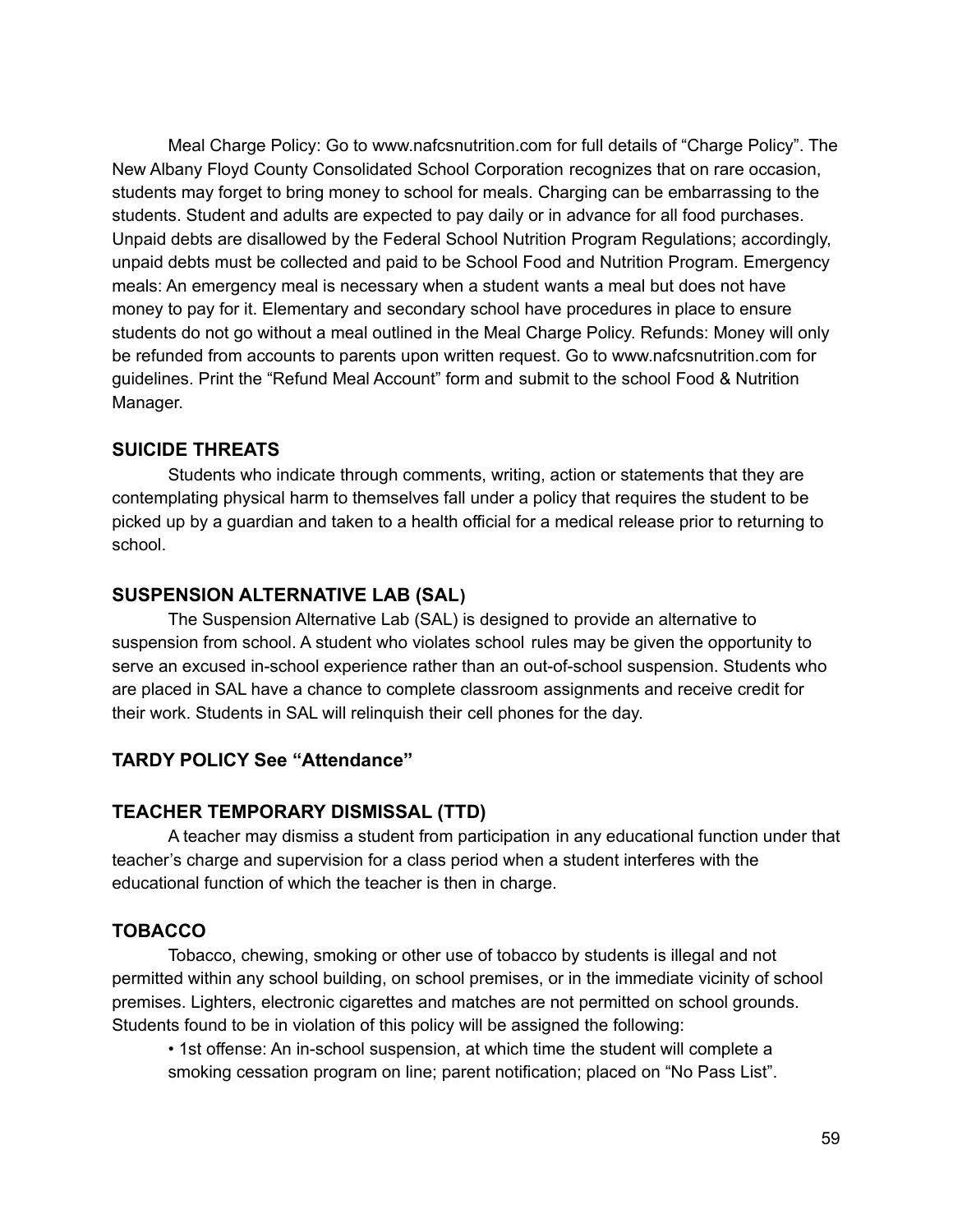• 2nd offense: 3-day out-of-school suspension; loss of driver's license if applicable; parent notified.

• 3rd offense: 3-day out-of-school suspension; parent notified; possible referral to prosecutor's office if student is under 18 years of age.

• 4th and subsequent offenses: 3-10 day out-of-school suspension; parent notified; possible referral to prosecutor's office; possible expulsion from school.

### **TRANSCRIPT CHECK**

A minimum of one time per semester, students will have time to analyze their transcripts and ask questions about their past academic performance and how it impacts their current options. Counselors are available for help during this time period.

## **TRUANCY See "Attendance".**

## **TWO-HOUR DELAY SCHEDULE See "Bell Schedule".**

## **VIDEO SURVEILLANCE**

Video surveillance is being utilized on this school property.

### **VISITORS**

The New Albany Floyd County Schools will screen all visitors before allowing entry to our buildings. A valid state issued ID such as a driver license will be scanned upon your arrival. Our system will print out a badge that visitors will be required to wear during the visit. Our goal is to make sure our schools are secure and that we continue to create a welcoming environment for all of our visitors.

Students not currently enrolled at NAHS are not permitted to visit unless they are accompanied by their parents, have the permission of the principal, and have been given a visitor's pass. Students wishing to visit NAHS prior to enrolling must make an appointment with an Assistant Principal for Student Development.

### **WITHDRAWING FROM A CLASS**

The parent or legal guardian must come into the Assistant Principal Office to sign the withdrawal papers. We will give the parent/legal guardian a copy of the school transfer /withdrawal form. On the student's last day he or she must return all books and other property of NAHS/ROTC/NAHS Library to the appropriate department(s). When the student arrives at his/her new school they submit the transfer/withdrawal form to the registrar for that school to request records. Records request are to be faxed to 812-542-4797. Please allow one business day for the record request to be processed.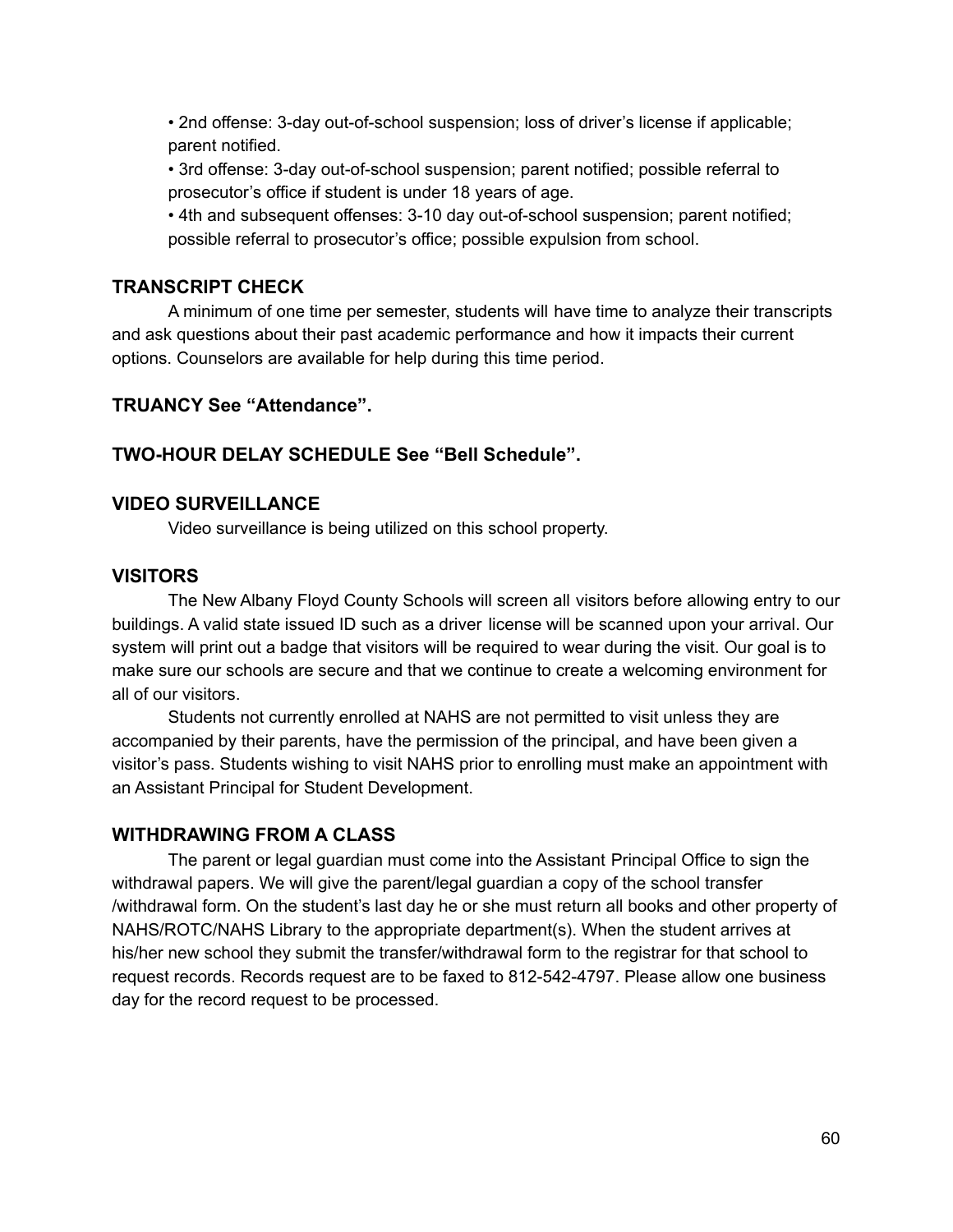#### **WORK PERMITS**

Students who are required to work during the school year must meet the requirements of Indiana Law and secure an employment certificate (work permit). Indiana Law limits the areas of work and the hours of work for students who are less than eighteen (18) years of age. Information relating to these limitations and requirements may be obtained from the receptionist in the Administrative Services Center, 2813 Grant Line Road, New Albany, IN 47150, or by telephone, 949-4200. An employment certificate may be revoked by the Corporation issuing officer if a student's grade point average or school attendance declines significantly following the issuance of the employment certificate. The student will be given an opportunity to make positive change in academic performance and/or attendance prior to the revocation of his or her employment certificate.